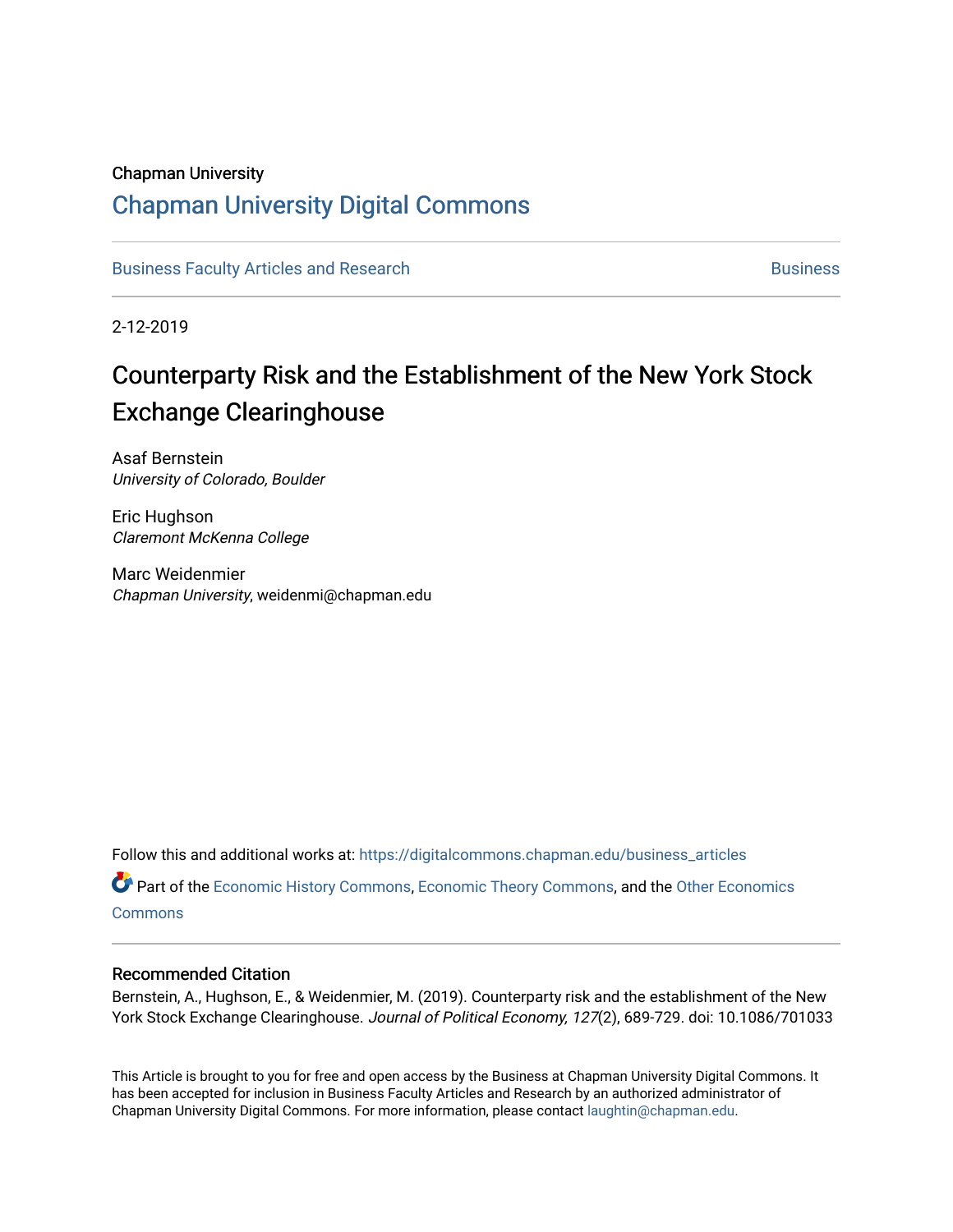### Counterparty Risk and the Establishment of the New York Stock Exchange **Clearinghouse**

### **Comments**

This article was originally published in Journal of Political Economy, volume 127, issue 2, in 2019. [DOI:](https://doi.org/10.1086/701033) [10.1086/701033](https://doi.org/10.1086/701033)

Copyright University of Chicago Press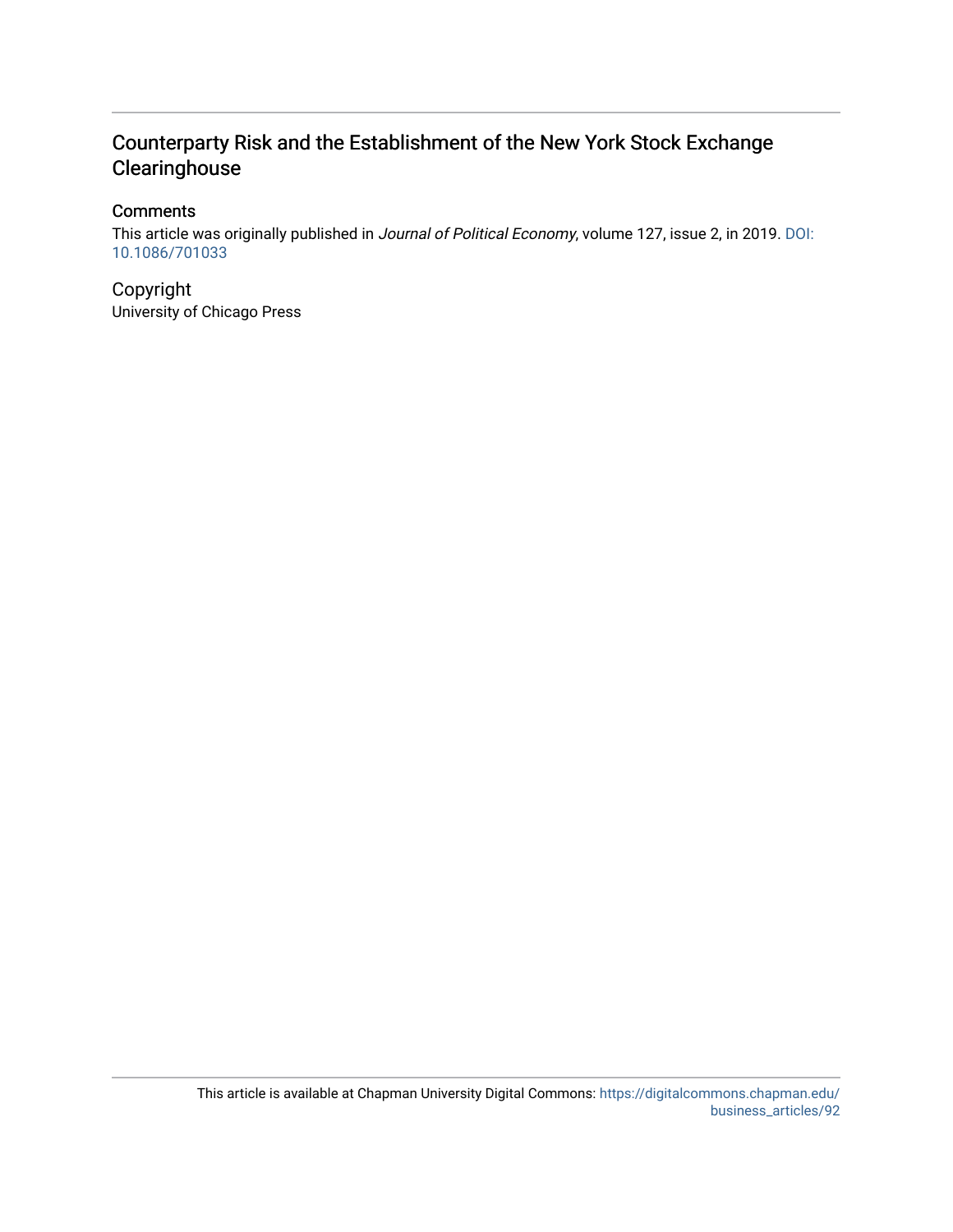### Counterparty Risk and the Establishment of the New York Stock Exchange Clearinghouse

### Asaf Bernstein

University of Colorado at Boulder

### Eric Hughson

Claremont McKenna College

### Marc Weidenmier

Chapman University and National Bureau of Economic Research

We examine the effect of the establishment of the New York Stock Exchange (NYSE) clearinghouse in 1892 on counterparty risk using a novel historical experiment. During this period, the NYSE stocks were dual-listed on the Consolidated Stock Exchange (CSE), which already had a clearinghouse. Using identical securities on the CSE as a control, we find that the introduction of multilateral net settlement through a clearinghouse substantially reduced volatility of NYSE returns caused by settlement risk and increased asset values. Our results indicate that a clearinghouse can improve market stability and value through a reduction in network contagion and counterparty risk.

For more than a century, financial stability has depended on the resilience under stress of clearinghouses and other parts of the financial infrastructure. As we rely even more

We would like to thank Jinlin Ye for excellent research assistance and seminar participants at the Massachusetts Institute of Technology, Harvard Business School, Harvard Economic History, 2014 London Business School Summer Finance Symposium, University of Colorado–Boulder, and HEC Montreal. We would also like to thank Michael Greenstone, John Campbell, Randall Kroszner, Nittai Bergman, Neil Shephard, Eric Hilt, William Roberds, Vania Stavrakeva, Jun Pan, Adrien Verdelhan, Rajkamal Iyer, Haoxiang Zhu,

Electronically published February 12, 2019

<sup>[</sup> Journal of Political Economy, 2019, vol. 127, no. 2]

<sup>©</sup> 2019 by The University of Chicago. All rights reserved. 0022-3808/2019/12702-0004\$10.00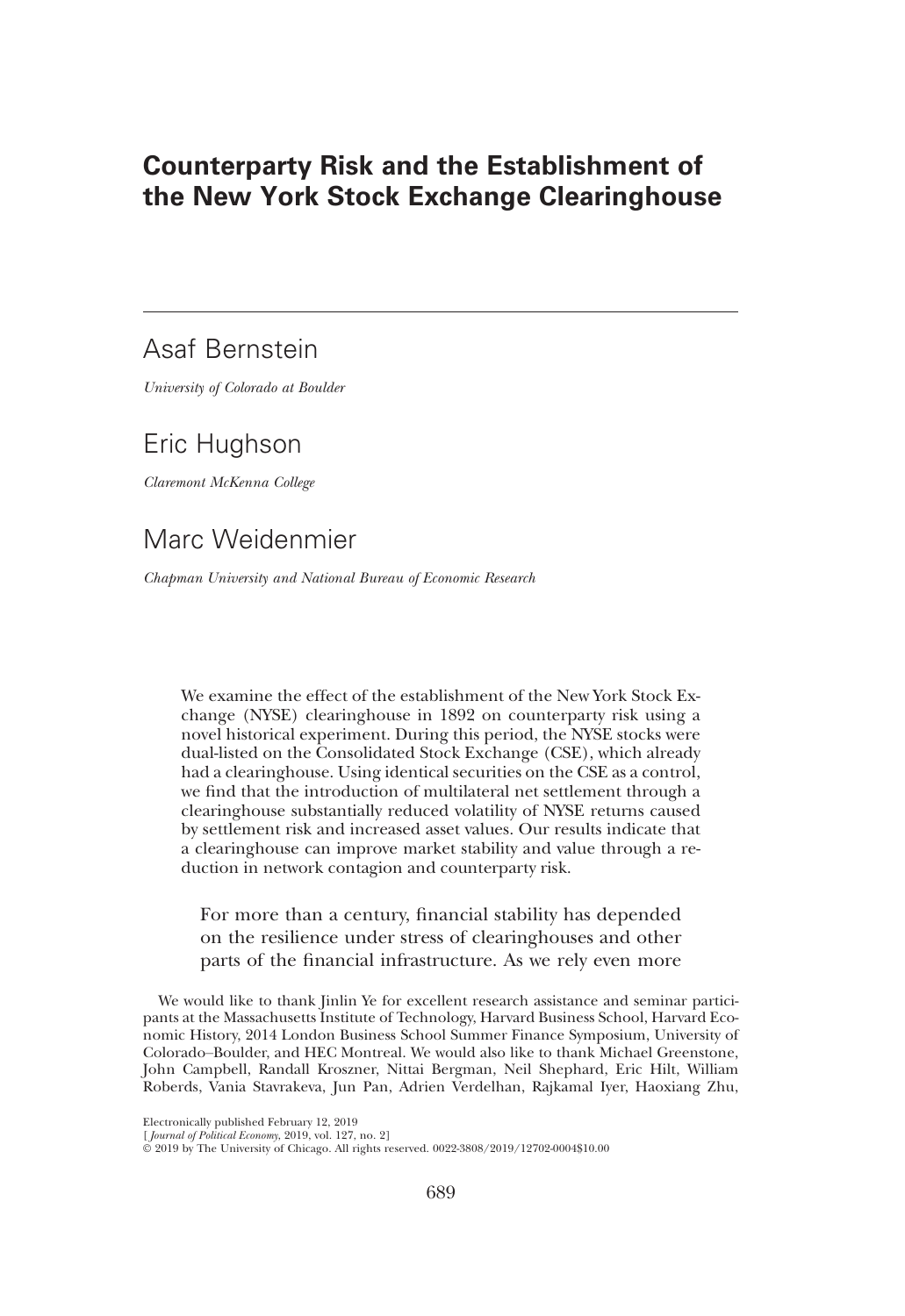heavily on these institutions in the United States and around the world, we must do all that we can to ensure their resilience, even as our financial system continues to evolve rapidly and in ways that we cannot fully predict. (Federal Reserve Chairman Ben Bernanke, April 4, 2011)

#### I. Introduction

On September 14, 2008, dealers from every major Wall Street firm involved in the \$600 trillion over-the-counter (OTC) derivatives market came in to work on a Sunday for an unprecedented emergency trading session. The goal? A frantic effort the day before Lehman Brothers declared bankruptcy to try to net counterparty risk in their bilateral OTC contracts with Lehman and limit the knock-on losses of its collapse on other financial institutions. Lehman's global OTC derivatives position at the time was estimated at \$35 trillion in notional value, which included being a counterparty in 930,000 derivatives transactions representing  $$24$  billion in counterparty liabilities.<sup>1</sup> This ad hoc attempt at clearing was described by market participants as "a bust," with very little successful netting prior to Lehman's bankruptcy filing.<sup>2</sup> The result was an unprecedented rise in counterparty risk, contagion, and financial instability among global financial market participants exemplified by a dramatic increase in indicators of counterparty risk including the credit default swap-bond basis and deviations from covered interest rate parity (Levich 2011; Giglio 2013).

The collapse of Lehman Brothers and the subsequent spillovers raised concerns about the role counterparty risk plays in the stability of the financial system and the importance of clearinghouses in mitigating that risk. In particular, policy makers in the United States and European Union have tried to address counterparty risk concerns not only by substantially increasing counterparty risk-based capital requirements for banks with Basel III but also by mandating centralized clearing of the majority of OTC derivatives via the Dodd-Frank and European Markets Infrastructure Regulation Acts. Prior to Lehman's collapse, OTC derivatives were

Jean-Noel Barrot, Erik Loualiche, Daan Struyven, Stephen Murphy, Nils Wernerfelt, Daniel Green, and Michael Abrahams for helpful comments. We greatly appreciate Janet Linde and the New York Stock Exchange Archives for their assistance in accessing historical archives. We also wish to thank the Lowe Institute of Political Economy and the Financial Economics Institute at Claremont McKenna College for financial support. Any errors are our own. Data are provided as supplementary material online.

<sup>&</sup>lt;sup>1</sup> Lehman Brothers Holdings Inc. First Creditors Section 341 Meeting, January 29, 2009, Summe (2012), and their most recent 10Q filing on July 10, 2008.

<sup>2</sup> Financial Times, "Dealers Hold Emergency Trading Session," September 15, 2008.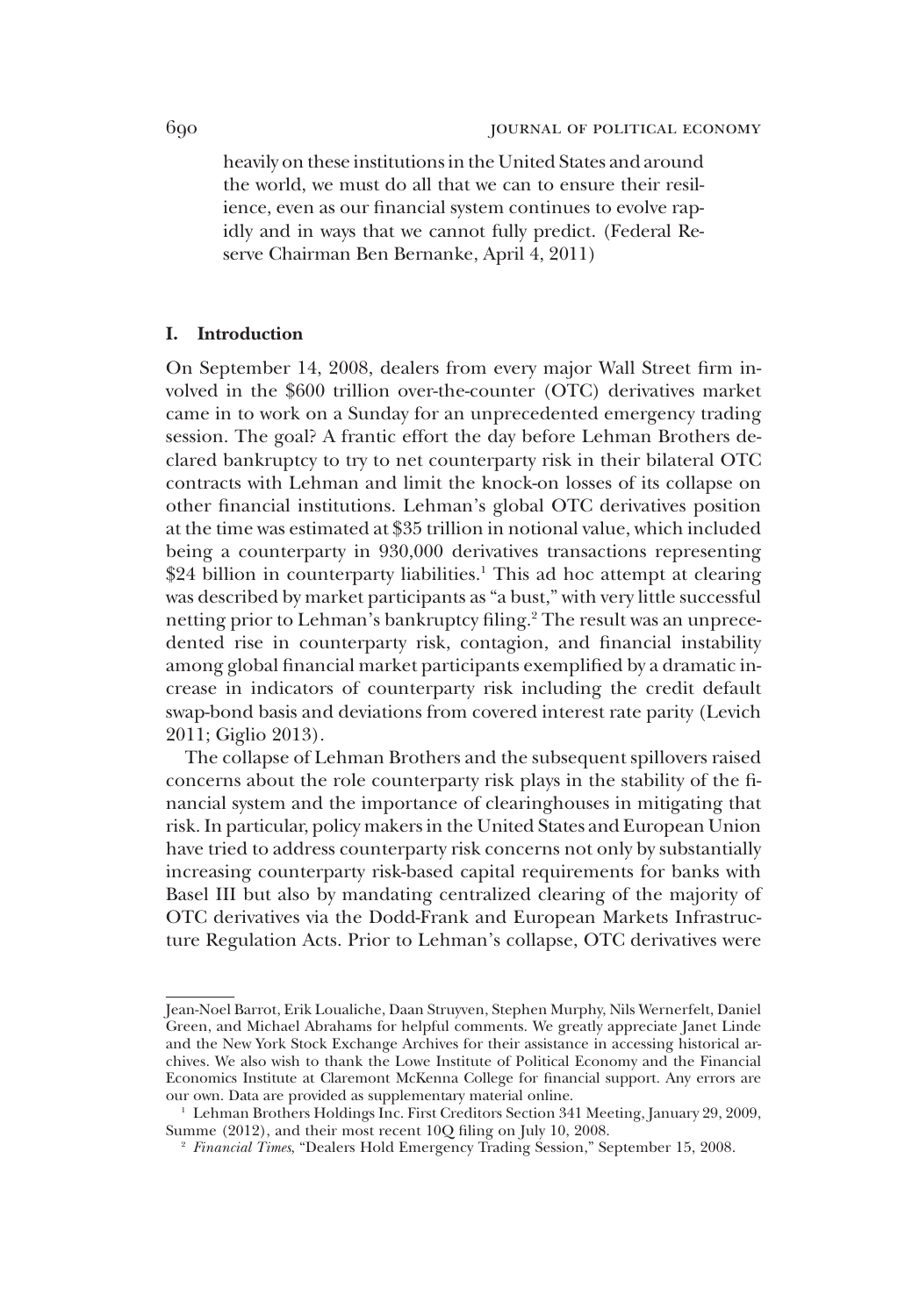not required to engage in multilateral net settlement through a centralized clearinghouse and often relied on bilateral netting and ad hoc margin requirements between counterparties. Under bilateral netting, traders can be exposed to additional counterparty risk through contagion, since if one trader defaults he can set off a cascade of additional defaults. All else being equal, when OTC derivatives contracts instead engage in multilateral netting, Cecchetti, Gyntelberg, and Hollanders (2009) estimate that gross notional exposures can be reduced by as much as 90 percent. Policy makers point to these potential ex post netting benefits and the rise in counterparty risk concerns after Lehman's bankruptcy as evidence that mandated OTC derivative clearing would reduce the probability of an initial default as well as counterparty risk arising from contagion.

Despite the response of policy makers, academic evidence of the effects of centralized clearing on financial stability and asset values is still unclear. From a theoretical standpoint, Duffie and Zhu (2011) demonstrate that a single party clearing all assets should reduce counterparty risk, ceteris paribus, leading to lower volatility and higher asset value, but this result does not generalize to multiple clearinghouses or a single clearinghouse that does not clear all transactions. Acharya and Bisin (2014) establish that in the absence of a clearinghouse, there can be a counterparty externality that encourages excess risk taking; but Pirrong (2009) shows that a clearinghouse itself can reduce monitoring incentives, which subsequently increases moral hazard and counterparty risk. Biais, Hedier, and Hoerova (2012) also note that a reduction in idiosyncratic risk from clearing may endogenously increase systematic risk taking, and Menkveld, Pagnotta, and Zoican (2013) point out that if the introduction of a clearinghouse causes increases in collateral and margin requirements, then the effect of funding and market liquidity on asset prices makes the response of prices theoretically ambiguous (see also Garleanu and Pedersen 2011). Therefore, the effect of the introduction of a clearinghouse on asset prices remains inevitably an empirical question.

Unfortunately, empirical evidence on the role of centralized clearing is still limited and the effects on counterparty risk are mixed. Examining the introduction of a clearinghouse for Nordic equities in 2009, Menkveld et al. (2013) find that centralized clearing reduces asset values, but Loon and Zhong (2014) show that the centralized clearing of credit derivative contracts in 2009 actually increased their values. Interpretation of these opposing empirical results can be challenging because in both cases clearing was driven by the collapse of Lehman Brothers in the fall of 2008 and the resulting financial crisis. It is hard to know if the introduction of a clearinghouse in those markets was coincident with the subsequent deterioration or improvement in fundamental value and risk of those securities chosen to be cleared. It is precisely because the introduction of the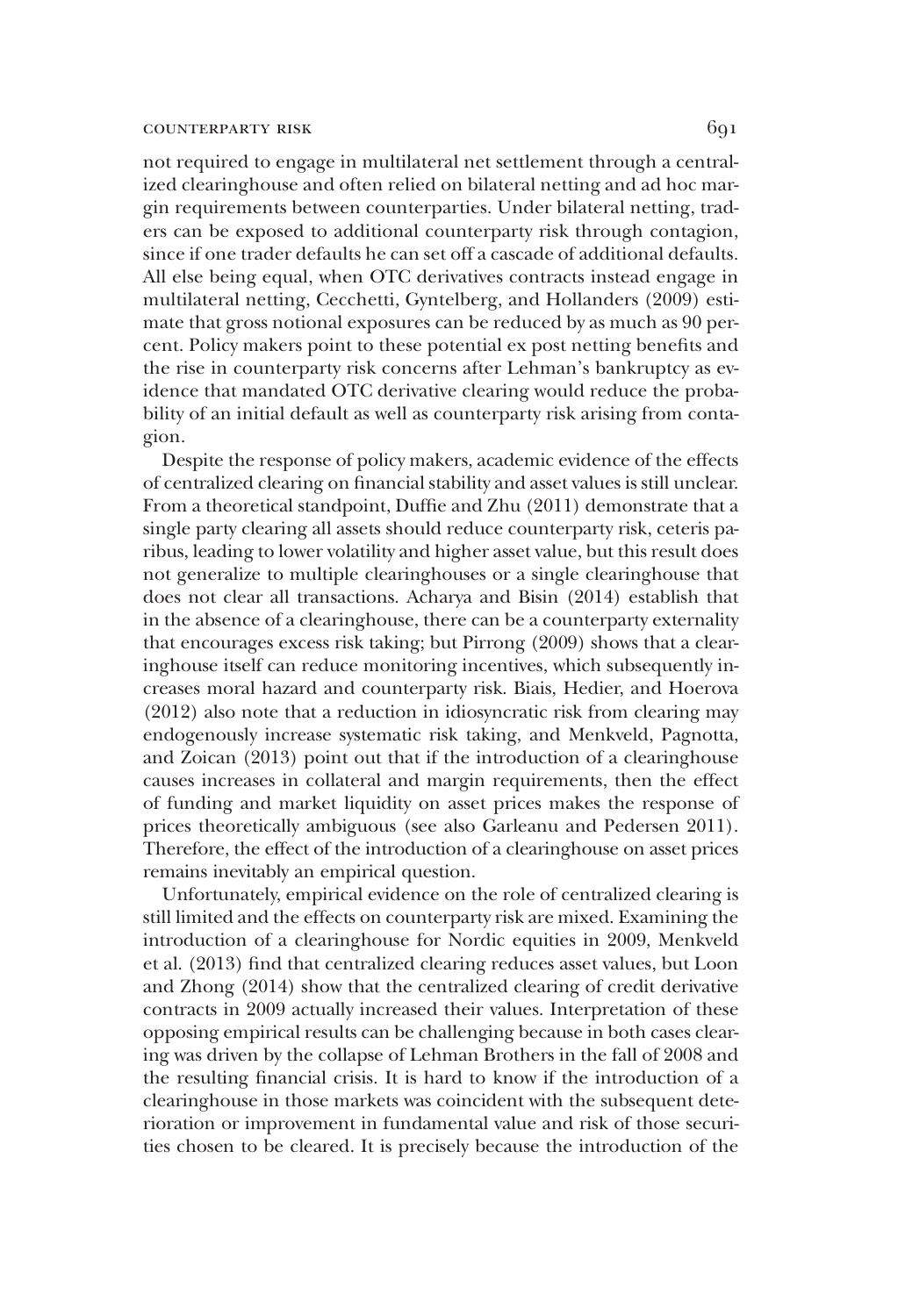clearinghouse was a response to a crisis that makes it problematic to attribute any changes in liquidity or counterparty risk to the clearinghouse and why it is important to control for economic conditions.

Fortunately, history provides an experiment to study the effects of a clearinghouse on counterparty risk where we can directly control for fundamental value. During the late nineteenth and early twentieth centuries, the Consolidated Stock Exchange (CSE) was a major exchange that competed head to head with the Big Board, traded many New York Stock Exchange (NYSE) listed securities, and, as noted by Brown, Mulherin, and Weidenmier (2008), averaged more than a 50 percent market share during the 1890s. Located across the street from the NYSE, the CSE netted stock transactions through a clearinghouse starting in 1886, while the NYSE did not until May of 1892.3 Neither exchange clearinghouse mutualized the risk of trading with a guarantee fund but rather facilitated multilateral netting across all members by centralizing clearing. Using identical securities on the two exchanges, we compare relative prices on the NYSE with those on the CSE both before and after the introduction of the NYSE clearinghouse, which allows us to control for changes in fundamental security value and volatility. This allows for clean identification of the causal effect on asset prices of the introduction of the clearinghouse by controlling for economic conditions in a way that is difficult to replicate with modern data.<sup>4</sup> We also examine the relative prices for more than 30 years following the introduction of a clearinghouse, allowing us to observe the behavior during periods of relative calm and crisis as well as allowing time for endogenous general equilibrium effects by market participants.

We find that the introduction of netting on the NYSE increased the value of stocks relative to the CSE by 24 basis points (bp). Consistent with the findings by McSherry, Wilson, and McAndrews (2017), who document a decline in broker defaults on the NYSE after the introduction of clearing, the empirical results suggest that multilateral netting through an exchange clearinghouse increases rather than reduces equity values. Because brokers had to fund positions overnight, daily borrowing rates were a major determinant of counterparty risk. Prior to the introduction of clearing, a one standard deviation (3.7 percentage point) increase in the overnight collateralized borrowing rate for brokers, also known as the call loan rate, is associated with an 8 bp decline in the value of a stock on the NYSE relative to the identical security on the CSE. After the intro-

<sup>&</sup>lt;sup>3</sup> The CSE began competing head to head with the NYSE in 1885 when the rival exchange began trading securities on the Big Board using their ticker. This action set off a lengthy legal battle between the two exchanges, with the NYSE ultimately establishing ownership of its price quotes (Mulherin, Netter, and Overdahl 1991).

<sup>4</sup> The beginning of multilateral net settlement through a clearinghouse on the NYSE in 1892 was driven by a variety of factors, most notably financial panics in the early 1890s (McSherry and Wilson 2013). This again highlights the need to use the CSE as a control to cleanly identify the effect of counterparty risk.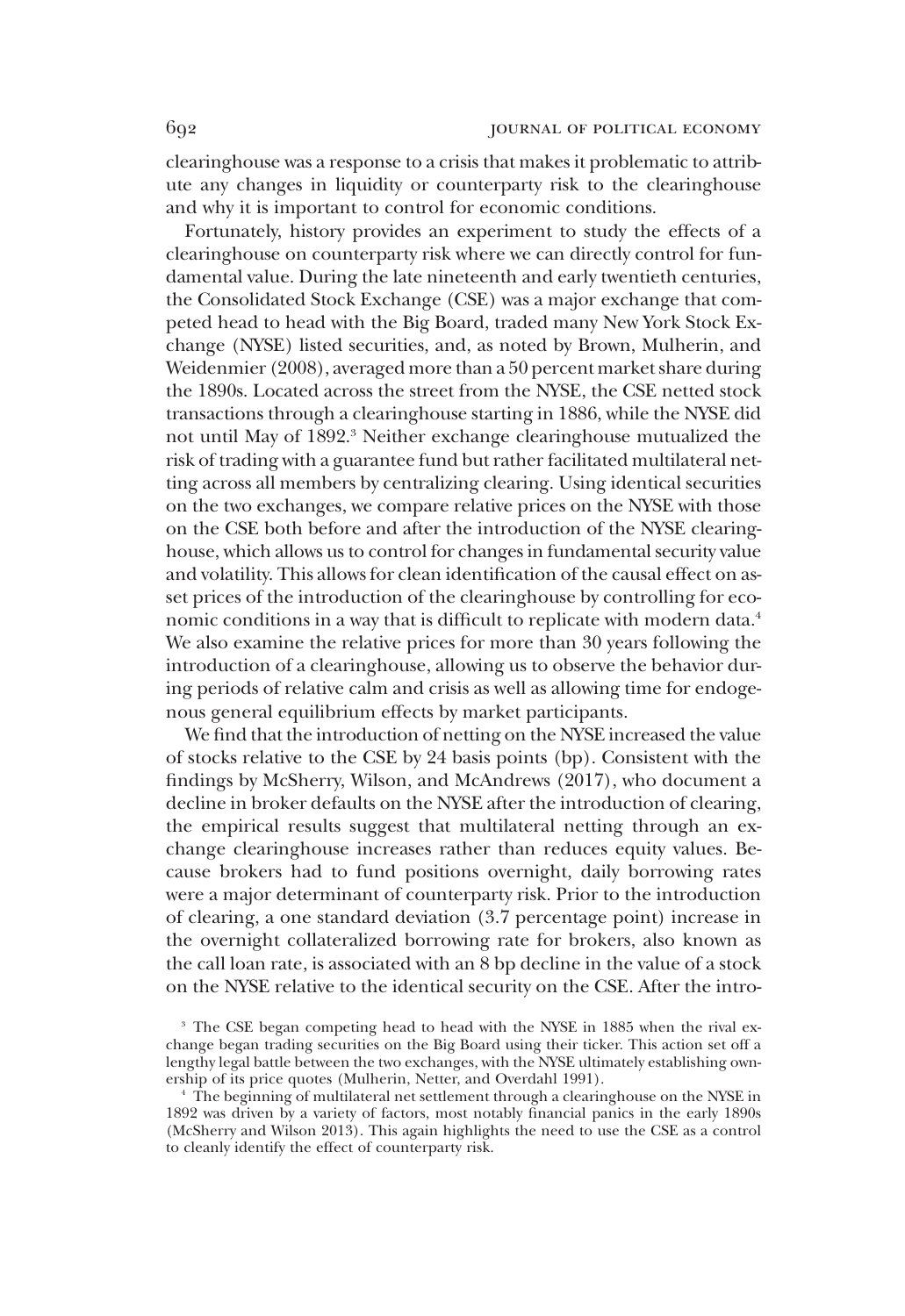duction of clearing, shocks to the call loan rate no longer affect prices on the NYSE relative to the CSE, suggesting a decline in the volatility of NYSE prices. Consistent with this prediction, we find that relative to the CSE, NYSE daily return volatility due to settlement risk is reduced by as much as 26.9 percent of daily fundamental volatility, immediately following the introduction of centralized clearing, and remains low, even during subsequent financial crises, in the subsequent 34 years.

Centralized clearing on the NYSE was also introduced in stages, so we also examine the staggered introduction and find that at least half of the average reduction in counterparty risk is driven by a reduction in contagion risk through spillovers in the trader network. We run a series of robustness tests to demonstrate that our results are driven by changes in counterparty risk coming from the introduction of clearing rather than changes in asynchronous trading, market liquidity improvements on the NYSE, a decrease in market liquidity on the CSE, or financial crises. This includes showing that our results hold when using prices for dual-listed securities on the Boston Stock Exchange instead of the CSE as a control. Our results do not hold, however, without the CSE control, demonstrating again the importance of controlling for macroeconomic changes in fundamental value and volatility coincident with the introduction of a clearinghouse. We also find that the introduction of mutualization of risk and a formal centralized counterparty (CCP) by the NYSE clearinghouse in April of 1920 does not alter the benefits found from the introduction of centralized clearing with multilateral netting in 1892, providing additional evidence consistent with a role for CCPs in improving financial stability in asset markets.<sup>5</sup>

Section II begins with a brief historical background on the introduction of centralized clearing on the NYSE. We describe the data used in Section III. In Section IV, we present the empirical methodology and predictions. We discuss the empirical results in Section V. Section VI concludes the paper.

#### II. Historical and Institutional Background

#### A. Trading on the NYSE Prior to Clearing

Like OTC derivatives today, NYSE equities settled on a bilateral rather than a multilateral basis prior to the introduction of a clearinghouse in 1892. In the absence of multilateral netting, brokers are required to write and receive checks/securities for every transaction. To illustrate, consider the hypothetical set of transactions in figure 1. Broker A sells

<sup>5</sup> Risk mutualization, which is employed by the 1920 clearinghouse but not the 1892 clearinghouse, is netting by novation, in which the clearinghouse becomes the counterparty for each side of the netted transaction balances.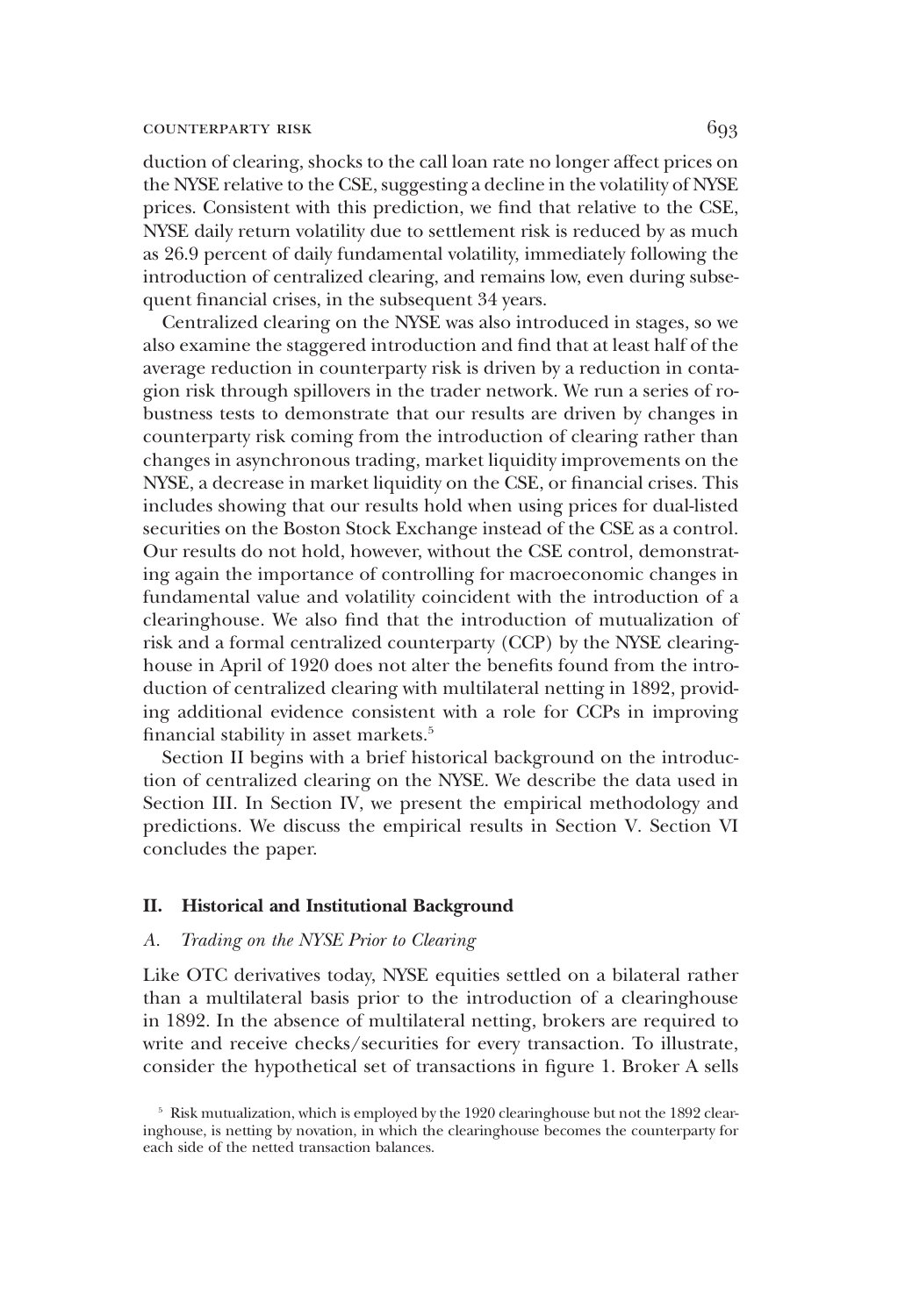

FIG. 1.—Example 1: visual representation of bilateral trades between three brokers

100 shares of stock for \$10,000 (\$100/share) to broker B, and later in the day B sells 100 shares to C for \$10,100. In the absence of multilateral netting, broker C owes a check to broker B for \$10,100 and broker B would owe a check to broker A for \$10,000, resulting in \$20,100 of checks and 200 shares of stock being transferred. There are direct counterparty risks since, for example, if broker B defaults (and has no wealth), broker A loses \$10,000; but there is also a possibility of large spillovers causing contagion counterparty risk throughout the trading network. For example, if broker C defaults (and has no wealth), broker B loses \$10,100. If in turn this pushes broker B into default (and again has no wealth), then A loses \$10,000. As we add more brokers into the network, the chain of defaults can multiply. Depending on how interconnected the trading network is, the spillover from contagion could be a substantial component of total counterparty risk. Eliminating counterparty risk for security A should also reduce the counterparty risk of security B even if it is unrelated because there is less chance of a broker, or brokers he is trading with, defaulting on positions. For clarity we refer to the counterparty risk caused by network spillovers as *contagion risk* and the remaining risk as *direct counterparty* risk.

At the time the NYSE clearinghouse was introduced, securities traded on the NYSE settled at time  $T + 1$ , which meant all brokers were required to deliver gross checks/securities from trades by the next day at 2:15 p.m. Brokers engaged in transactions with numerous other brokers throughout the day, so they rarely had enough assets on hand to pay every single transaction. Customers also bought securities on margin, so brokers would often have to borrow the additional funds necessary. Therefore, banks were forced to extend significant uncollateralized credit and day loans to brokers to allow them to fulfill their daily contracts. This practice was called overcertification since banks endorsed checks that certified an amount greater than the balance in the broker's account, effectively providing short-term leverage to brokers to finance their daily positions.<sup>6</sup> This bears similarities to modern broker-dealers who use the repo market

<sup>6</sup> While technically illegal, overcertification was endemic during the period and was used by most brokers and banks to finance their overnight positions.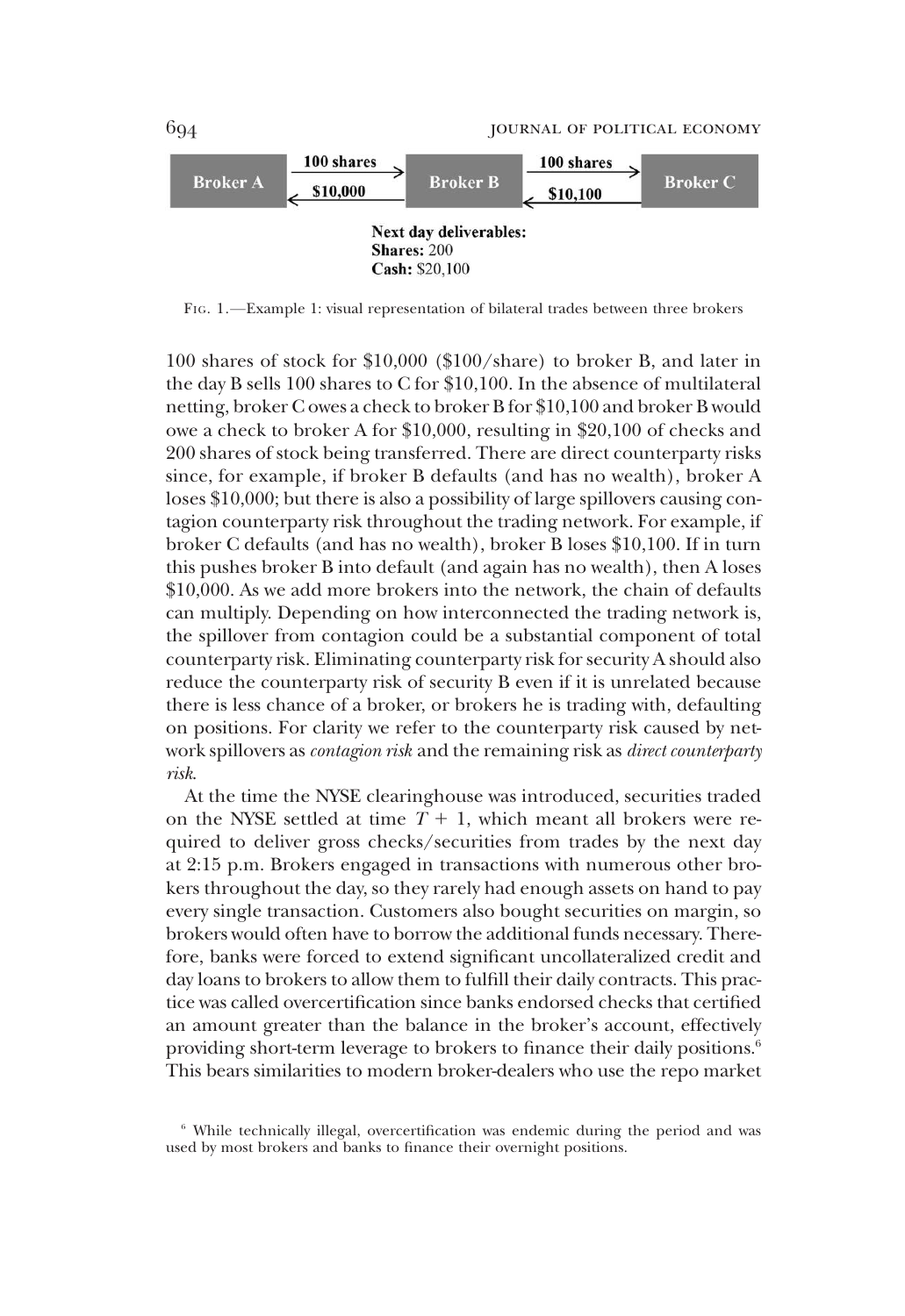and asset-backed commercial paper to provide short-term financing for trades in the OTC markets.<sup>7</sup> McSherry and Wilson (2013) find that leverage, measured as the value of certified checks divided by total capital, for nine "broker banks," increased from 1.4 to 9.0 from 1875 to 1882. Anecdotal evidence suggests even higher leverage ratios in the 1890s.

Just as short-term collateralized financing rates in the modern period are set by repo rates, brokers would also finance positions via overnight collateralized borrowing organized on the floor of the NYSE. The rate to buy and sell securities on margin via these overnight collateralized loans was known as the call loan rate. The call loan rate could fluctuate wildly depending on the market environment. Short-term interest rates were prone to seasonal increases during the harvest months and tended to increase dramatically during late nineteenth- and early twentieth-century banking panics (Miron 1986; Bernstein, Hughson, and Weidenmier 2010). For example, the call loan rate reached a daily annualized value of 125 percent during the Panic of 1907 (Moen and Tallman 2003).

The volatility of funding costs to finance overnight positions led to a significant number of broker defaults and increased counterparty risk. McSherry et al. (2017) find evidence of a statistically significant relationship between spikes in call loan rates and broker insolvencies during this period. Contemporaneous researchers, such as Sprague (1910), also blamed the immediacy of the liquidity requirements inherent in the NYSE system of daily settlement for broker failures, which tended to spike during periods of financial stress. During periods of panic, buyers might walk away from buy orders, leaving brokers with losses and potential defaults on overcertified checks. Anticipating this outcome, Wall Street banks and trust companies that normally participated in overcertification might withdraw the privilege extended to brokers. This is exactly what happened in the Panic of 1873, when banks suspended overcertification to NYSE brokers. This action led to a suspension of trading for 9 days and 57 broker failures (Eames [1894] 1968). Pratt (1909) notes that by early 1892, R. L. Edwards, the president of the Bank of the State of New York, threatened that certification for brokers would be cut unless decisive action was taken to lessen the strain on bank lending and clerks.<sup>8</sup> NYSE president Francis L. Eames subsequently pushed for the creation of the NYSE clearinghouse in May of 1892, which engaged in multilateral netting across all NYSE members (Pratt 1909).

<sup>7</sup> It is worth noting, though, that while lending in modern repo markets also extends massive credit on an intraday basis, this lending is done on a fully collateralized basis. We thank an anonymous referee for raising this point.

Meeker (1922) also documents that without the introduction of multilateral netting, it would have been physically impossible to maintain daily settlement. If, however, physical constraints rather than counterparty risk were the main reason for the introduction of multilateral netting, a perhaps more plausible response would have been to increase the settlement period.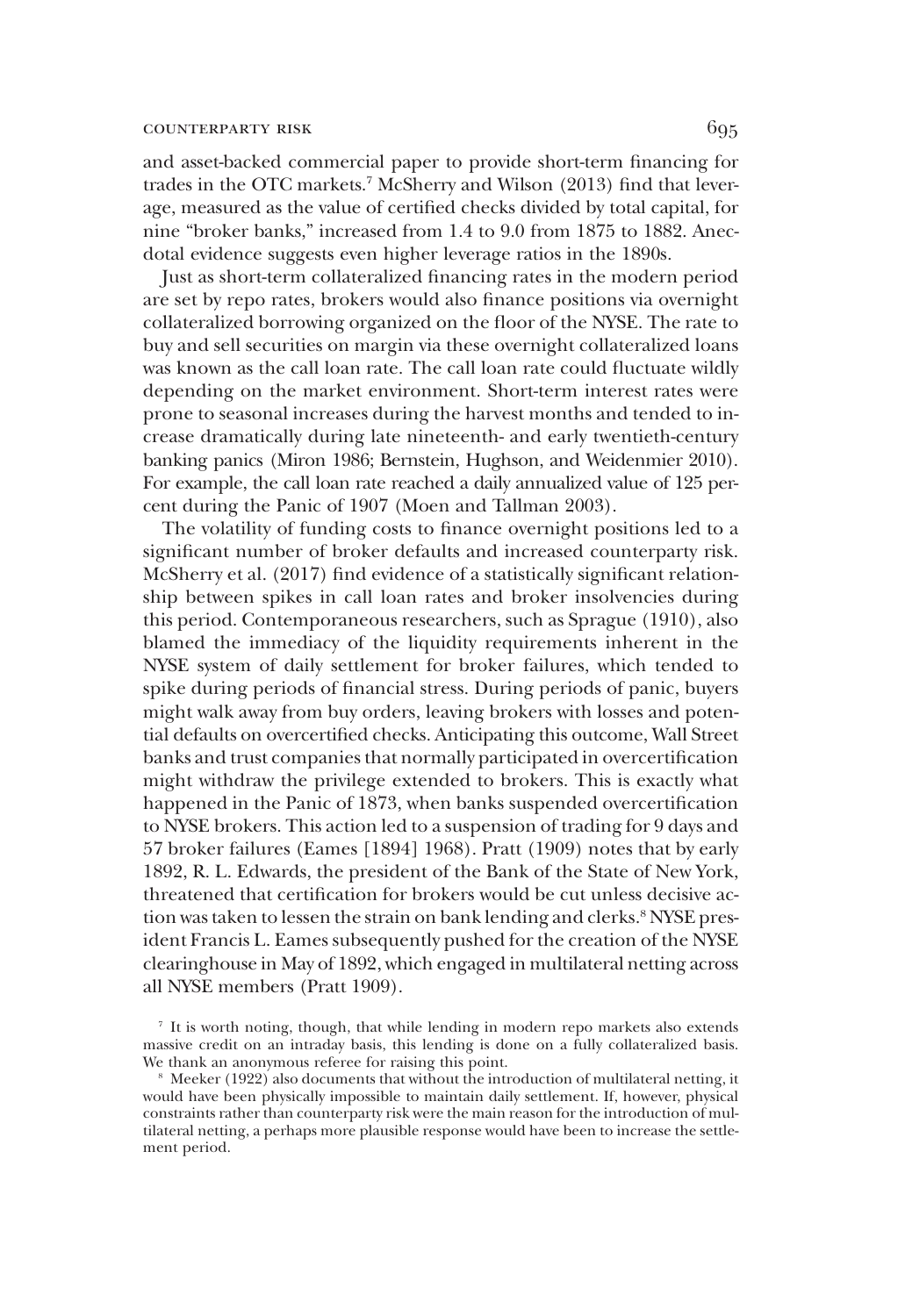The NYSE clearinghouse function would then be extended in April of 1920 to include mutualization of risk by acting as a centralized counterparty on trades between all members. The staggered timing of the introduction of centralized clearing and then mutualization of risk provide a novel setting to try to distinguish the effects of the two major functions of modern clearinghouses.<sup>9</sup> The analysis in 1920 is made more challenging though since accusations of fraud on the CSE in February of 1922, which led to its eventual downfall, limit our identification strategy in the post-mutualization period. We therefore focus our primary analysis on the introduction of centralized clearing in 1892 but also briefly examine the introduction of mutualization in 1920.

#### B. Timing of the Introduction of Centralized Clearing on the NYSE

On May 17, 1892, the NYSE introduced multilateral netting for four stocks. The decision to introduce centralized clearing was driven by the financial panics of the early 1890s, concerns that banks would restrict overcertification again, as well as evidence on the effectiveness of multilateral netting used on the CSE.<sup>10</sup> Because many NYSE stocks were already centralized clearing on the CSE, we can disentangle the effects of economic events from the effects of centralized clearing on counterparty risk. As indicated in the clearinghouse meeting minutes, the NYSE had prescheduled meeting dates and decided that "the list of stocks to be cleared will be enlarged as members become familiar with the clearing system." Since having some NYSE stocks clearing had spillover benefits through a reduction in contagion risk for the remainder, the staged and independent timing of the introduction of multilateral netting for different securities allows separate identification of contagion and direct counterparty risk. The NYSE continued to have meetings and clear addi-

<sup>9</sup> Securities market clearinghouses serve two primary and distinct functions: multilateral netting and mutualization of risk. Since clearinghouses observe all trades on a given exchange, they can net transactions across traders in an attempt to reduce the size of outstanding liabilities and subsequent counterparty risk. The NYSE clearinghouse in 1892 engaged in exactly this sort of netting function, which is the primary function of clearing analyzed in this paper. In today's regulatory environment, clearinghouses are also typically mandated to provide mutualization of risk by including themselves as counterparties in all transactions. In order to more clearly assess the modern implications of our analysis, we also explore the introduction of mutualization of risk by the NYSE clearinghouse in 1920 but are limited by the length of time available for our empirical methodology in the post-mutualization period.

<sup>10</sup> In fact, by 1892 there were numerous examples of effective clearing systems in the United States, including the establishment of a clearinghouse for New York City bank deposits in 1853 (Gorton 1985) and for commodity trading on the Chicago Board of Trade in 1883 (Kroszner 1999).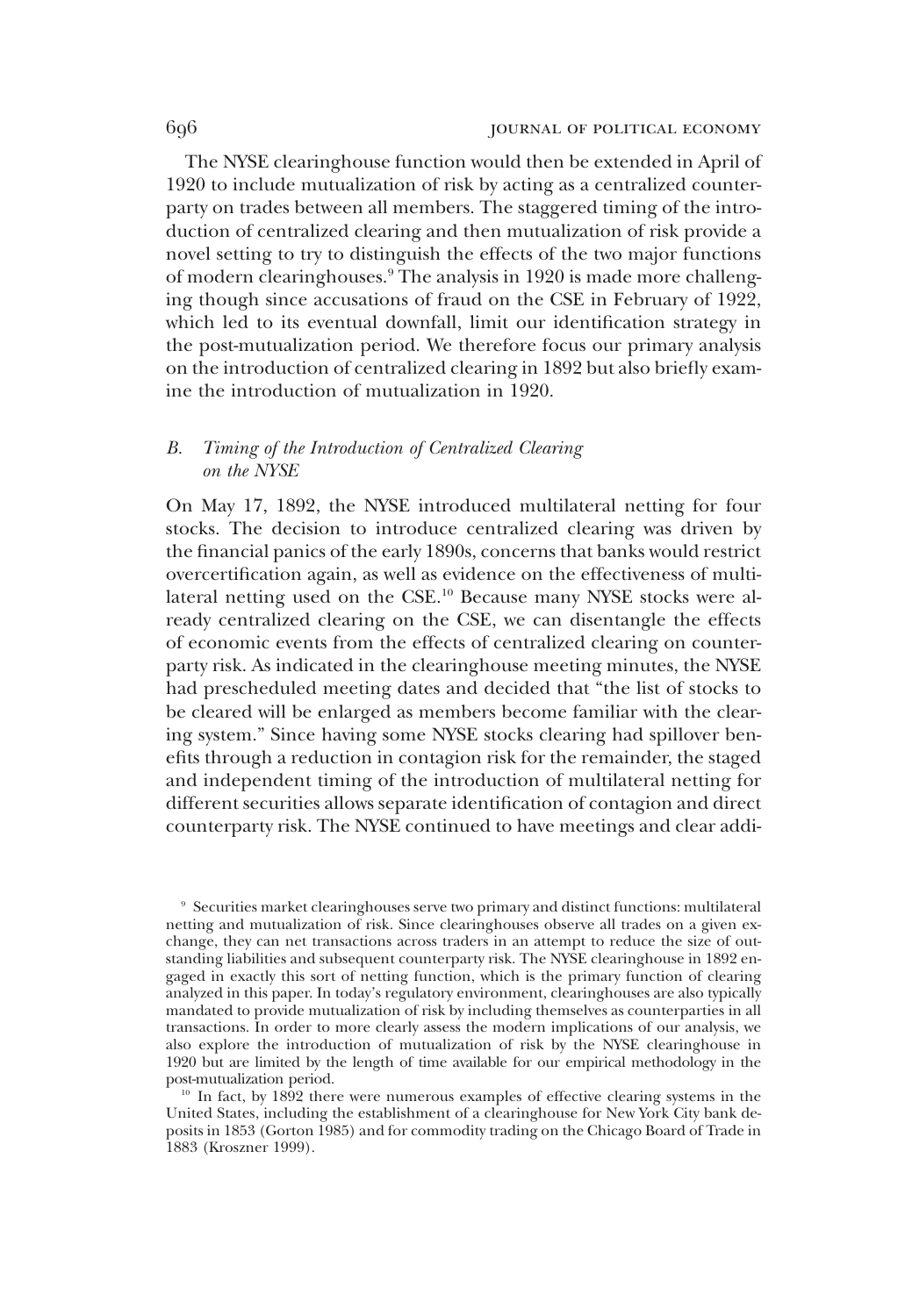tional stocks throughout the 1890s, and by the end of 1893, most of the major securities were clearing.<sup>11</sup>

#### C. Trading on the NYSE after Centralized Clearing

To understand the benefits of the introduction of centralized clearing on the NYSE, we examine multilateral netting between three brokers. A hypothetical set of transactions is shown in figure 2. Each transaction a broker made was recorded on the broker's clearance sheet for a given day. In our example, A's clearance sheet had a single sale, C's clearing sheet had a single purchase, and B's clearance sheet had a purchase and a sale. It is at this stage that netting occurred, and here, netting occurred only for B. Broker B bought 100 shares for \$10,000 and then immediately sold them for \$10,100.12 The purchase and sale were netted out and B received the difference of \$100. Broker A had a balance to deliver 100 shares valued at \$10,000 and C had a balance to deliver of \$10,100. Therefore, A wrote a draft on the clearinghouse of \$10,000, B wrote a draft for \$100, and C wrote a check to the clearinghouse for \$10,100. By 10:00 a.m. the next day, the clearinghouse returned a complete statement to each firm, specifying to whom a delivery must be made by 2:15 p.m. that day (here A delivered to C). Creditors to the clearinghouse received checks for their remaining balances by noon, which were then deposited in the bank (American Bankers Association 1910).<sup>13</sup>

Under gross bilateral clearing, there were \$20,100 worth of checks and 200 shares that could be defaulted on; but after multilateral netting there were only \$10,100 worth of checks and 100 shares to be transferred. In this case there is a reduction in direct ex post counterparty risks since with multilateral netting, if broker B defaulted (and had no wealth), broker A lost nothing. There was also a reduction in spillovers causing contagion counterparty risk throughout the trading network. For example, if broker C defaulted (and had no wealth), broker A lost \$10,000; and if broker A defaulted (and had no wealth), broker B lost only \$100. With multilateral netting, typically the chain of defaults does not grow as quickly as it would with bilateral netting when we add more brokers into the network.

 $13$  These exact times may have varied throughout the years, but they provide a rough picture of the daily operations of the clearinghouse.

<sup>&</sup>lt;sup>11</sup> For example, by the end of 1893 more than 80 percent of NYSE volume in Dow Jones stocks was clearing.

<sup>&</sup>lt;sup>12</sup> This simple example overlooks one complication. In reality, for ease of netting, delivery prices were not simply what one paid or sold his or her shares for, but were instead determined by the clearinghouse. At the end of each day, representatives set a price based on the quotation of the last day's sales, which was then announced over the ticker. Small additional checks were then written between parties to account for the differences between the delivery prices and the actual executed prices (Pratt 1909).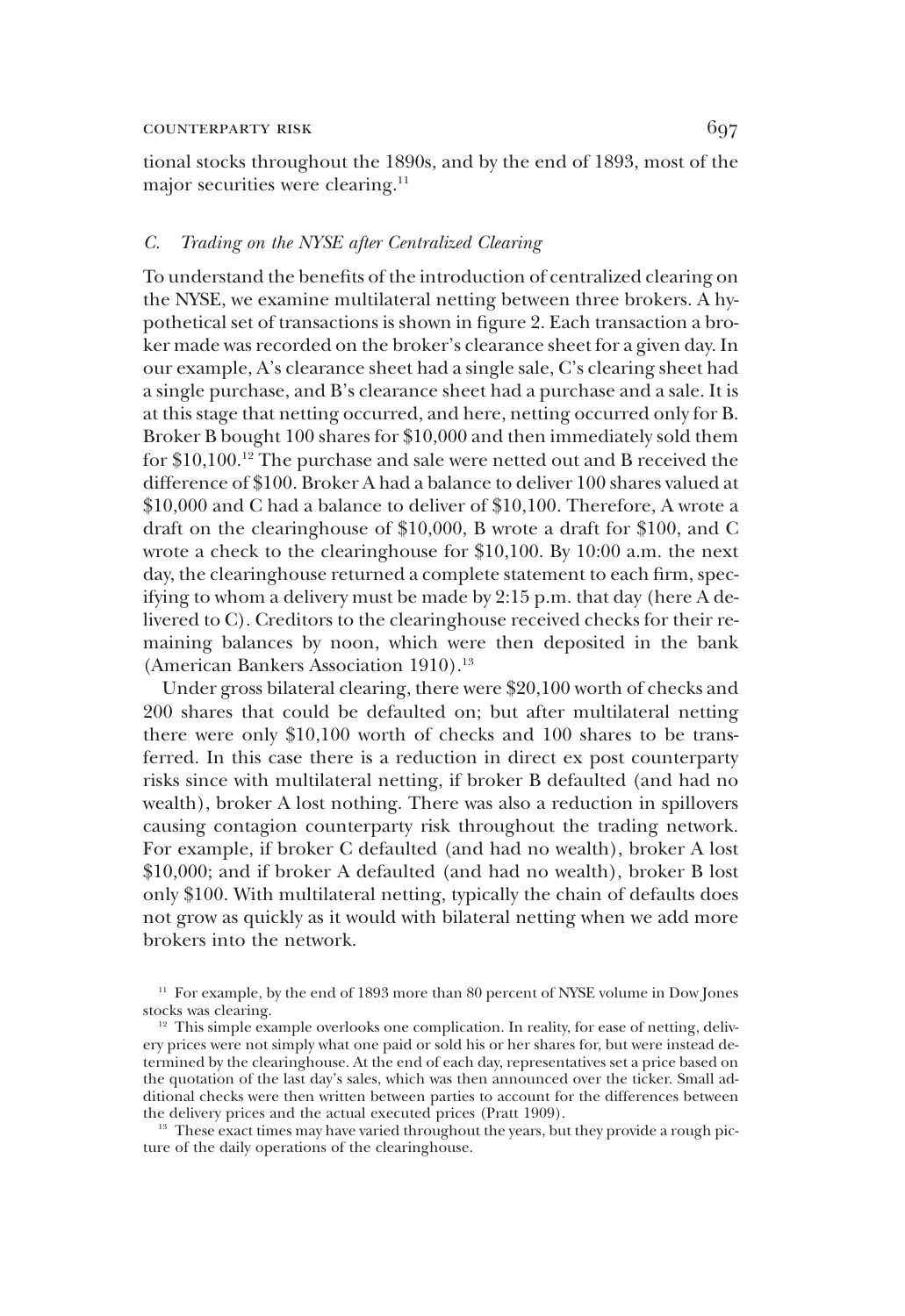

FIG. 2.—Example 2: visual representation of trades between three brokers with clearing.

Anecdotal evidence suggests that the NYSE clearinghouse may have been successful in reducing counterparty risk on the NYSE in the years immediately following its establishment. In the post-clearinghouse period (i.e., between 1892 and 1920), Pratt (1909) estimated that the demand for day loans from certifying banks decreased by nearly 65 percent, and 90 percent of all checks were eliminated. On average, transactions in securities valued at \$25 million necessitated only \$5 million to change hands. In one case, 204,000 shares, valued at \$12.5 million, were settled by a payment of only \$10,000 (Meeker 1922).

That being said, anecdotal evidence of the effect of multilateral netting on counterparty risk through contagion is mixed. The Chicago Board of Trade introduced a "ring" settlement system in 1883 similar to the one introduced on the NYSE, and in 1902 the bankruptcy of member George Phillips led to losses for more than 42 percent of members of the board (Moser 1998; Kroszner 1999). Direct measures of broker insolvencies also may not necessarily provide the full picture, since changes in counterparty risk caused by a clearinghouse could lead to differences in margin requirements, borrowing rates, and commissions between customers, brokers, and/or banks. The aggregate effect of all these channels should show up in prices, through either expected losses from counterparties or changes in the discount rate coming from volatility in counterparty risk and/or margin-driven asset pricing changes (Garleanu and Pedersen 2011). Another challenge in interpreting effects is controlling for the counterfactual changes in broker defaults and security value and volatility in the absence of a clearinghouse.

#### D. Consolidated Stock Exchange: An Almost Ideal Control

As illustrated in the time line in figure 3, the CSE, also known as the "Little Board," was established in New York City in 1885 with 2,403 members and provides an excellent control for our difference-in-difference anal-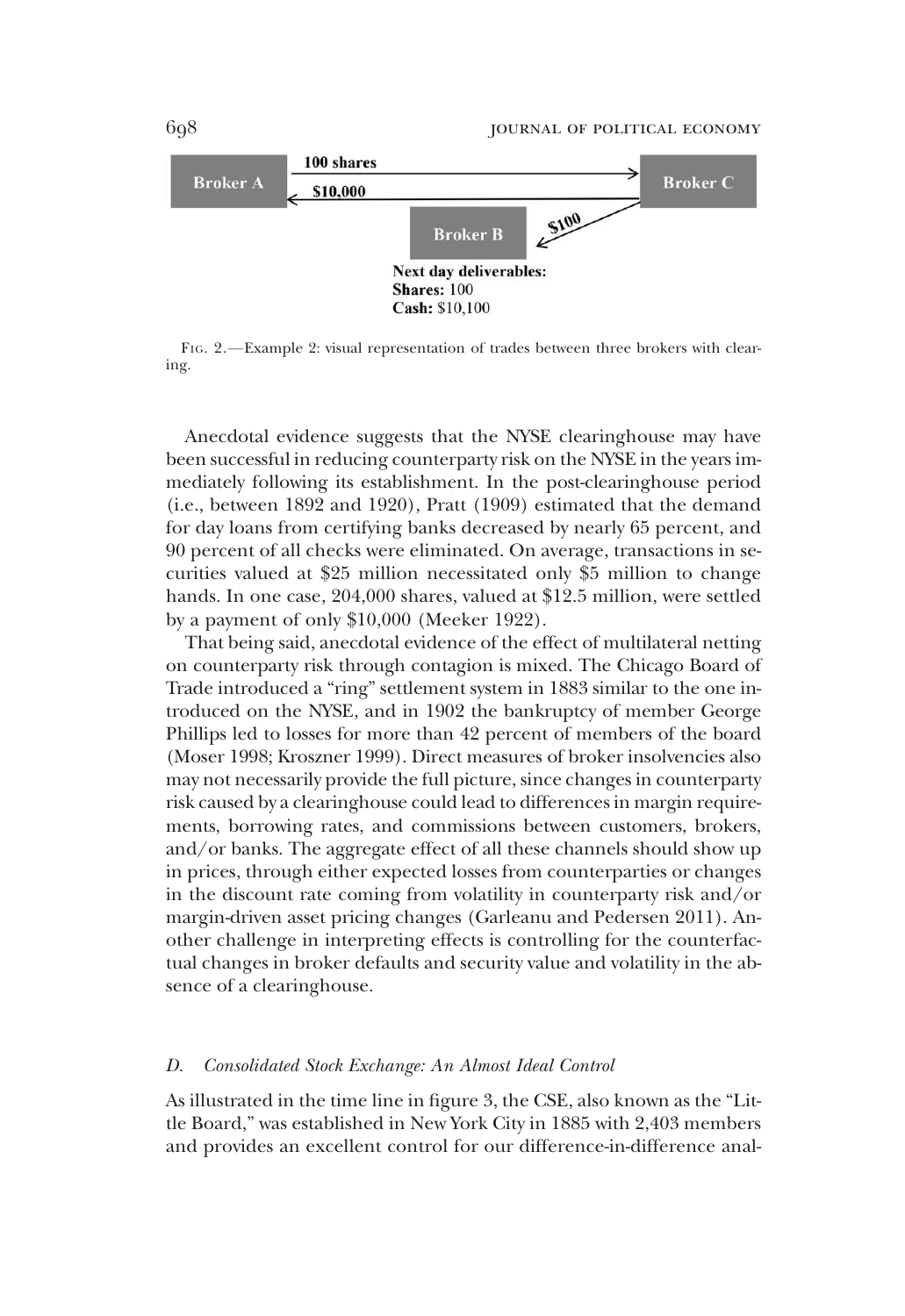

FIG. 3.—Time line of introduction of centralized clearing on the NYSE and CSE. This time line shows the introduction of a clearinghouse on the CSE in June 1886 and the introduction in stages on the NYSE beginning in May 1892. Data on trading volumes are taken from Sobel (2000).

ysis of the effect of the introduction of clearing.14 The Little Board competed head to head with the NYSE (Michie 1986). The rival exchange averaged a respectable 23 percent market share (Brown et al. 2008) over its 40-year history, although CSE stocks generally had less trading volume and market liquidity than the same security on the Big Board.15 While the NYSE waited until 1892 to introduce clearing, the CSE began multilateral net settlement in 1886. As noted by McSherry and Wilson (2013, 23), one reason that the NYSE introduced centralized clearing was that the CSE had "reduced financing needs and also lowered counterparty risk and broker defaults" by netting through a clearinghouse.

We provide some suggestive evidence of the impact of the clearinghouse on the CSE by hand-collecting information on broker defaults from the annual reports of the Consolidated Stock and Petroleum Exchange of New York. Consistent with the contemporaneous accounts, the CSE clearinghouse was successful in minimizing counterparty risk. We find that losses from broker defaults were less than 0.03 percent of total trading volume in 1893, a year that included one of the most severe financial panics in American history, despite the fact that many of the old-guard NYSE members at the time considered the much younger and smaller upstart CSE to be less reputable (Brown et al. 2008).<sup>16</sup>

<sup>14</sup> Figures are based on annual reports of the Consolidated Stock and Petroleum Exchange of New York.

<sup>15</sup> Commission rates on the CSE averaged half the brokerage commission charged by the NYSE, but members trading with each other were charged rates as low as 1/32nd of par value (Michie 1986). The CSE also specialized in odd-lot trading, and while the NYSE required next-day settlement, the CSE required weekly or semiweekly settlement. Securities traded on both exchanges will allow us to control for the vast majority of variation in prices based on any changes in fundamental value, but we will still need to examine the role played by any differential trends in liquidity, specialization, and market participants on the two exchanges.

<sup>16</sup> Despite the fact that trading sizes and liquidity were lower on the CSE, without knowing more about the balances of the traders themselves, it is hard to say which exchange ac-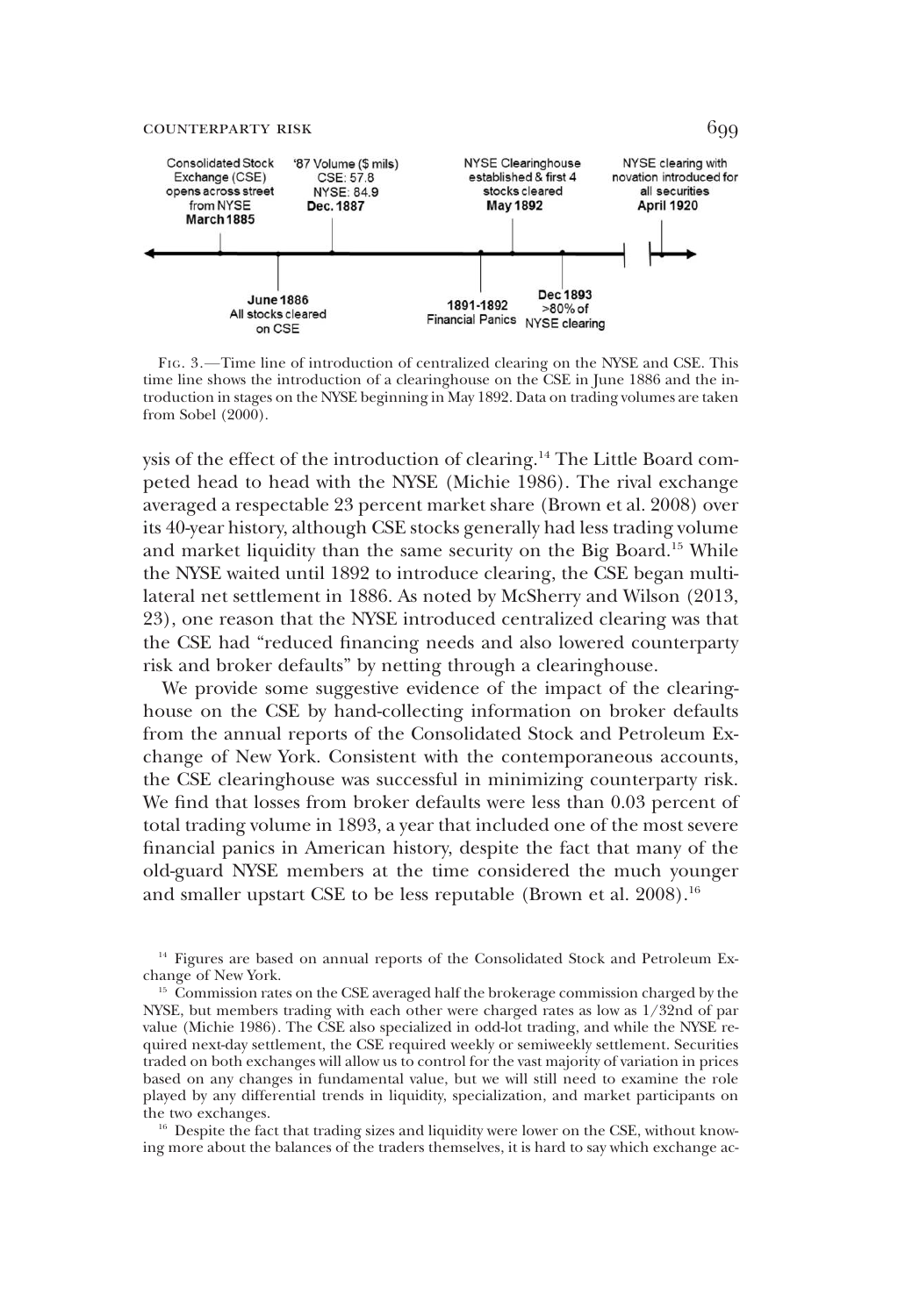Therefore, prices on the CSE for NYSE-CSE dual-listed stocks provide an almost ideal control for the price response on the NYSE to the introduction of clearing.17 This is why the introduction of centralized clearing on the NYSE can be used to identify the causal effects of multilateral netting. In addition to having cross-listed securities, we also benefit from the close proximity of the two exchanges. Since the two exchanges were across the street from each other, arbitrageurs could effectively prevent price discrepancies between the two exchanges not caused by "real differences" such as market illiquidity or counterparty risk premia.18 Nelson

 $18$  One way to conceptually think about these two exchanges could be to imagine one stock market with different venues for trading the same stocks. An arbitrageur observing stock A trading for \$100/share on the NSYE "venue" and \$101 on the CSE "venue" might be tempted to buy it on the NYSE and immediately sell on the CSE with the hope of a quick riskless profit. The problem is that if the arbitrageur executed a transaction to buy the NYSE security prior to the introduction of a clearinghouse and during a time of market duress, there is a significant risk that the counterparty in the deal would fail to settle on the next day and the arbitrageur could face substantial costs. The higher counterparty risk for the transaction on the NYSE should lead to a persistent time-varying price deviation of executing through each venue, even though the security itself and subsequently the underlying fundamental value are the same. We thank an anonymous referee for the motivation for this explanation.

tually had higher-risk market participants. Market participants on the CSE were likely to be smaller investors but because of this may have taken more conservative positions. This is made even more challenging since, as noted by Ott (2004), the NYSE ran a very successful public relations campaign from 1913 to 1929 using relationships at the New York State Attorney General's Office to damage the CSE's reputation, which makes it difficult from contemporaneous sources to separate reality from propaganda. For example, Shea (1911, 199) mentions that "many members after a successful career on the floor of the Consolidated, have become well-known factors on the New York Stock Exchange, and not one broker who has thus gone from the former to the latter has failed. As a school of brokerage the Consolidated is unrivaled." This passage was written prior to the public campaign against the CSE and highlights the likely view of the CSE as a younger exchange, but not one of obvious ill repute.

<sup>&</sup>lt;sup>17</sup> The CSE and NYSE also had similar governance structures and internal regulations. Both exchanges were cooperatively owned and governed by their members, with a board of governors, including a president, elected by members of the exchange, and committees with members appointed by the president overseeing various functions of the exchange. The constitution of both exchanges also allowed either party in the transaction for the sale or purchase of stocks, bonds, or any outstanding contracts to call, at any time, a mutual deposit of cash for margin, with as little as 30 minutes' notice. The NYSE and CSE allowed any party to demand maintenance margins of 5 percent, while the NYSE and CSE constitutions provided for initial margin requirements of 10 and 5 percent, respectively. We have found no change in the official margin requirements in either constitution after 1892, but in practice it is unclear if these minimal margin constraints were actually binding. As noted in a report by the CSE's governor's Committee on Securities and Commodities in 1909, "the amount of margin which a broker requires from a speculative buyer of stocks depends, in each case, on the credit of the buyer" (State of New York 1909, 9). On the basis of minutes from the NYSE's Insolvency Committee from 1876–1925, brokers were occasionally removed from the exchange because they required insufficient margins from customers. In one instance, for a trader they note that they "found that he was guilty of doing business in an unbusiness like manner i.e.: without margin." Even among this subset of potentially reckless brokers, the majority reported margins of 5–8 percent and sometimes as high as 25 percent, depending on the reported trustworthiness of customers. All additional information on governance structure comes from the Constitution of the New York Stock Exchange and Constitution of the Consolidated Stock Exchange from 1892.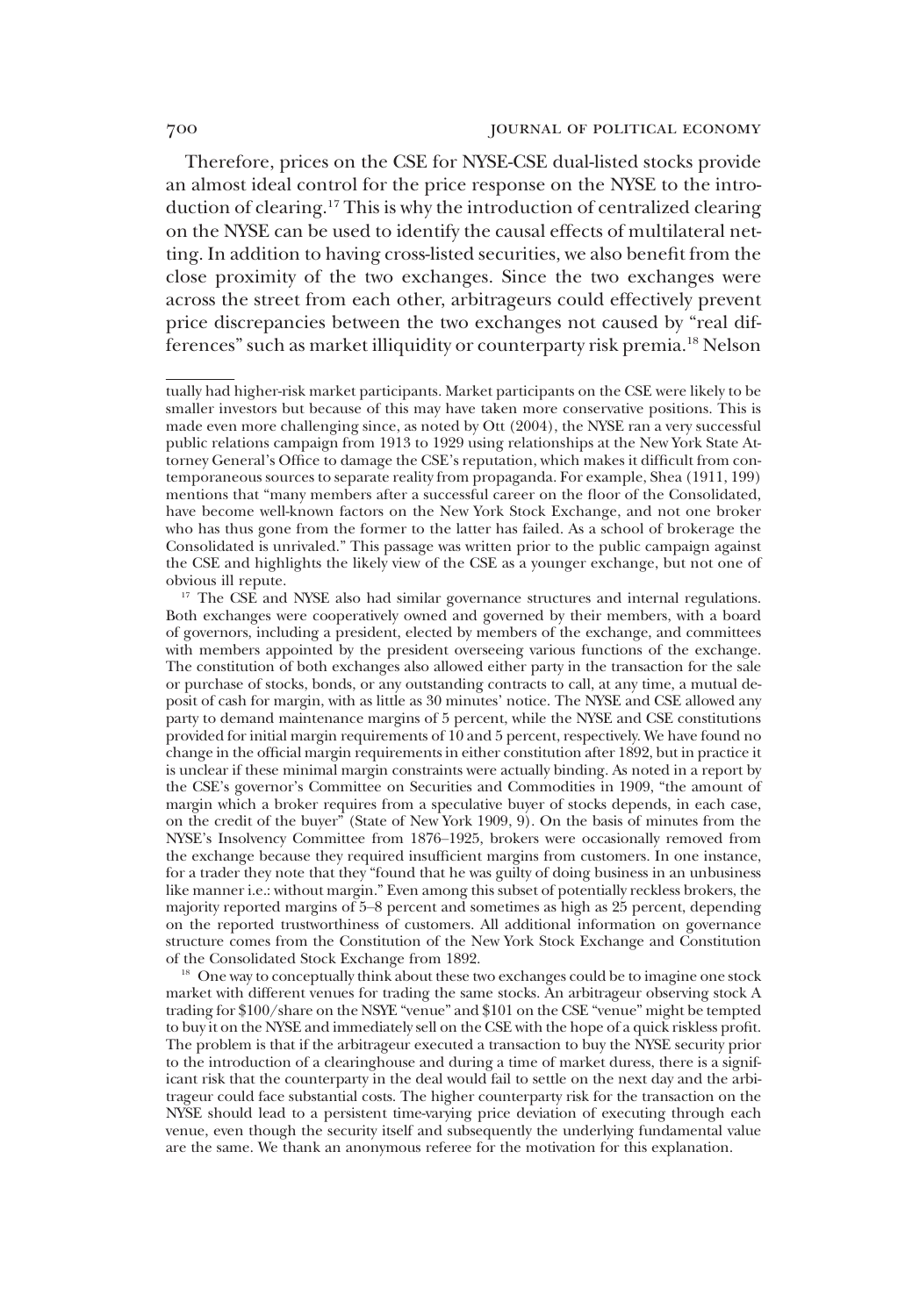([1907] 1975) dedicates an entire chapter to the "expertise" of arbitrageurs on the CSE who were, he felt, exceeded in their expertise only by the arbitrageurs on the NYSE. In fact, in table A4 of the online appendix, we show that more than 92 percent of all variation of individual NYSE stock returns can be explained by the returns of identical securities listed at the same time on the CSE.19 Another benefit of their close proximity is that both exchanges paid in the same currency. Cross-listed securities in markets quoted in different currencies are confounded by the need to convert currencies using OTC foreign exchange (FX) markets. Normally this is not problematic, but since these markets are OTC, during times of financial distress, FX swaps may also include potentially significant counterparty risk. For example, Levich (2011) shows that immediately following the Lehman bankruptcy, covered interest rate parity in the highly liquid FX swap British pound/US dollar deviated from no arbitrage conditions (in the absence of counterparty risk) by hundreds of basis points.20

#### III. Data Description

#### A. Security Market Data

We focus our empirical analysis on common stocks in the Dow Jones indices using monthly data from September 1886 to December 1925 because these securities tended to be very liquid and traded on both the NYSE and CSE (Brown et al. 2008). We use the original Dow Jones index from September 1886 until October 1896, when the index is then split into the Dow Jones Railroad Index and the Industrial Index. We use hand-collected data from the New York Times and Commercial and Financial Chronicle for each security in the index at a given point in time and rely on Farrell (1972) for changes in the composition of the indices. Data are sampled from the last trading day of each month. We collected firmspecific information on NYSE high, low, open, and closing transaction prices; bid and ask closing prices; and trading volume. It is worth noting

<sup>19</sup> By comparison, Lewellen (2014) regresses monthly stock returns on lagged individual firm stock returns, size, and book-to-market ratios and on average explains only 3.3 percent of cross-sectional variation in NYSE stock returns from 1964 to 2013. Even when including 15 lagged stock-specific individual factors expected to explain stock returns, he finds that less than 8 percent of cross-sectional variation in returns is explainable.

<sup>20</sup> Another benefit of proximity, besides the ones previously emphasized, is that since both exchanges were in the same time zone, daily data on opening and closing prices are easily comparable. The reason is not only that it reduces timing mismatches in the quotes but also that they are comparable periods of the trading day. Oftentimes opening and closing price behavior can behave differently, and while high-frequency quotes allow for quotations across time zones at the same time of day, this cannot be done while also preserving the period of the trading day considered.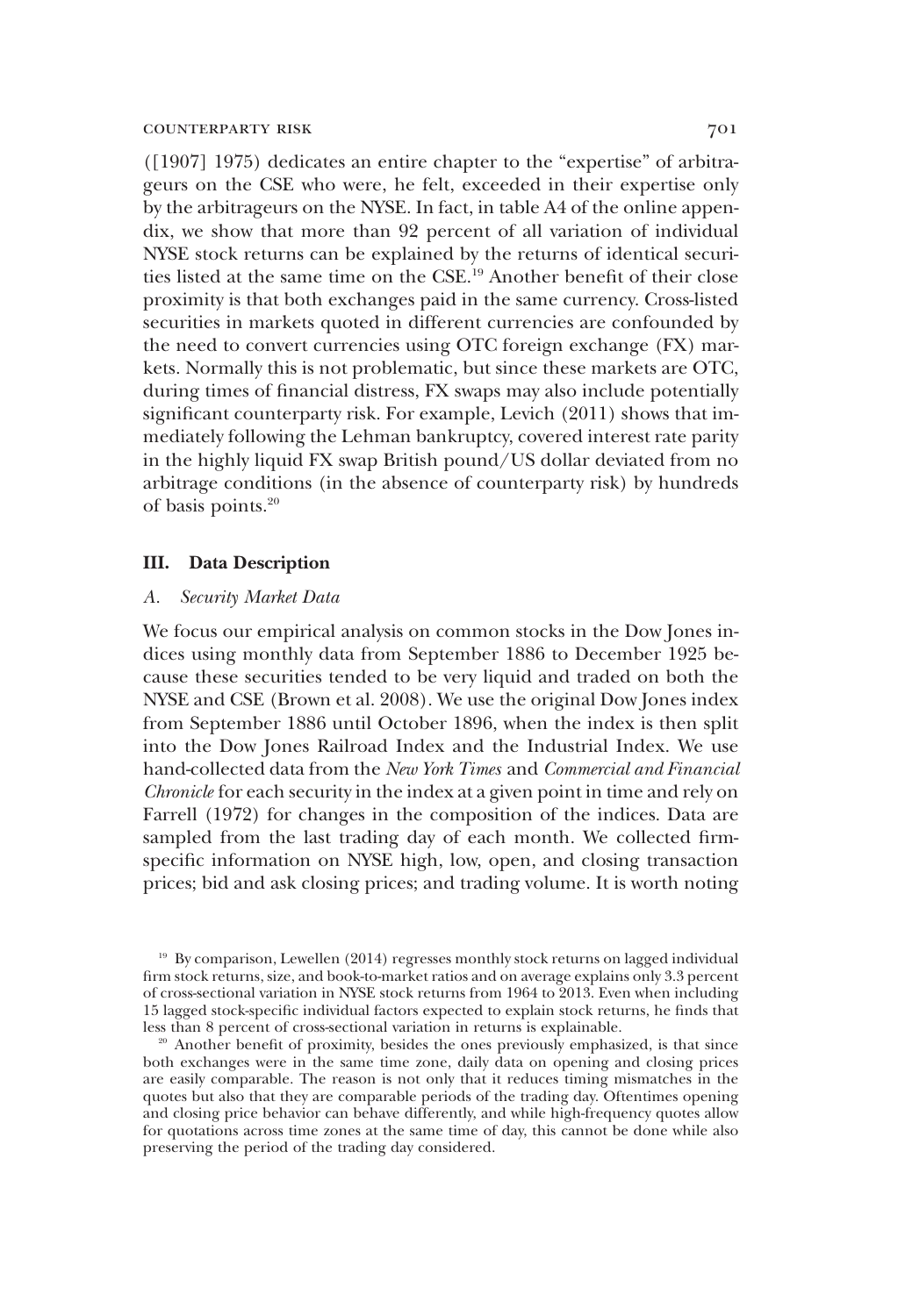|                                  | <b>NYSE</b><br>Closing<br>Price                | <b>NYSE</b><br>Trading<br>Volume<br>(No.<br>Shares) | CSE<br>Trading<br>Volume<br>(No.<br>Shares) | NYSE Trading<br>Volume<br>$(\$000s)$        | <b>CSE</b> Trading<br>Volume<br>$(\$000s)$ | <b>NYSE</b><br>Bid-Ask<br>Spread<br>(bp) |
|----------------------------------|------------------------------------------------|-----------------------------------------------------|---------------------------------------------|---------------------------------------------|--------------------------------------------|------------------------------------------|
|                                  |                                                |                                                     |                                             | With Minimum 1 Share Traded ( $n = 9,373$ ) |                                            |                                          |
| Mean<br>Median                   | 84.4<br>81.4                                   | 13,726<br>4,400                                     | 3,241<br>410                                | 1,352<br>324                                | 322<br>29                                  | 52<br>32                                 |
| Standard<br>deviation<br>Minimum | 42.4<br>$\overline{4}$                         | 29,340<br>5                                         | 8,710<br>5                                  | 3,304<br>$\cdot$ 2                          | 965<br>.04                                 | 66<br>$\overline{7}$                     |
| Maximum                          | 323                                            | 489,444                                             | 291,870                                     | 52,300                                      | 24,100                                     | 1,818                                    |
|                                  | With Minimum 200 Shares Traded ( $n = 6,065$ ) |                                                     |                                             |                                             |                                            |                                          |
| Mean<br>Median                   | 85.5<br>81.0                                   | 19,911<br>8,425                                     | 4,958<br>1,150                              | 1,972<br>644                                | 493<br>88                                  | 41<br>26                                 |
| Standard<br>deviation<br>Minimum | 41.1<br>4.7                                    | 34,912<br><b>200</b>                                | 10,432<br>200                               | 3,966<br>3.6                                | 1,164<br>1.4                               | 52<br>$\overline{7}$                     |
| Maximum                          | 319.5                                          | 489,444                                             | 291,870                                     | 52,300                                      | 24,100                                     | 1,481                                    |

TABLE 1 NYSE and CSE Summary Statistics

NOTE.—This table reports the sample statistics for the trading data for stocks on the NYSE and the CSE. Security market data were hand-collected at a monthly frequency from the New York Times and Commercial and Financial Chronicle from September 1886 to December 1925 for all stocks in the Dow Jones indices. All data are winsorized at the 1st and 99th percentiles. To be included in the first level of summary analysis a security must trade at least one share on both exchanges on a given date, while for the second, which is the one used in our primary econometric specifications, we require at least 200 shares (two standard contracts).

in table 1 that, consistent with anecdotal accounts, liquidity on the CSE was worse than on the NYSE. Bid-ask spreads were higher and volume lower for identical securities.<sup>21</sup> For NYSE stocks listed on the CSE, we use data on CSE closing prices as well as CSE trading volume. We also use hand-collected monthly data on seat prices for the NYSE and CSE for the period 1888–1925 from the Commercial and Financial Chronicle. In addi-

 $21$  As mentioned previously, when the CSE was first introduced, it specialized in trading odd lots of shares. Prior to volume rising dramatically after 1900, security trading days with total share volume greater than 200 shares among members of the Dow Jones indices with nonmultiples of 100 shares constituted 90 percent and 92 percent of security-days on the NYSE and CSE, respectively. This is consistent with the CSE engaging in more odd-lot trading than the NYSE but suggests that both the NYSE and CSE typically had at least one odd lot per security-day. This may not be too surprising since by this time the NYSE and CSE traded both odd and regular lots. For example, Ott (2004) shows that by 1921, 40 percent of business on the NYSE was for odd lots, and Shea (1911, 198) noted that "lots of 500 to 1,000 shares in single blocks are frequently turned over [on the CSE]."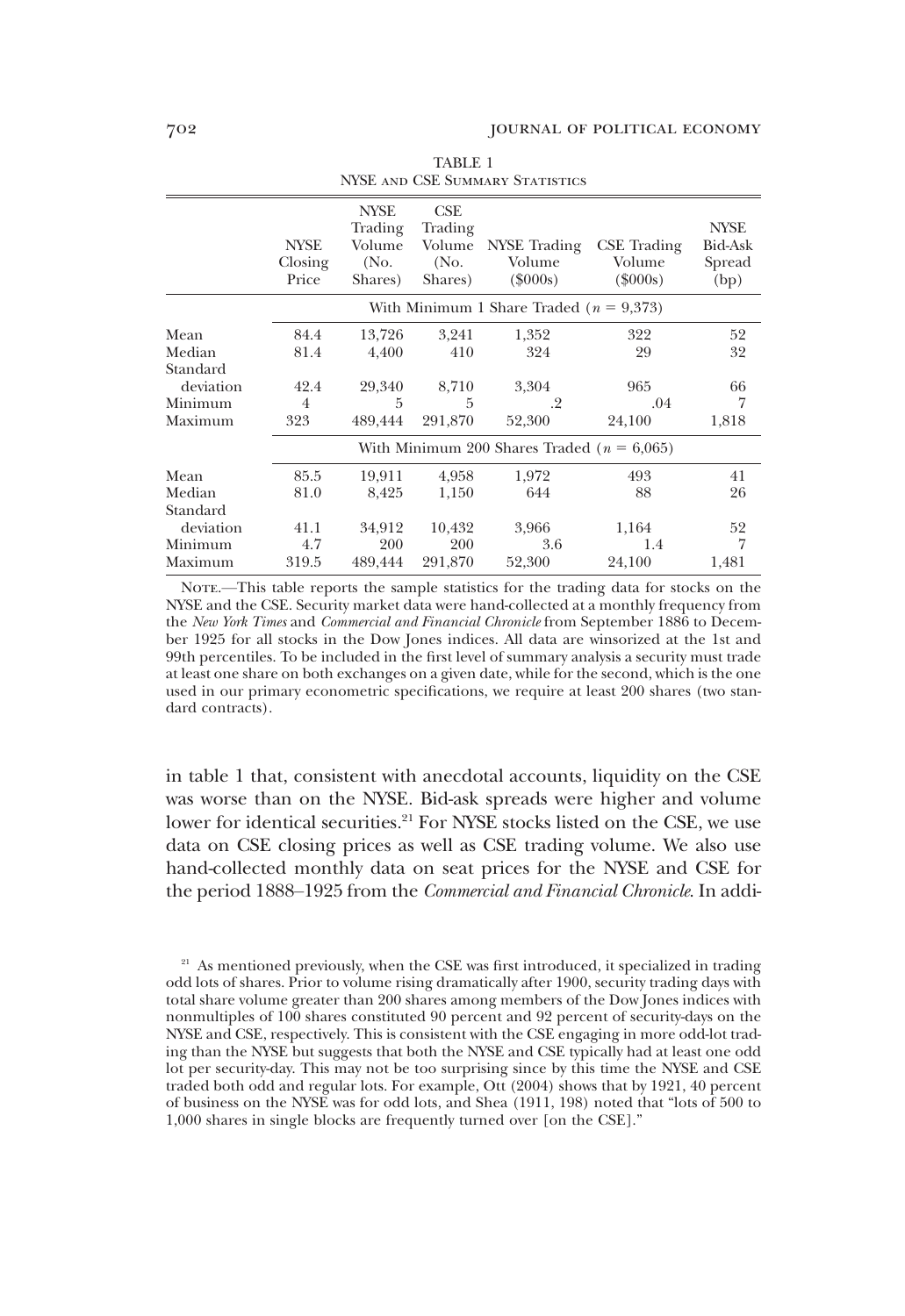tion, we collect daily closing bid and ask quotes on the NYSE starting in 1893.22 We also use end-of-month broker call loan rates from the NBER macrohistory database for the entire sample period.

For robustness checks, we hand-collected daily data on high, low, closing, and opening transaction prices as well as trading volumes from January 1892 to December 1901 for all stocks on the NYSE, CSE, and the Boston Stock Exchange (BSE). Closing prices for the BSE are collected from the Boston Globe for 1892–1901 at a weekly frequency. We construct an absolute difference estimator using daily high, low, opening, and closing transaction prices to estimate CSE bid-ask spreads and NYSE bid-ask spreads prior to 1893. Our estimated NYSE bid-ask spreads have an 88 percent correlation with actual bid-ask spreads on the Big Board from 1892 to 1925. Our estimator performs slightly better in-sample than one used by Corwin and Schultz (2012), which has an 81 percent correlation with actual NYSE spreads over the same period. In addition, our estimator has the desirable property, since unlike that used by Corwin and Schultz, it is always positive, which was not the case for our Corwin-Schultz bid-ask estimates in our sample period. For more details on the methodology and a comparison of the bid-ask spreads, see appendix B.

#### B. Clearinghouse Data

The NYSE started centralized clearing securities in stages, beginning with four stocks on May 17, 1892, followed by four additional stocks each week. By 1894, more than 90 percent of volume was cleared on the exchange, and only a handful of stocks were subsequently added to the clearinghouse each year (based on authors' calculations). The dates stocks were added and dropped from centralized clearing on the NYSE were reported in the minutes of the Committee on the Clearinghouse of the New York Stock Exchange at the NYSE archives. The minutes of the clearinghouse were useful for understanding the function and implementation of netting trades on the exchange. Data on broker defaults on the NYSE were collected from the NYSE archives Committee on Admissions and List of Suspended Members. Information on CSE broker defaults were collected from the annual reports of the Consolidated Stock and Petroleum Exchange of New York.

<sup>&</sup>lt;sup>22</sup> Beginning on May 24, 1882, the *New York Times* reports NYSE bid-ask spreads on a daily basis. The data on daily bid-ask spreads continue through April 14, 1886. Between April 15, 1886, and May 12, 1893, the New York Times does not report bid-ask spreads for the NYSE. In this time interval, we gather monthly bid-ask spread data from the Commercial and Financial Chronicle. The bid-ask spread data are reported for Thursday trading and are matched with the appropriate trading volume data from the New York Times.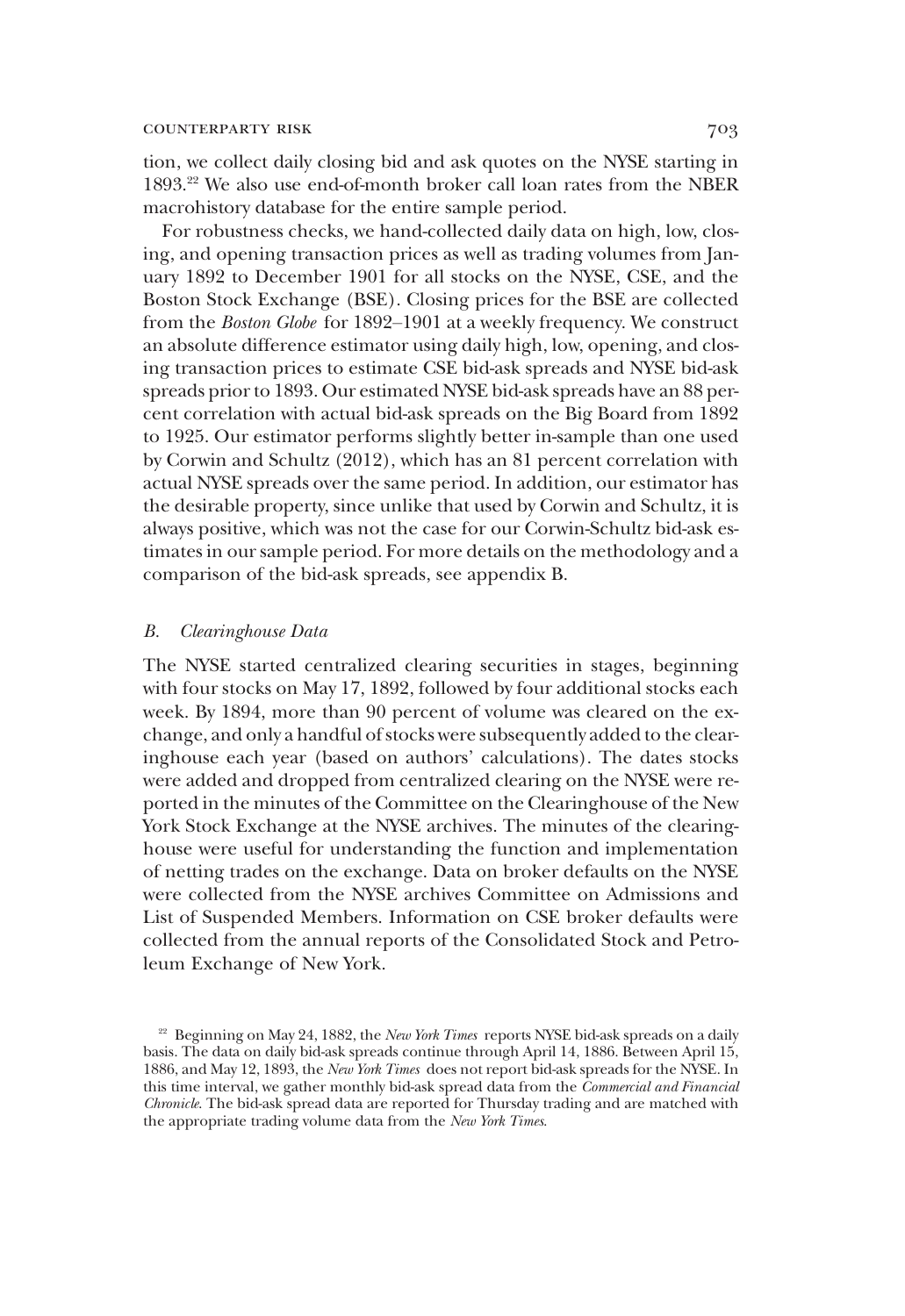#### IV. Empirical Predictions and Methodology

#### A. Theoretical Predictions

In the presence of counterparty risk and market liquidity costs, we can decompose the price of any traded asset into its fundamental value minus market liquidity costs and counterparty risk, plus any additional market microstructure noise:

$$
P_{i,t,E} = P_{i,t}^{Fun} - P_{i,t,E}^{Mhtlq} - P_{i,t,E}^{CP} + \epsilon_{i,t,E}, \qquad (1)
$$

where  $P_{i,k}$  is the price on exchange E (except the NYSE) for stock *i* at time *t*;  $P_{i,t}^{Fun}$  is the firm's exchange invariant fundamental value;  $P_{i,t,E}^{MktLq}$  is the discount caused by the market illiquidity premia, which include both the explicit and implicit costs of trading and how they covary with the pricing kernel<sup>23</sup> (Acharya and Pedersen 2005; Brunnermeier and Pedersen 2009; Garleanu and Pedersen 2011);  $P_{i,t,E}^{CP}$  is the discount caused by the counterparty risk premium; and  $\epsilon_{i,k}$  is market microstructure noise with mean zero, such as bid-ask bounce. This decomposition arises naturally from the original framework of Amihud and Mendelson (1986), where investors who buy securities anticipate paying transactions costs when selling them, as do the next buyers. Consequently, when valuing the asset the investor rationally discounts the fundamental value by the present value of the expected future transaction costs. If we consider the same asset trading on two exchanges,  $E$  and  $E'$ , then even in the presence of active arbitrageurs, the price should differ whenever there are differential trading costs, liquidity, and counterparty risk by the following spread:

$$
P_{i,t,E} - P_{i,t,E'} = P_{i,t,E'}^{MktIq} - P_{i,t,E}^{MktIq} + P_{i,t,E'}^{CP} - P_{i,t,E}^{CP} + \epsilon_{i,t,E'} - \epsilon_{i,t,E}.
$$
 (2)

A substantial literature has documented these kinds of price spreads among securities paying the same cash flows. A few examples of such deviations include on-the-run Treasuries that trade at lower yields than offthe-run Treasuries (Amihud and Mendelson 1991), restricted resale stocks that trade at a substantial discount to publicly traded stock (Silber 1992), corporate bond versus identical name credit default swap (CDS) spreads (Duffie 2010), and corporate bond variations in spreads among identical CDS contracts (Arora, Gandhi, and Longstaff 2012). The sign of these deviations depends on the relative trading costs in both markets and whether costs are borne more by buyers or sellers. A number of empirical papers including work by Amihud (2002), Jones (2002), and Acharya and Pedersen (2005) have documented that in modern markets stocks that

<sup>&</sup>lt;sup>23</sup> The explicit costs include commissions and the bid-ask spread, while implicit costs include price movement from larger orders (market depth), borrowing costs to finance the trading position (margin), and stocking additional inventory.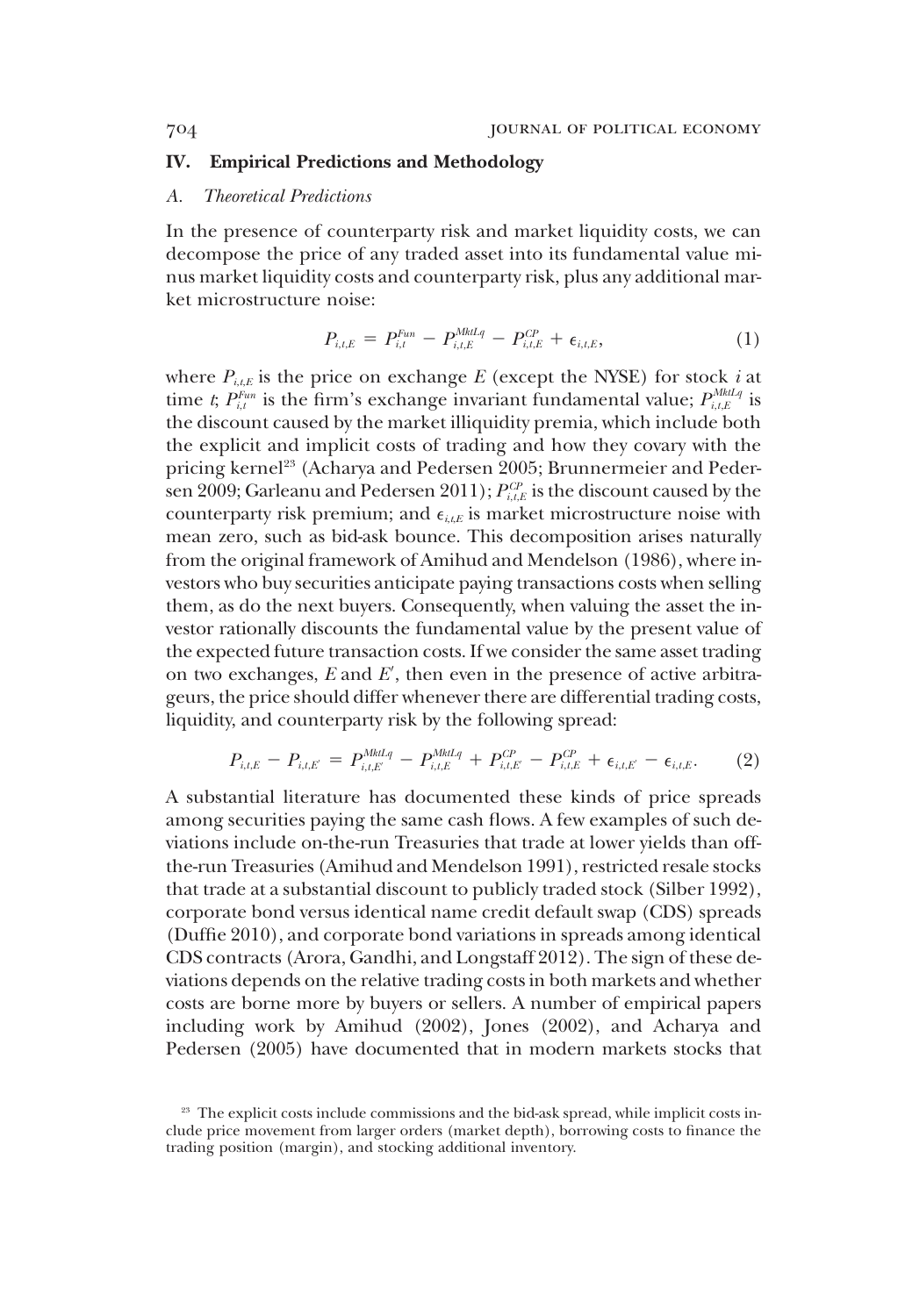are more illiquid trade at discounted prices and have higher expected returns. These results are also consistent with research on fire sales in asset prices (Coval and Stafford 2007; Benmelech and Bergman 2011) in which sellers of assets are those in need of liquidity and thus are willing to sell the security at a discount, which means that market illiquidity costs asymmetrically affect market participants and subsequently alter traded asset prices. So holding counterparty risk constant, if market liquidity were better (except lower bid-ask spreads) on exchange  $E$  than on  $E^{\prime},$ we would expect the prices for identical securities on  $E'$  to trade at a discount. If, on the other hand, market liquidity is lower on exchange E but counterparty risk is higher on  $E$  than on  $E^{\prime}$ , then the direction of the price spread is ambiguous. Since traders that face a liquidity shock are more likely to be asset sellers and a high counterparty risk in transactions, securities that trade on exchanges with higher counterparty risk are likely to trade at a relative discount.

To illustrate this point consider a simplified model with N risk-neutral traders in a competitive market in which each trader,  $n$ , has a random endowment,  $Q_{i,n}$ , of assets, i, each asset trades at a price  $P_i$ , and the total trader's portfolio value,  $A_n$ , is the aggregated value of all assets so that

$$
A_n = \sum_i Q_{i,n} P_{i,n}.
$$

Let each trader also owe a fixed value of notional debt,  $D_n$ , such that if  $A_n \leq D_n$ , the trader is forced to liquidate all assets. If this forced liquidation occurs, then all trading counterparties and debt holders recover a fixed percent,  $R_n$ , of the total liabilities owed, which is just

$$
R_n=\frac{A_n}{D_n+S_n},
$$

where  $S_n$  is the total amount owed by trader *n* for outstanding trades after settlement. Buyers of securities do not know the value of the trading portfolio of their counterparties but do know the distributional properties of the endowment shock. Since markets are competitive and agents are risk neutral, the value of any security for buyers is equal to

$$
P_i = P_i^{Fun} (1 - E_n[(1 - R_i)]),
$$

where  $P_i^{Fun}$  is the fundamental value of the security, in the absence of counterparty risk,<sup>24</sup> and  $E_n[(1 - R_i)]$  is the expected losses due to counter-<br>party risk across all traders in asset *i*. As long as some positive number of party risk across all traders in asset i. As long as some positive number of traders are forced to sell assets, then buyers will rationally discount the value of these securities. Since markets are competitive and subject to market-clearing conditions (i.e., assets are in short-run fixed net supply),

<sup>&</sup>lt;sup>24</sup> Or other market trading costs, which for simplicity are excluded from this model.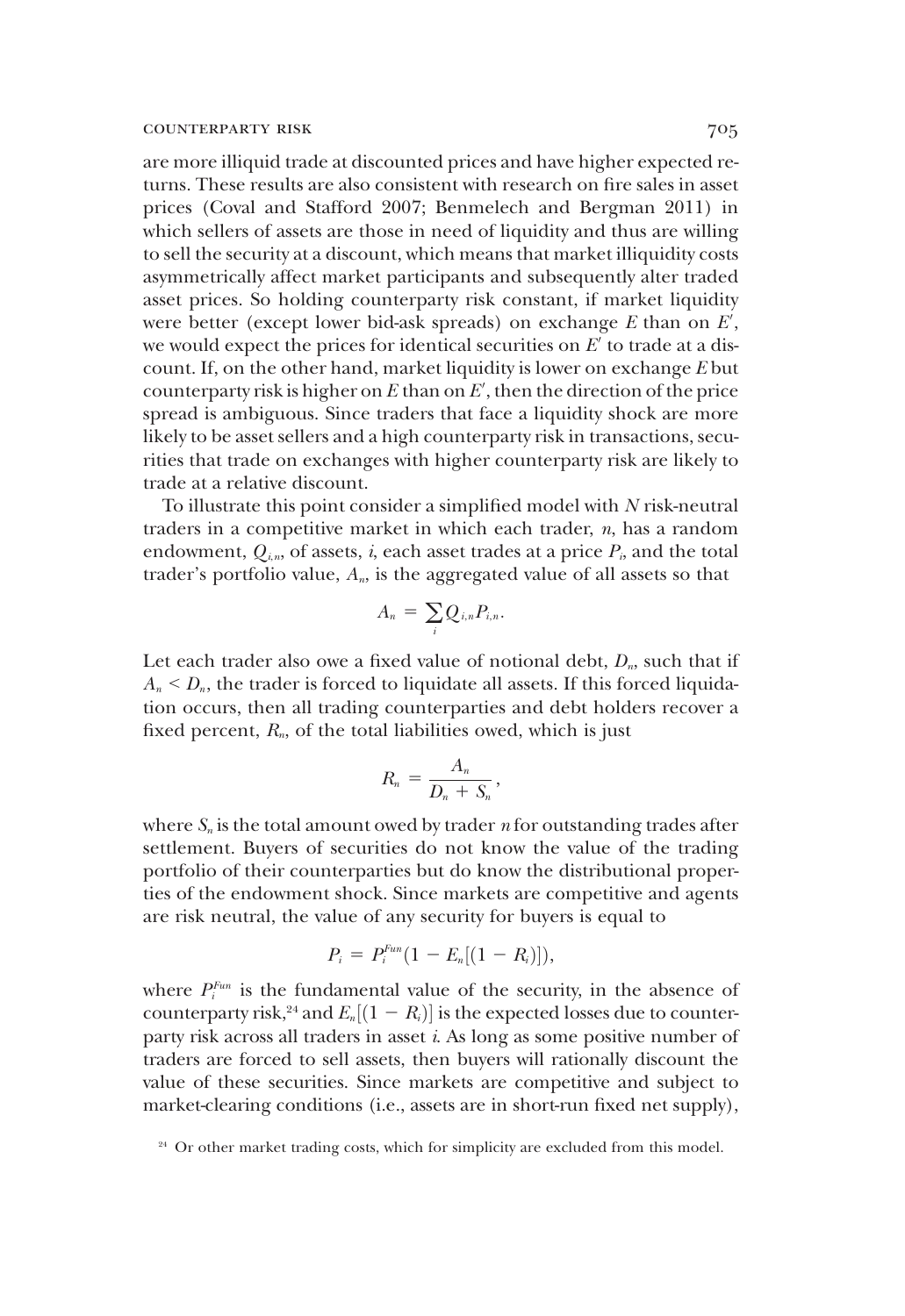traders sell only if forced to liquidate and all buyers of these securities are unconstrained (no counterparty risk) traders. Only those traders forced to liquidate have recoveries less than 100 percent, so counterparty risk induces a discounted price in equilibrium. As the expected recovery falls, this premium rises. So in times of distress, when endowment dispersion is large, this premium should be large, while in less turbulent times it could be close to zero. It also means that if the same security is traded in two markets with differing levels of counterparty risk, it should trade at a discount on whichever exchange has the highest counterparty risk, even in the presence of active arbitrageurs on both exchanges. Just as in the case of other trading costs (except bid-ask spreads, trading fees) considered in models of market illiquidity by a number of previous authors including Amihud and Mendelson (1991), Acharya and Pedersen (2005), and Garleanu and Pedersen (2011), counterparty risk costs are asymmetrically borne by buyers and sellers, leading to predictable price changes in equilibrium.25

#### B. Baseline Empirical Methodology

The expected change in the NYSE price after the introduction of centralized clearing equals the change in the stock price caused by changes in the fundamental value minus changes in the expected market illiquidity and counterparty risk premia or, equivalently,

$$
E[\Delta P_{i,\text{NYSE}}] = E[\Delta P_i^{Fun}] - E[\Delta P_{i,t,\text{NYSE}}^{Mklq}] - E[\Delta P_{i,t,\text{NYSE}}^{CP}]. \tag{3}
$$

If we assume that the expected market illiquidity premium is unaffected by the introduction of multilateral netting, an assumption that we will examine later, we can rewrite (3) as

$$
E[\Delta P_{i,\text{NYSE}}] = E[\Delta P_i^{Fun}] - E[\Delta P_{i,\text{NYSE}}^{CP}], \tag{4}
$$

where expected changes in price are driven by changes in expected fundamental value and the counterparty risk premium.

We are interested in estimating  $E[\Delta P_{i,t,\text{NNSE}}^{CP}]$ , the change in the counter-<br>rty risk premium caused by the introduction of multilateral netting. If we are interested in estimating  $E[\Delta t_{i,t,NSE}]$ , the enange in the counter-<br>party risk premium caused by the introduction of multilateral netting. If the introduction of the clearinghouse were exogenous, we could simply estimate a panel regression

$$
P_{i,t,\text{NYSE}} = \alpha_i + D1_{\{\text{clear},i,t\}} + \epsilon_{i,t},\tag{5}
$$

<sup>&</sup>lt;sup>25</sup> As in Acharya and Pedersen (2005), the fact that equities are in positive net supply can also lead to price discounts as trading costs rise, even without asymmetries between buyers and sellers. A precise investigation of whether price discounts in this setting are driven by the positive net supply of securities or asymmetric counterparty risk is beyond the scope of this paper. In either case, though, a rise in counterparty risk on a given exchange should lead to a predictable price discount, in expectation.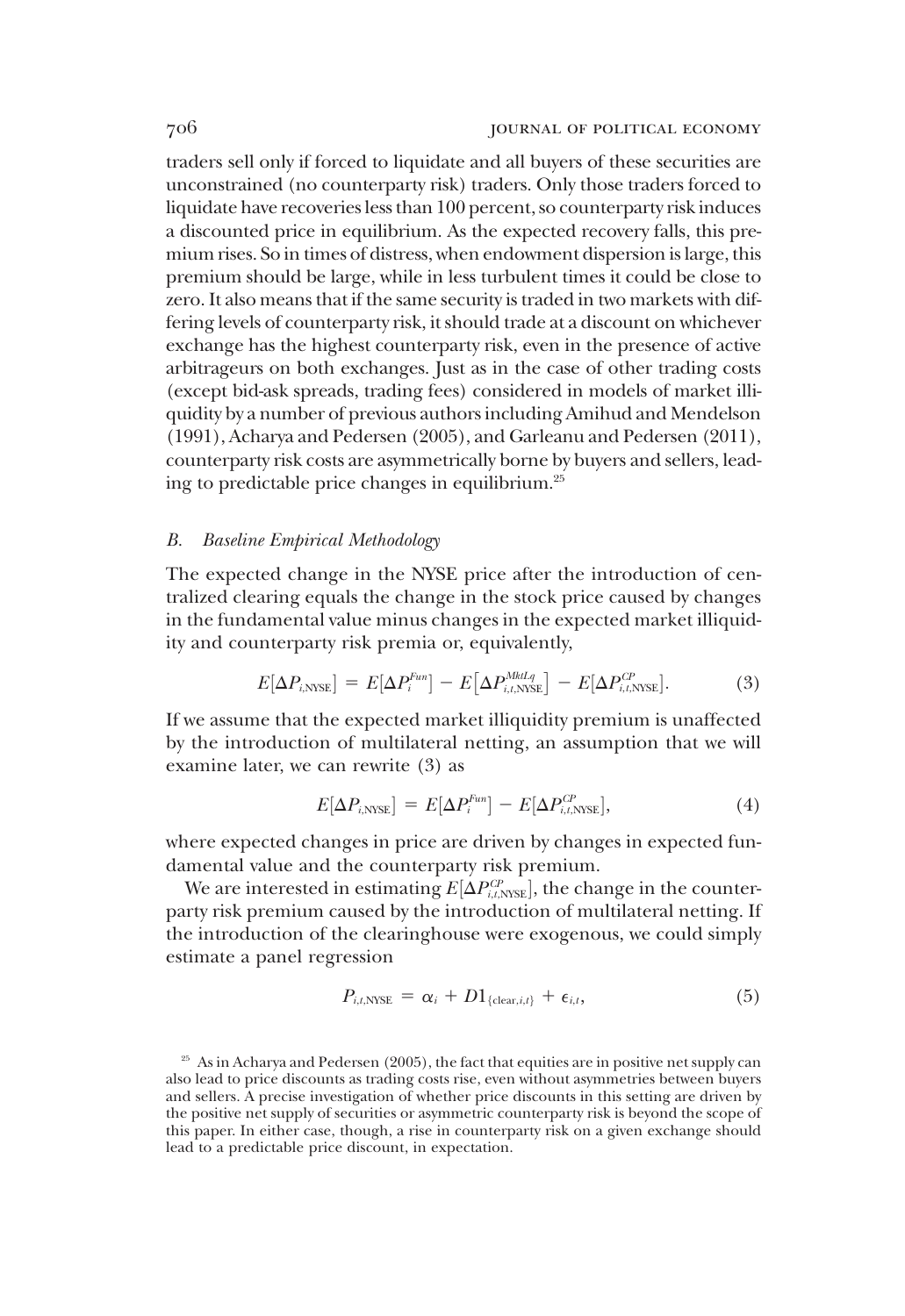where  $1_{\text{clear},i,j}$  is a dummy variable indicating when a stock starts being included in centralized clearing and  $D$  is the average treatment effect of centralized clearing on the stock price. The problem, as shown in equation (4), is that if the introduction of centralized clearing coincides with changes in the fundamental value of the firm, omitted variables rather than counterparty risk changes could be driving results. Here, for example, the introduction of centralized clearing on the NYSE was driven, in part, by financial panics in the early 1890s (McSherry and Wilson 2013). Without an alternative identification strategy, it would be impossible to identify the effect of the introduction of the NYSE clearinghouse. Fortunately, our historical experiment provides a unique opportunity to do exactly this.

Ideally, to determine the effect of centralized clearing on counterparty risk, we would have prices for identical securities that do not experience any change in counterparty risk to control for changes in asset value not related to clearing. Fortunately, such securities exist. During the late nineteenth and early twentieth centuries, stocks were dual-listed on the NYSE and CSE. Further, there was no change in the trading environment at the CSE when the NYSE introduced its clearinghouse. For the CSE price we have

$$
P_{i,t,\text{CSE}} = P_{i,t}^{Fun} - P_{i,t,\text{CSE}}^{Mhtq} - P_{i,t,\text{CSE}}^{CP} + \epsilon_{i,t,\text{CSE}}.
$$
\n(6)

Using the CSE prices as a control, the difference in prices between the dual-listed securities is

$$
P_{i,t,\text{NNSE}} - P_{i,t,\text{CSE}} = P_{i,\text{CSE}}^{MktLq} - P_{i,\text{NNSE}}^{MktLq} + P_{i,t,\text{CSE}}^{CP} - P_{i,t,\text{NNSE}}^{CP} + \epsilon_{i,t,\text{NNSE}} - \epsilon_{i,t,\text{CSE}},
$$
\n
$$
(7)
$$

where the fundamental value drops out of the equation. Then looking at the difference after the introduction of centralized clearing, we have

$$
E[\Delta P_{i,\text{NNSE}}] - E[\Delta P_{i,\text{CSE}}] = E[\Delta P_{i,t,\text{CSE}}^{Mktlq}] - E[\Delta P_{i,t,\text{NNSE}}^{Mktlq}] - E[\Delta P_{i,t,\text{NNSE}}^{CP}], \quad (8)
$$

so that the difference-in-differences between the expected prices on the two exchanges is caused by changes in the relative market illiquidity premium and changes in the counterparty risk premium on the NYSE. If there is no change in centralized clearing on the CSE, then the expected change in the CSE counterparty risk premium,  $E[\Delta P_{i,t,\text{CSE}}^{CP}]$ , is zero and drops out of equation (8) equation (8).

If the difference in expected market liquidity between the two exchanges is the same before and after the introduction of centralized clearing on the NYSE,<sup>26</sup> then the difference-in-difference in prices can be written as

<sup>&</sup>lt;sup>26</sup> It is worth noting that even if the exchanges have differing levels of market liquidity prior to the introduction of centralized clearing on the NYSE, the difference-in-difference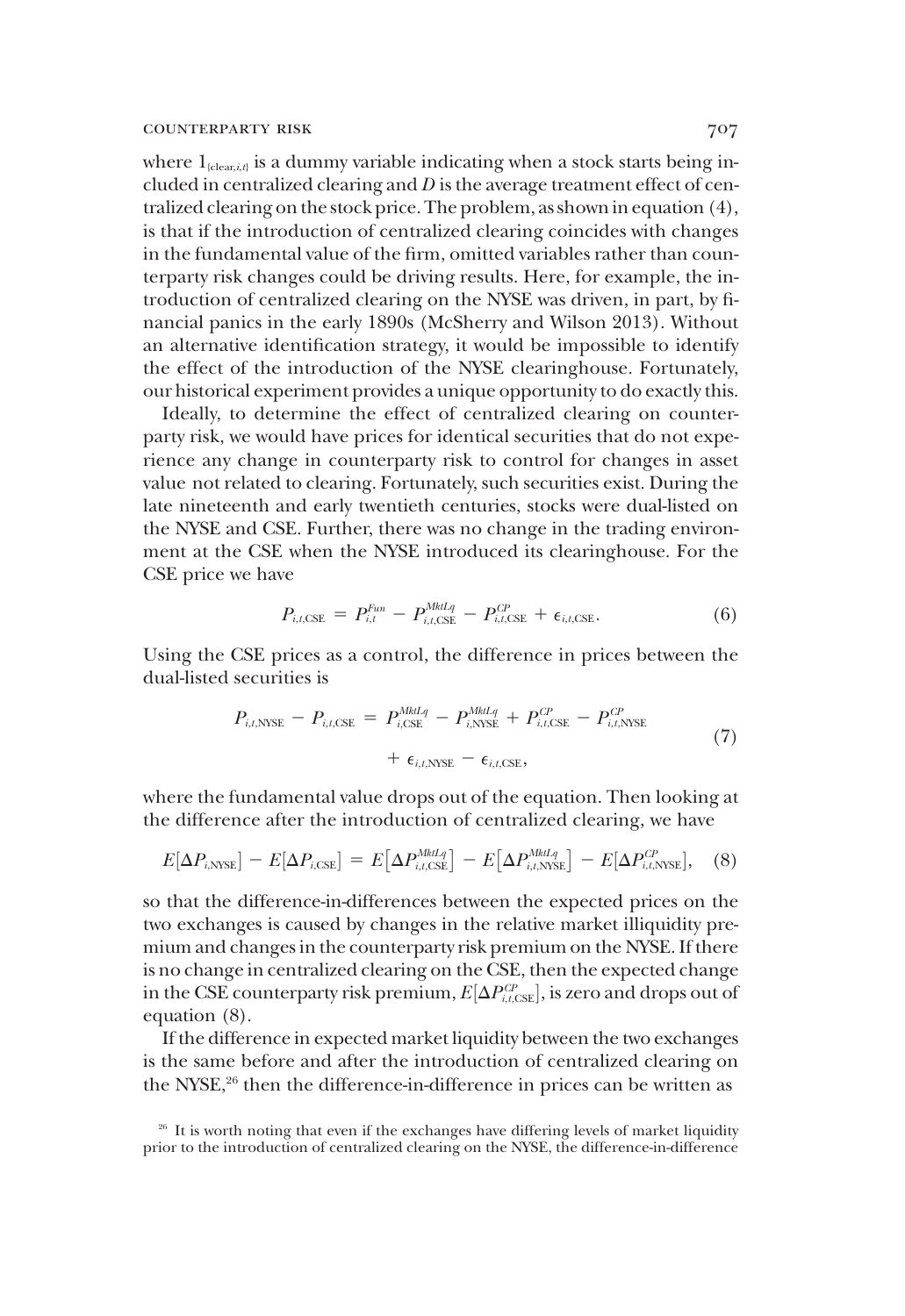708 journal of political economy

$$
\Delta E[P_{i,t,\text{NYSE}}] - \Delta E[P_{i,t,\text{CSE}}] = -E[\Delta P_{i,t,\text{NYSE}}^{CP}], \tag{9}
$$

which is a causal estimate of the effect of centralized clearing on the counterparty risk premium. Formally, our baseline empirical specification is

$$
\hat{P}_{i,t,\text{NNSE}} - \hat{P}_{i,t,\text{CSE}} = \alpha_i + D1_{\{\text{clear},i,t\}} + X_{i,t}^{\prime} \beta + \epsilon_{i,t},\tag{10}
$$

where  $\hat{P}_{i,t,\text{CSE}}$  and  $\hat{P}_{i,t,\text{NNSE}}$  are the normalized closing prices on the NYSE and CSE.

Throughout our analysis, we consider two normalizations for price: (1) dividing by the average closing prices on both exchanges and (2) dividing by the NYSE bid-ask spread. The former is natural since it is the percentage premium or discount an investor would require for buying the same stock on the NYSE relative to the CSE. The latter is also intuitive since it adjusts for the relative cost of trading the security and indicates how many bid-ask spreads the price on the NYSE deviates from the same security on the CSE. As discussed above,  $1_{\text{clear},t}$  is a dummy variable indicating when a stock starts centralized clearing and  $D$  is the average treatment effect of centralized clearing on the relative normalized stock prices. In addition, we include stock-specific time-varying controls,  $X_{i,b}$ including bid-ask spreads and volumes.

It is important to note that in this core specification, we are implicitly assuming that there are no spillovers in counterparty risk reduction when only a fraction of NYSE stocks join the clearinghouse. That is, it is likely that counterparty risk for stocks not yet cleared will fall once a sufficient fraction of NYSE stock volume is cleared. We investigate such spillover effects in Section IV.D.

#### C. Price Volatility Induced by Counterparty Risk

Because counterparty risk was driven by the costs of financing overnight positions, we expect the counterparty risk premium to be small during periods of calm but increase dramatically during times of financial market distress. Because the cost of financing overnight positions was likely much less after the onset of multilateral netting, its introduction may have significantly reduced or eliminated the impact of short-term financing shocks on NYSE stocks. Hence, interest rate shocks should not re-

framework just relies on the same relative changes in liquidity following the introduction of the NYSE clearinghouse. A concern could be that trading might migrate to the NYSE since the clearinghouse improved the NYSE trading environment, which might also result in a degradation of trading conditions on the CSE. We show, however, that trading volumes, spreads, and percentage of days with at least one odd-lot trade on both exchanges changed in a parallel fashion after the NYSE clearinghouse was introduced.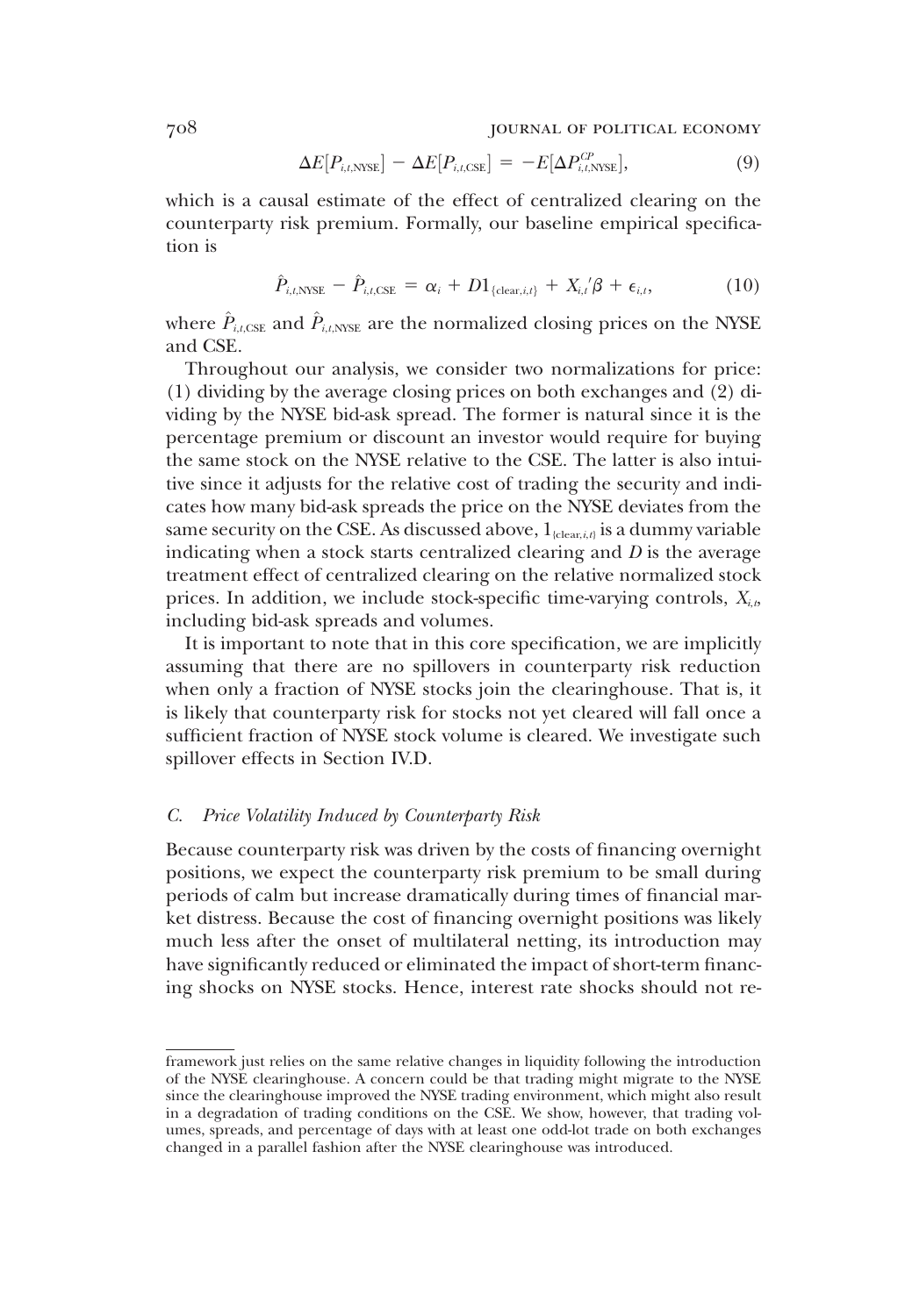duce stock prices on the NYSE relative to the CSE after the establishment of a clearinghouse.27 We formalize this test by interacting call loan rates with the clearinghouse dummy to yield the following specification:

$$
\hat{P}_{i,t,\text{NNSE}} - \hat{P}_{i,t,\text{CSE}} = \alpha_i + D1_{\{\text{clear},i,t\}} + D_2 C_t \times 1_{\{\text{clear},i,t\}} + \phi C_t
$$
\n
$$
+ X_{i,t}^{\prime} \beta + \epsilon_{i,t},
$$
\n(11)

where  $C_t$  is the call loan rate,  $\phi$  is the estimated effect of call loan rate spikes on NYSE relative prices before clearing, and  $D_2$  is the estimated effect of the introduction of centralized clearing on call loan rate sensitivity.

Before the introduction of the NYSE clearinghouse, interest rate volatility and the volatility of the NYSE-CSE price spread will move in response to fluctuations in counterparty risk. If we consider the change in volatility of the price difference, instead of the expectation, and make slightly stronger assumptions (relative to those needed to arrive at eq.  $[9]$ ),<sup>28</sup> then we can rewrite equation (9) as

$$
\Delta \sigma [P_{i,t,\text{NYSE}} - P_{i,t,\text{CSE}}] = \Delta \sigma [P_{i,t,\text{NYSE}}^{CP}]. \tag{12}
$$

Equation (12) indicates that the change in the volatility of the price premium provides an estimate of the change in counterparty risk volatility caused by clearing. We estimate the volatility of price spreads by taking the absolute value of the price differences between the exchanges on each date normalized by the average closing price on the exchanges and then scaling by a constant to generate an estimate for the volatility.<sup>29</sup> In our robustness analysis, we also consider the volatility estimator using the ratio of the high and low prices on each exchange presented in Parkinson (1980).

<sup>28</sup> Previously we assumed no changes in the relative market illiquidity premium. In this case we need to assume no changes in the volatility of the market illiquidity premium; but in addition we have to assume no change in the volatility of relative market microstructure noise or in the covariance between the counterparty risk premia, market illiquidity premia, and/or market microstructure premia.

<sup>29</sup> If  $X \sim N(\mu, \sigma)$ , then the absolute value of X is distributed folded-normally. Then if the expected normalized price difference is sufficiently small relative to the volatility, then the volatility is proportional to the absolute value of X. In particular,  $\sigma \approx \sqrt{\pi/2E[|X|]}$ . In our analysis the expected pormalized price difference is significantly smaller than the volatility analysis the expected normalized price difference is significantly smaller than the volatility, so our estimated volatility using this approximation is within approximately 1 bp of the change in volatility accounting for any changes in the mean normalized price difference. For a complete discussion of the estimator and its properties, see online app. C.

<sup>&</sup>lt;sup>27</sup> One might wonder whether the onset of multilateral netting might also affect the magnitude of interest rate shocks. Although this is theoretically a possibility, anecdotal evidence (see Meeker 1922) suggests that the main driver of shocks to the call loan rate was the commercial paper market. Indeed Bernstein et al. (2010) find that the correlation between the commercial paper rate and the call loan rate was over 90 percent during our sample period.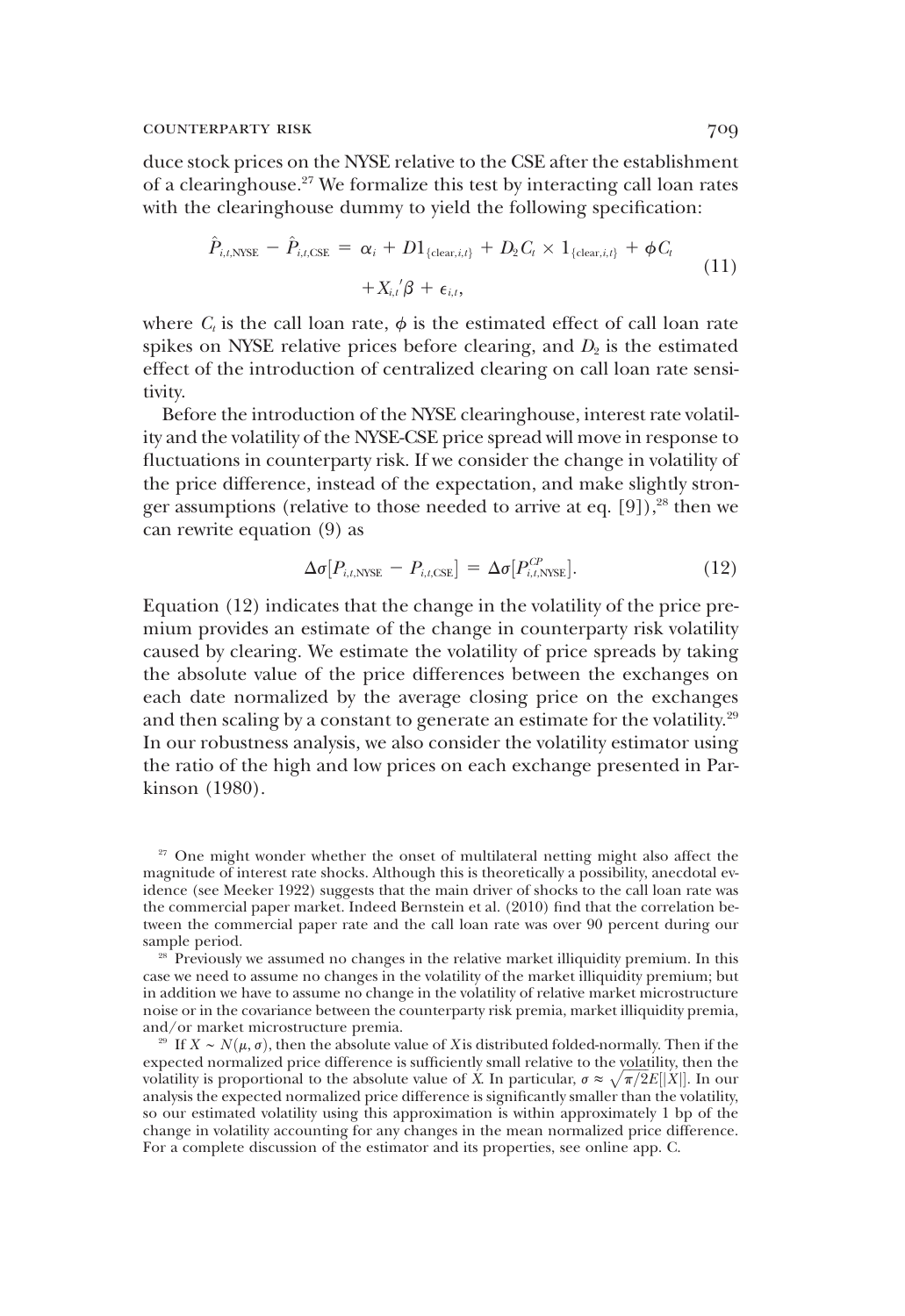#### D. Counterparty Risk and Contagion

Counterparty risk can be divided into two parts: contagion risk and direct counterparty risk. Contagion risk is higher for an asset when a broker is more likely to default on other positions, starting a cascade that results in default on a trade for that asset. When other stocks start to clear, contagion risk is smaller, even if the asset is traded through a clearinghouse. We define the reduction in direct counterparty risk as the direct effect of a stock centrally clearing after accounting for any contagion risk reduction. One of the benefits of analyzing the introduction of centralized clearing on the NYSE is that centralized clearing was introduced in stages. Using prices on the CSE as a control again, we can decompose the volatility induced by counterparty risk by estimating the following model:

$$
\left|\hat{P}_{i,t,\text{NNSE}} - \hat{P}_{i,t,\text{CSE}}\right| = \alpha_i + D1_{\{\text{clear},i,t\}} + \gamma \text{PercClear}_{i,t} + X_{i,t}/\beta + \epsilon_{i,t},\qquad(13)
$$

where  $PercClear_{it}$  is the percentage of stocks already clearing.<sup>30</sup> We also include a dummy for the stock that is centralized clearing, which allows a natural interpretation for  $D$  as the change in counterparty risk caused by direct counterparty risk, while  $\gamma$  is the percent caused by a change in contagion risk.31 Since the breakdown of these two types of risk depends on how connected traders of those securities are to the network of traders, we would expect these to vary across securities. In particular, we might expect securities with traders who are more exposed to traders in the rest of the network, such as large firms with high-volume securities, to be more exposed to contagion risk.<sup>32</sup>

#### V. Results

We first compare the sign and volatility of the counterparty risk premium before and after the introduction of centralized clearing on the NYSE. To do so, we reconsider equation (7):

<sup>&</sup>lt;sup>30</sup> We consider weights both by dollar sales and equally but focus on dollar sales for our primary analysis since it is more representative of the actual volume of trading of the security.

<sup>&</sup>lt;sup>31</sup> In this setting even if inclusion in the clearinghouse was anticipated, prices would not adjust in response, since arbitrageurs would still be exposed to any counterparty risk in transacting to try to "take advantage" of the price discount any day prior to the actual inclusion of the stock in the list of centrally cleared securities.

<sup>&</sup>lt;sup>32</sup> While it seems intuitive that high trading volumes would seem to suggest more interconnected traders, without specifics on the exact nature of the network, it is impossible to know with certainty which security types are most exposed to contagion. It becomes an empirical question, based on how  $\overline{D}$  in eq. (13) varies with security trading volume.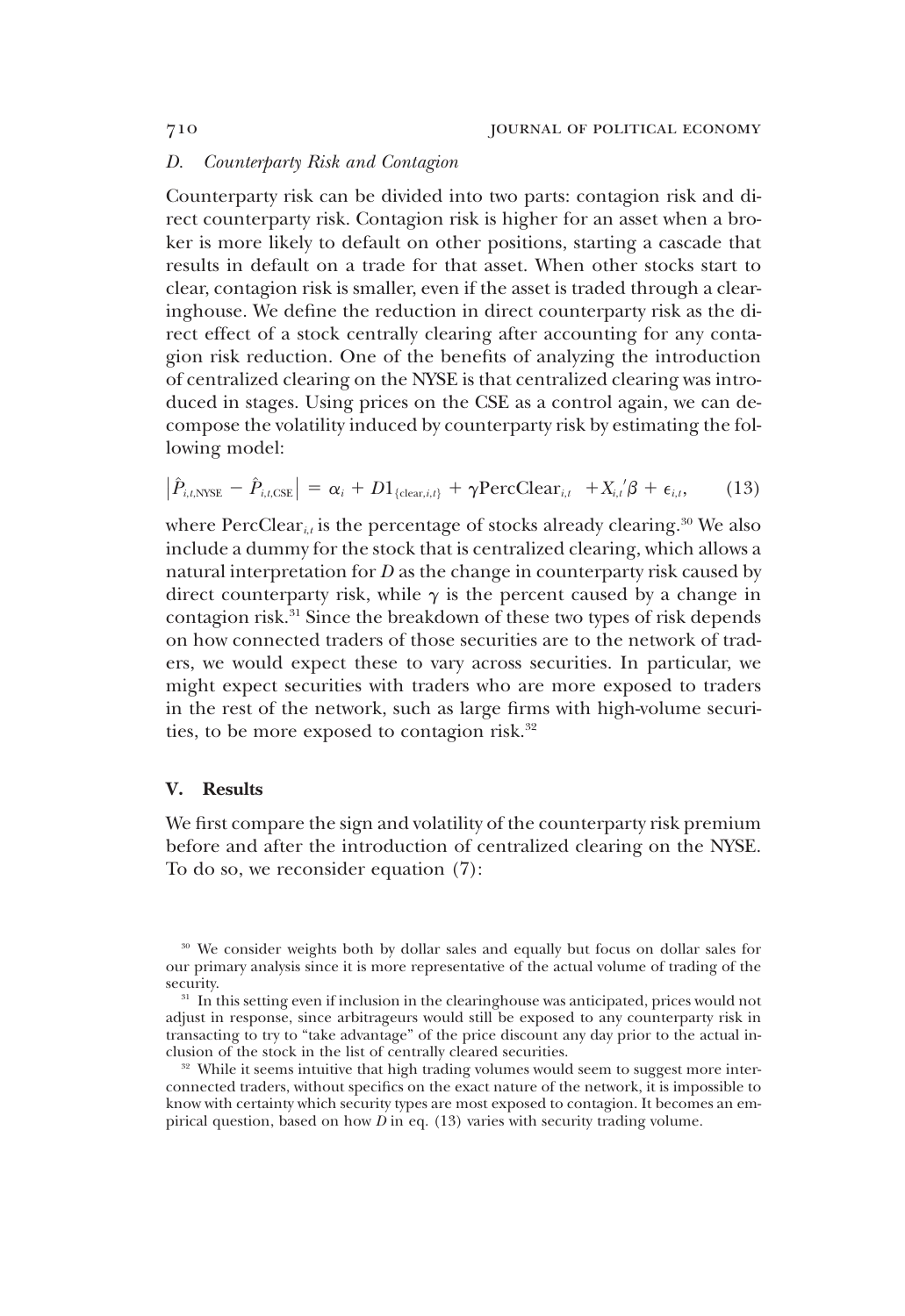$$
P_{i,t,\text{NNSE}} - P_{i,t,\text{CSE}} = P_{i,\text{CSE}}^{MktLq} - P_{i,\text{NNSE}}^{MktLq} + P_{i,t,\text{CSE}}^{CP} - P_{i,t,\text{NNSE}}^{CP} + \epsilon_{i,t,\text{NNSE}} - \epsilon_{i,t,\text{CSE}}.
$$

Because the NYSE is more liquid than the CSE (Brown et al. [2008] and table 1 summary statistics), the price discount due to illiquidity should be smaller on the NYSE:  $E[P_{i, \text{CSE}}^{MktLq} - P_{i, \text{NNEL}}^{MktLq}] > 0$ . Therefore, when counter-<br>party risk is small, stocks should trade at a premium on the NVSE relative be smaller on the NTSE.  $E[t_{i,\text{CSE}}^{i}]$  is a premium on the NYSE relative party risk is small, stocks should trade at a premium on the NYSE relative to the CSE. In times of financial market crisis before stocks are cleared on the NYSE, stocks on the NYSE might well trade at a discount instead because during crises, counterparty risk might be much larger on the NYSE than on the CSE. Before the introduction of centralized clearing on the NYSE then, stocks trade at a discount on the NYSE when the counterparty risk premium is high and at a slight premium otherwise. If the introduction of centralized clearing on the NYSE eliminates (or substantially reduces) counterparty risk there, equation (7) implies that after the onset of clearing, prices on the Big Board should be consistently higher than those on the CSE.

In figure 4 we plot the average for all Dow stocks of the 12-month moving average of the price on the NYSE minus the price on the CSE normalized by the NYSE bid-ask spread. Prior to the introduction of centralized clearing, this price difference is highly volatile; but after the introduction of clearing, stocks on the NYSE consistently trade at a premium. In table 2, we estimate equation (10) to show that the introduction of centralized clearing on the NYSE reduces the average counterparty risk premium by 24 bp or 0.73 NYSE bid-ask spreads.<sup>33</sup> NYSE prices are 9 bp lower on average than CSE prices prior to clearing but 15 bp higher afterward. This result is robust to including stock-specific timevarying market liquidity controls on the NYSE and CSE, including the bidask spread on the NYSE, the dollar trading volume on the NYSE, and the dollar trading volume on the CSE. The result is not robust, however, to not using the CSE as a control.<sup>34</sup> This highlights the importance of using identical securities traded on the CSE to control for the changing macroeconomic environment.

The 24 bp reduction is a substantial decline in the counterparty risk premium. This estimate for the reduction in the counterparty risk

<sup>&</sup>lt;sup>33</sup> On the basis of statistics in McSherry et al. (2017), it appears that as a percentage of total NYSE trading volume, initial reported losses from broker insolvencies fall approximately 42 bp in the period after the introduction of a clearinghouse. If we account for subsequent partial recovery of those losses, this appears consistent in magnitude with the estimates we obtain for the fall in counterparty risk premium coming from the decline in expected losses with our formal difference-in-difference analysis of prices. The specification includes firm fixed effects, clustering standard errors at the stock level, and using identical securities on the CSE as a control.

<sup>&</sup>lt;sup>34</sup> These results are available from the authors on request.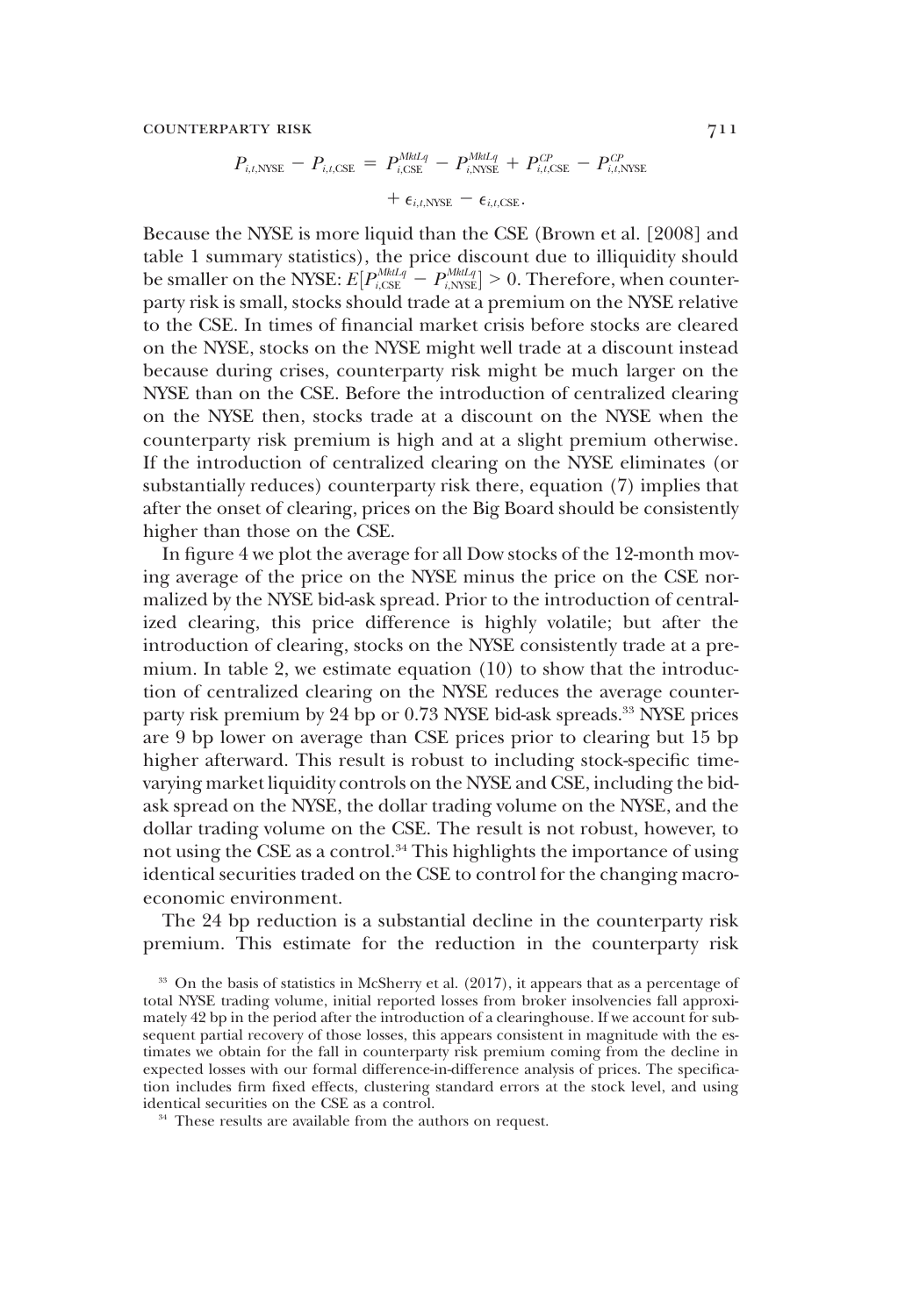

the introduction of multilateral net settlement through a centralized clearing party on the closing price of a stock on the NYSE relative to the closing price on the CSE for the same security on the same day. Security market data were hand-collected at a monthly frequency from the *New York Times* and *Commercial* and Financial Chronide from September 1886 to December 1925 for all stocks in the Dow Jones indices. To be included in the analysis a security must trade at least 200 shares on both exchanges on a given date. All data are winsorized at the 1st and 99th percentiles. NYSE - CSE/NYSE Bid-Ask is the price on the NYSE minus the CSE normalized by the bid-ask spread on the NYSE, and Call Loan Rate is the overnight collateralized broker borrowing rate. The FIG. 4.—Counterparty risk premium and introduction of centralized clearing on the NYSE (1887-1925). In this figure we show the estimated effect of —Counterparty risk premium and introduction of centralized clearing on the NYSE (1887–1925). In this figure we show the estimated effect of on the CSE for the same security on the same day. Security market data were hand-collected at a monthly frequency from the *New York Times* and *Commercial* the introduction of multilateral net settlement through a centralized clearing party on the closing price of a stock on the NYSE relative to the closing price and Financial Chronide from September 1886 to December 1925 for all stocks in the Dow Jones indices. To be included in the analysis a security must trade CSE/NYSE Bid-Ask is the price on the NYSE minus the CSE normalized by the bid-ask spread on the NYSE, and Call Loan Rate is the overnight collateralized broker borrowing rate. The at least 200 shares on both exchanges on a given date. All data are winsorized at the 1st and 99th percentiles. NYSE period prior to the establishment of the NYSE clearinghouse May 17, 1892, is highlighted in gray. period prior to the establishment of the NYSE clearinghouse May 17, 1892, is highlighted in gray.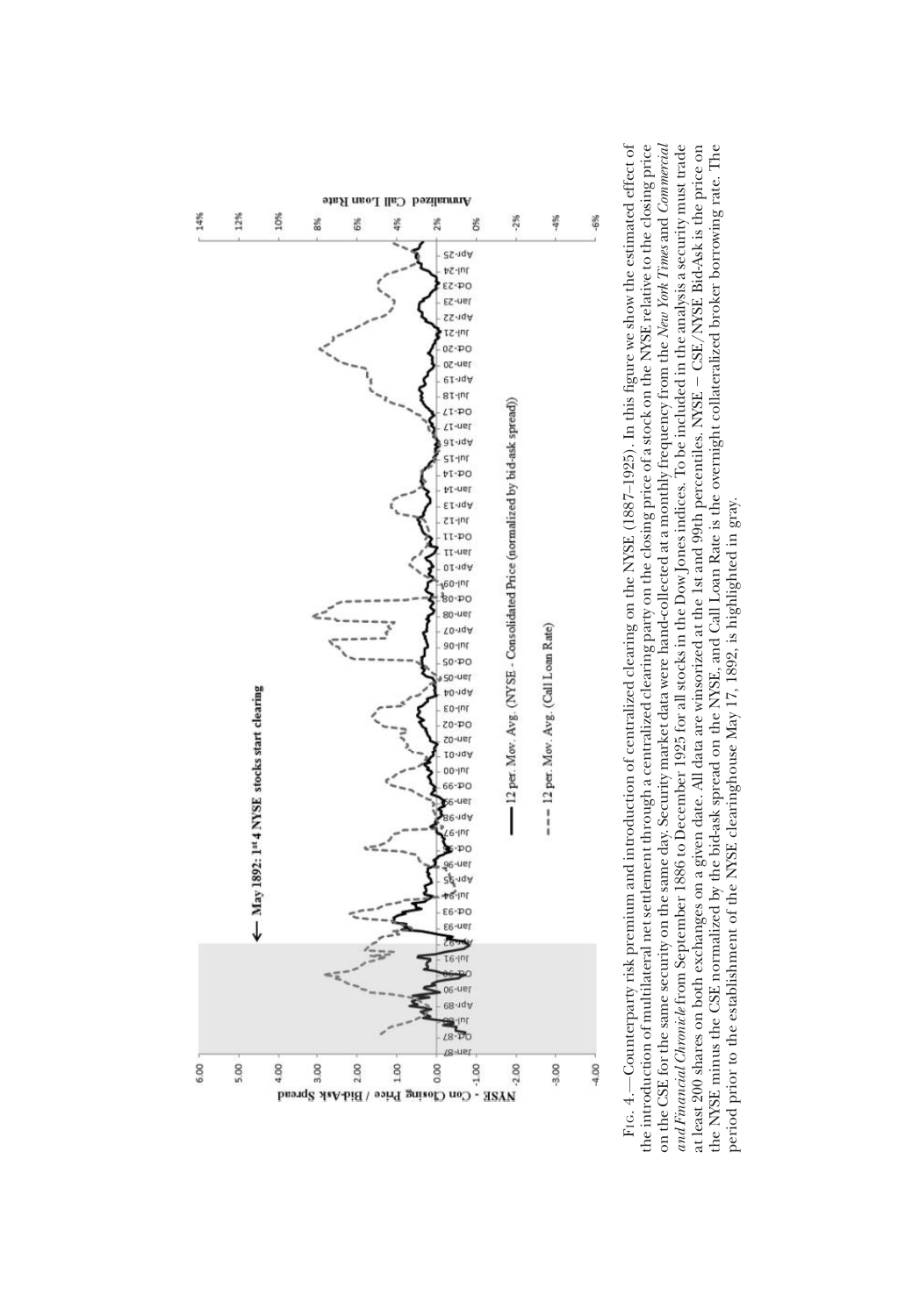|                                                       |                                         |                                               | <b>DEPENDENT VARIABLE</b>               |                                         |                                        |                                               |
|-------------------------------------------------------|-----------------------------------------|-----------------------------------------------|-----------------------------------------|-----------------------------------------|----------------------------------------|-----------------------------------------------|
|                                                       | $NYSE -$<br>CSE/<br>Close $(\%)$<br>(1) | $NYSE -$<br>CSE/NYSE<br><b>Bid-Ask</b><br>(2) | $NYSE -$<br>CSE/<br>Close $(\%)$<br>(3) | $NYSE -$<br>CSE/<br>Close $(\%)$<br>(4) | $NYSE -$<br>CSE/Close<br>$(\%)$<br>(5) | $NYSE -$<br>$\rm CSE/$<br>Close $(\%)$<br>(6) |
| Clearinghouse                                         | .237***<br>(.062)                       | .733 ***<br>(.126)                            | $.234***$<br>(.061)                     | $.230***$<br>(.061)                     | $.122*$<br>(.068)                      |                                               |
| Call loan rate                                        |                                         |                                               |                                         | $-.0029$<br>(.0019)                     | $-.0217***$<br>(.0055)                 | .0022<br>(.0017)                              |
| Call loan rate $\times$<br>clearinghouse              |                                         |                                               |                                         |                                         | $.0247***$<br>(.0058)                  |                                               |
| Constant                                              | $-.094**$<br>(.040)                     | $-.295***$<br>(.082)                          | $-.107**$<br>(.045)                     | $-.093*$<br>(.048)                      | $-.0083$<br>(.0055)                    | $-.0062$<br>(.023)                            |
| Security fixed<br>effects                             | Yes                                     | Yes                                           | Yes                                     | Yes                                     | Yes                                    | Yes                                           |
| Liquidity<br>controls                                 | N <sub>0</sub>                          | N <sub>0</sub>                                | Yes                                     | Yes                                     | Yes                                    | Yes                                           |
| Only clearing-<br>house                               | No                                      | No.                                           | No                                      | No                                      | No                                     | Yes                                           |
| No. clusters<br><b>Observations</b><br>Adjusted $R^2$ | 90<br>5,997<br>.0086                    | 90<br>5,984<br>.0056                          | 90<br>5,994<br>.0104                    | 90<br>5,994<br>.0105                    | 90<br>5,994<br>.0138                   | 51<br>3,904<br>.0326                          |

TABLE 2 PRICE DEVIATIONS AND ESTABLISHMENT OF NYSE CLEARINGHOUSE

Nore.—Following econometric specifications (9) and (10), in this table we show the estimated effect of the introduction of multilateral net settlement through a centralized clearing party on the closing price of a stock on the NYSE relative to the closing price on the CSE for the same security on the same day. Security market data were hand-collected at a monthly frequency from the New York Times and Commercial and Financial Chronicle from September 1886 to December 1925 for all stocks in the Dow Jones indices. To be included in the analysis a security must trade at least 200 shares on both exchanges on a given date. All data are winsorized at the 1st and 99th percentiles. In col. 1,  $N\text{S}\text{E} - \text{C}\text{S}\text{E} / \text{Close}}$  is the price on the NYSE minus the CSE normalized by the average closing price on both exchanges. Clearinghouse is a stock-specific dummy variable that equals one if a stock is cleared on the NYSE. In col. 2, NYSE - CSE/NYSE Bid-Ask is the left-hand-side variable and is the price on the NYSE minus the CSE normalized by the bid-ask spread on the NYSE. Col. 3 shows the results including stock-specific time-varying market liquidity controls on the NYSE and CSE. These include the bid-ask spread on the NYSE, the dollar trading volume on the NYSE, and the dollar trading volume on the CSE. Col. 4 shows the results after including call loan rate (%), the overnight collateralized borrowing rate. Col. 5 includes an interaction term between the clearinghouse dummy variable and the call loan rate (%) as described in specification (10). Col. 6 repeats the analysis in col. 4 but restricting the sample to only stocks already clearing. All specifications are run with security-level fixed effects, and errors are clustered at the security level.

 $*$   $p < 10$  percent. \*\*  $p < 5$  percent. \*\*\*  $p < 1$  percent.

premium is on the high end of those obtained in analyses of modern counterparty risk in the credit derivative markets. Arora et al. (2012) note that estimates of the size of the counterparty risk premium for CDSs in the modern period range from 7 to 20 bp. If we scaled the effects to the size of the modern NYSE, this would equate to approximately a \$40 billion in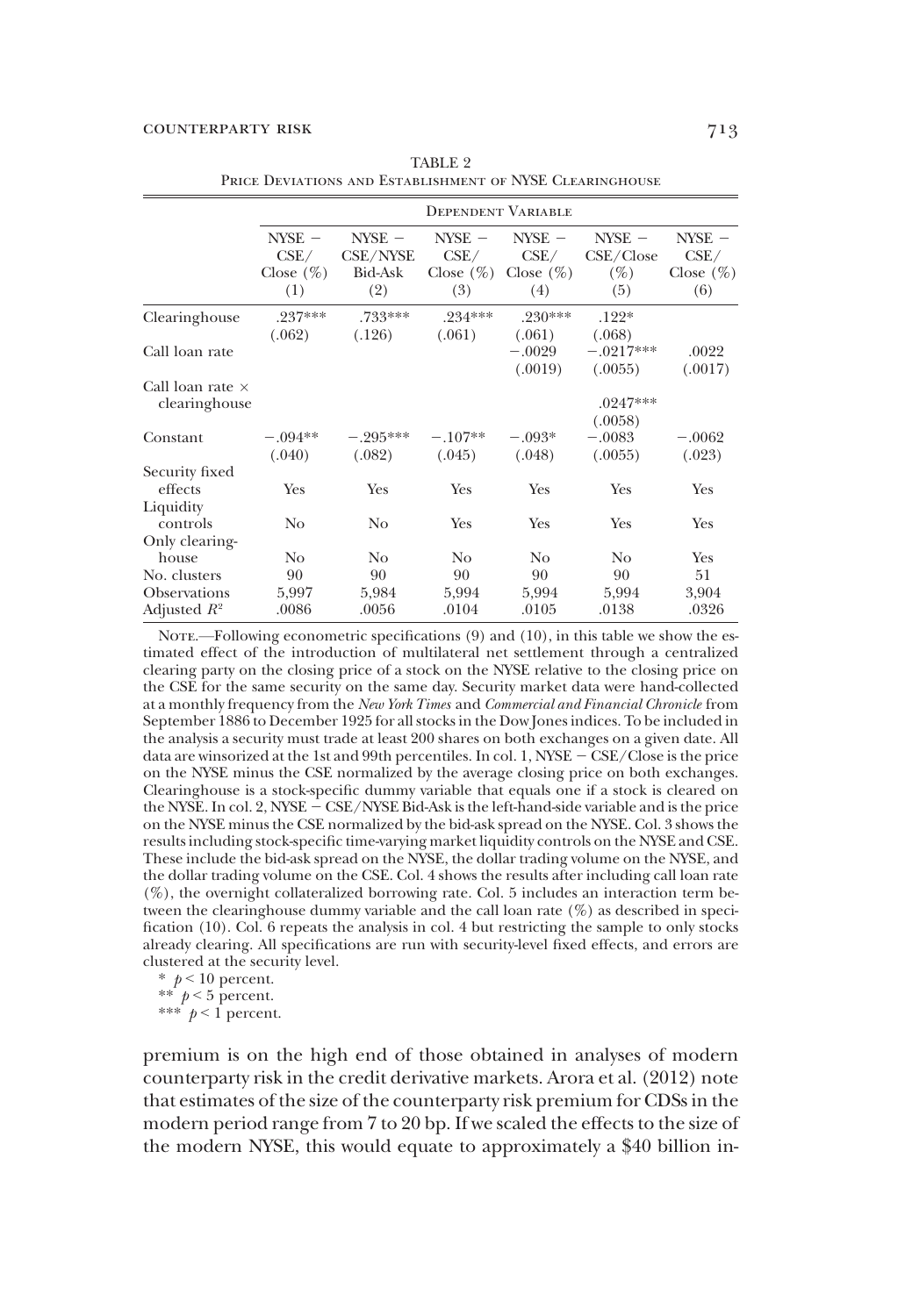crease in value caused by the reduction in counterparty risk from the introduction of a clearinghouse.35

We next investigate the drivers of the counterparty risk premium on the NYSE. Because brokers had to fund substantial levered positions overnight, shocks to overnight borrowing rates were an important determinant of counterparty risk prior to centralized clearing on the NYSE. In figure 4, we also plot the 12-month moving average of the broker's call loan rate. As expected, prior to the introduction of centralized clearing on the NYSE, stocks tend to trade at a discount relative to identical securities on the CSE during periods when the call loan rate is high and at a premium when call loan rates are low. In table 2, we formally investigate whether high call loan rates are associated with price discounts on the NYSE. We find that call loan rates appear unrelated to changes in the NYSE-CSE relative prices after the introduction of clearing. Column 4 shows that there is not a statistically significant relationship between the normalized difference in NYSE and CSE prices and the call loan rate for the full sample period. The reason is that the relationship is masked by the change in the relationship between call loan rates and counterparty risk after the introduction of clearing. In column 5, we estimate equation (10). We find that before the introduction of clearing, a one standard deviation increase in the call loan rate in the pre-clearinghouse period is associated with approximately an 8 bp reduction in the price on the NYSE relative to the CSE.<sup>36</sup> The effect is not statistically significant, however, after the introduction of clearing. As expected, we do not find evidence of a relationship between call loan rates and our normalized measure of relative NYSE-CSE prices after a stock joins the clearinghouse (see col. 6). The result is consistent with the introduction of centralized clearing mitigating the impact of funding shocks on counterparty risk for NYSE stocks. In table A5 we rerun the analysis, but instead look at the effect of commercial paper rates on the premium before and after the introduction of clearing. Again we find that a rise in funding costs reduces the value of the NYSE stocks but that this is no longer true after the introduction of the NYSE clearinghouse. These results hold for both rates, though they are stronger for call loan rates, when both measures of funding costs are included.37

<sup>&</sup>lt;sup>35</sup> The market cap of \$16.6 trillion for the NYSE is taken from the NYSE website as of August 2014.

We find that a 1 percentage point increase in the call loan rate is associated with more than a 2 bp reduction in the relative price of NYSE stocks that also trade on the CSE, and the standard deviation of the call loan rate was 3.7 percent before the introduction of the NYSE clearinghouse.

<sup>&</sup>lt;sup>37</sup> These results are consistent with a relationship between counterparty risk and costs of borrowing. As noted by Moen and Tallman (2003), call loan rates were funds borrowed on margin that were callable on notice within the day, but 95 percent of loans were rolled over with substituted stock collateral. These loans were oftentimes used to cover capital short-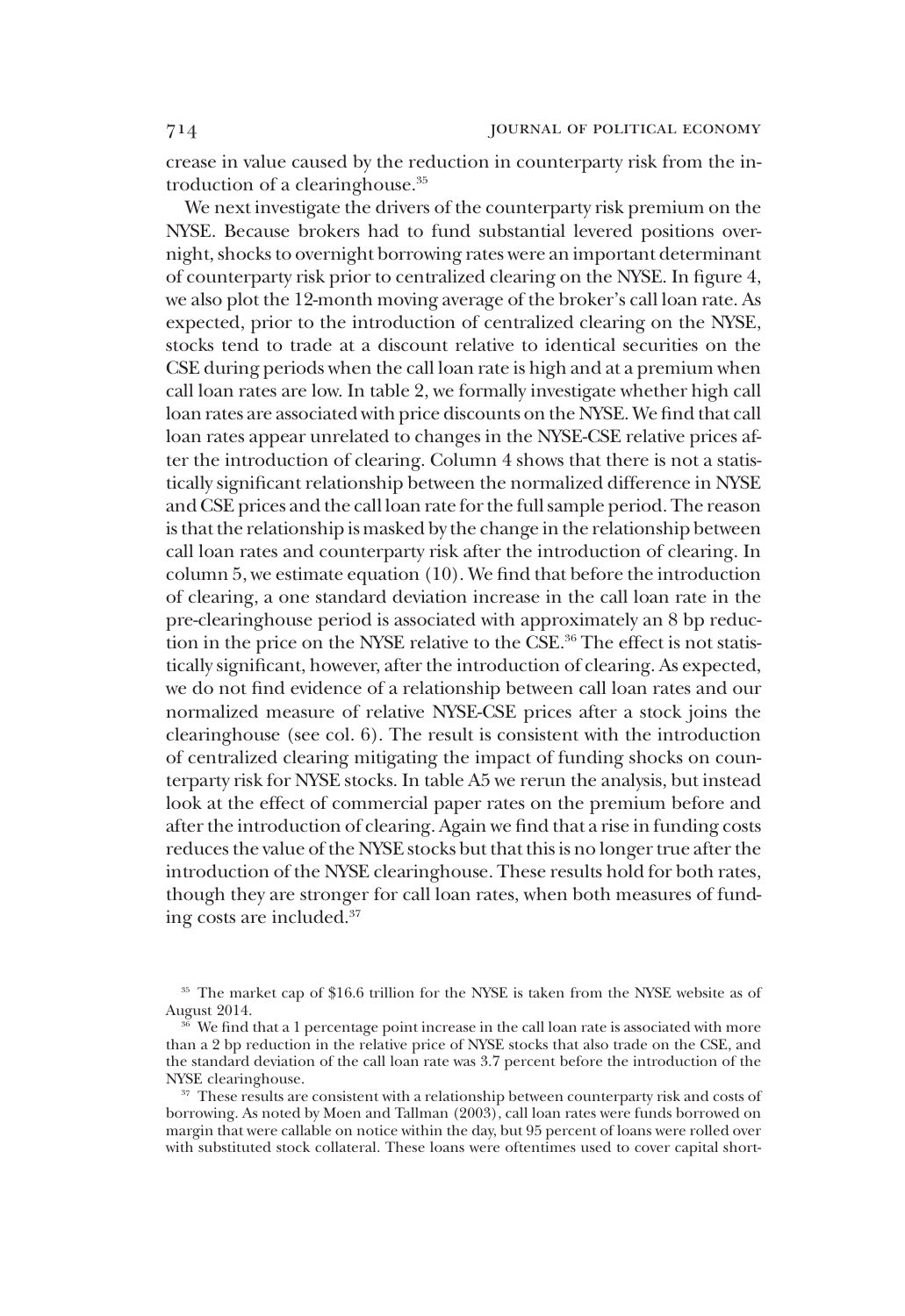After the introduction of centralized clearing on the NYSE, shocks to the call loan rate no longer affect prices on the NYSE relative to those on the CSE. Call loan rates continue to be volatile, however (see fig. 4). Therefore, we would expect a decline in the volatility of NYSE returns given the reduction in the volatility of the counterparty risk premium. In figures 5 and 6, we observe a dramatic decline in the volatility of the counterparty risk premium after the introduction of clearing that stays low for more than 30 years after the NYSE clearinghouse is introduced.<sup>38</sup> In table 3, we show that the monthly average absolute price difference of the NYSE relative price falls 20 bp or 0.93 NYSE bid-ask spreads after the introduction of clearing. These results are robust to including stockspecific time-varying market liquidity controls such as bid-ask spreads on the NYSE and CSE and the broker call loan rate interacted with a postclearinghouse dummy. As we discussed previously, the results represent a lower bound on the effects of centralized clearing since other stocks centrally clearing reduce the counterparty risk for non–centrally cleared stocks, reducing the estimated effect of centralized clearing on counterparty risk. Since most stocks were already centrally clearing by the end of 1893, we include a post-1893 dummy variable instead of the post-clearinghouse dummy. After 1893, the average absolute price deviation fell by 40 bp. Scaling the absolute values by  $\sqrt{\pi/2}$  to obtain estimates of the change in stan-<br>dard deviation, we get a daily counterparty risk volatility of 50 bp.condard deviation, we get a daily counterparty risk volatility of 50 bp conditional on a transaction.<sup>39</sup> Since the average annualized volatility for stocks on the Dow Jones was 29.6 percent, the daily fundamental volatility was 1.86 percent, which means that conditional on executing a trade, the  $t + 1$  settlement risk induced was as much as 26.9 percent of the total fundamental risk experienced over that same time period.

In table 4, we attempt to distinguish the effects of contagion risk through network spillovers from the effects of direct counterparty risk. We first include monthly date fixed effects and find that the point estimate for the effect of centralized clearing on the counterparty risk premium volatility

falls following failed settlements. In this way these rates were not only influenced by aggregate fluctuations in short-term borrowing rates but also likely to have a direct relationship with counterparty risk on the exchange. Therefore, our results are largely consistent with clearinghouses not causing or serving as a panacea for macroeconomic financial crises, but rather that the absence of a clearinghouse can exacerbate a crisis by increasing market turbulence and contagion risk.

<sup>&</sup>lt;sup>38</sup> The stability of the decline in the more than 30 years, through multiple periods of economic turbulence, after the introduction of the NYSE clearinghouse should alleviate concerns regarding any differences in market liquidity, participants, specialization, or settlement period on the two exchanges, since as we will show there is little evidence of a dramatic change in any of these at the same time the NYSE clearinghouse is introduced.

<sup>&</sup>lt;sup>39</sup> If, instead of assuming normality, we bootstrap from the original residual distribution, we obtain similar estimates. Since these results are similar to those obtained under normality and those under normality are slightly more conservative, we focus primarily on that interpretation. We thank Neil Shephard for the suggestion.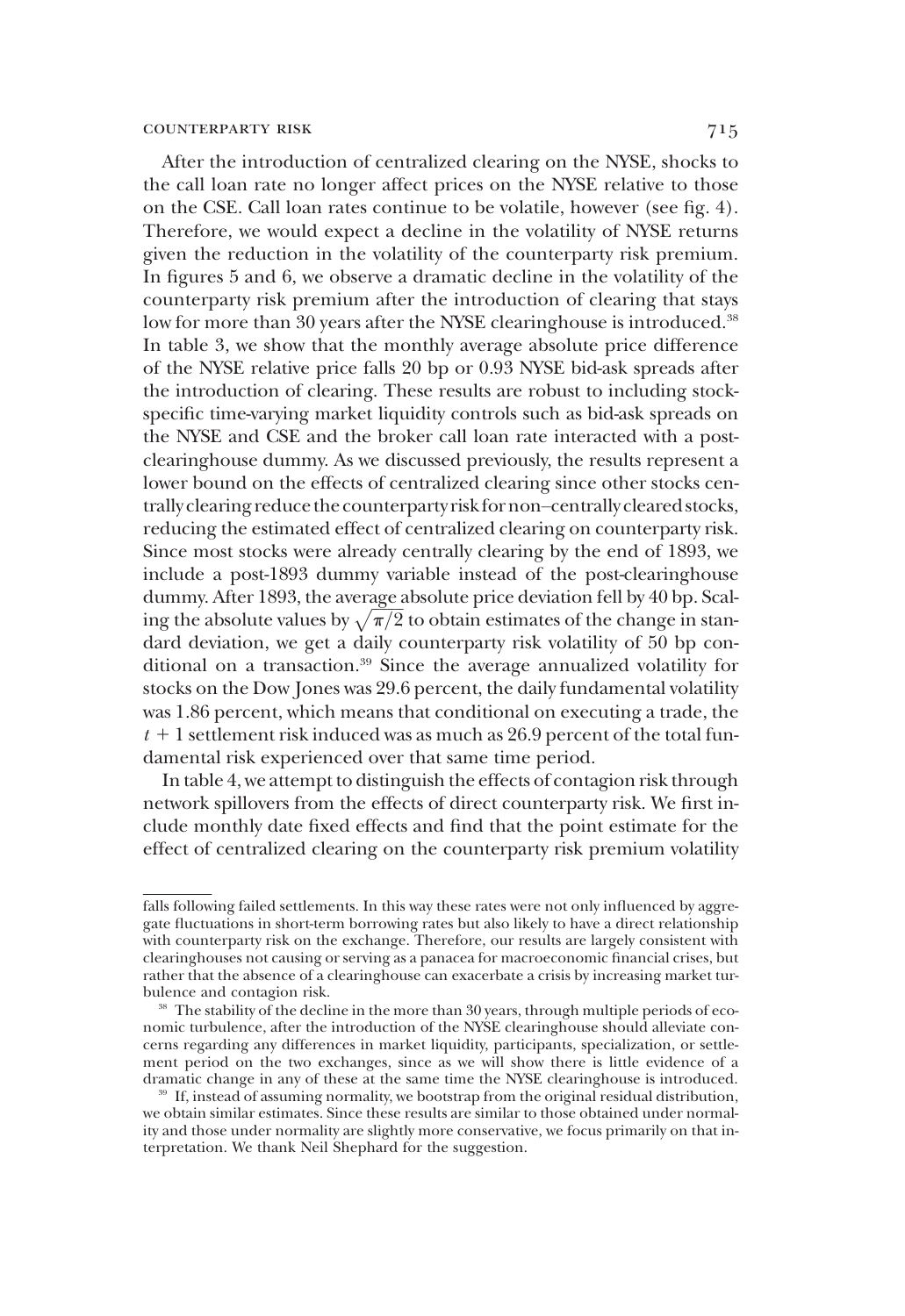

of a stock on the NYSE relative to the closing price on the CSE for the same security on the same day. Security market data were hand-collected at a monthly frequency from the New York Times and Commercial and Financial Chronicle from September 1886 to December 1925 for all stocks in the Dow Jones in dices. To be F1c. 5.—Absolute value of NYSE-CSE price deviations and centralized clearing on the NYSE (1887–1925). In this figure we show the estimated effect of FIG. 5.—Absolute value of NYSE-CSE price deviations and centralized clearing on the NYSE (1887–1925). In this figure we show the estimated effect of the introduction of multilateral net settlement through a centralized clearing party on average absolute value of the price difference of the closing price The gray plot is the  $\left[\frac{\text{N}\text{NSE}}{2} - \frac{\text{CSE}}{2}\right] / \text{N}\text{NSE}$  Bid-Ask, which is the price on the NYSE minus the CSE normalized by the bid-ask spread on the NYSE, and the the introduction of multilateral net settlement through a centralized clearing party on average absolute value of the price difference of the closing price of a stock on the NYSE relative to the closing price on the CSE for the same security on the same day. Security market data were hand-collected at a monthly frequency from the New York Times and Commercial and Financial Chronicle from September 1886 to December 1925 for all stocks in the Dow Jones indices. To be included in the analysis, a security must trade at least 200 shares on both exchanges on a given date. All data are winsorized at the 1st and 99th percentiles. included in the analysis, a security must trade at least 200 shares on both exchanges on a given date. All data are winsorized at the 1st and 99th percentiles. The gray plot is the [NYSE  $-$  CSE] /NYSE Bid-Ask, which is the price on the NYSE minus the CSE normalized by the bid-ask spread on the NYSE, and the change is driven by a reduction in volatility on the NYSE. The black dashed lines indicate the average before and after the end of 1893. change is driven by a reduction in volatility on the NYSE. The black dashed lines indicate the average before and after the end of 1893.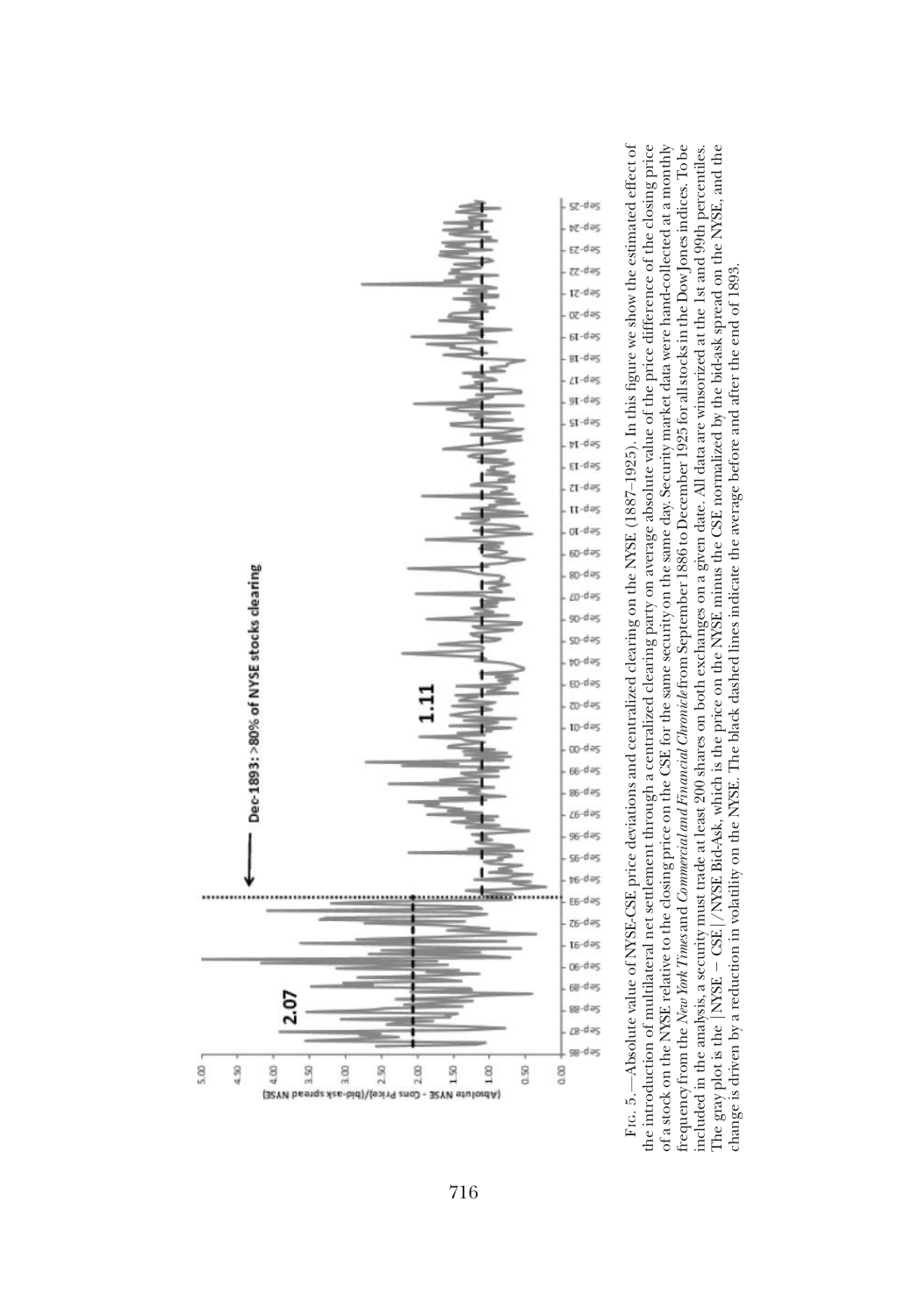

of the introduction of multilateral net settlement through a centralized clearing party on the rolling 12-month standard deviation of the closing price of a stock on the NYSE relative to the closing price on the CSE for the same security on the same day. Security market data were hand-collected at a monthly centiles. NYSE - CSE/NYSE Bid-Ask is the price on the NYSE minus the CSE normalized by the bid-ask spread on the NYSE. The period prior to the FIG. 6.—Volatility of NYSE-CSE premium and introduction of centralized clearing on the NYSE (1887–1925). In this figure we show the estimated effect frequency from the New York Times and Commercial and Financial Chronicle from September 1886 to December 1925 for all stocks in the Dow Jones indices. To be included in the analysis a security must trade at least 200 shares on both exchanges on a given date. All data are winsorized at the 1st and 99th per-FIG. 6.—Volatility of NYSE-CSE premium and introduction of centralized clearing on the NYSE (1887–1925). In this figure we show the estimated effect of the introduction of multilateral net settlement through a centralized clearing party on the rolling 12-month standard deviation of the closing price of a stock on the NYSE relative to the closing price on the CSE for the same security on the same day. Security market data were hand-collected at a monthly To be included in the analysis a security must trade at least 200 shares on both exchanges on a given date. All data are winsorized at the 1st and 99th percentiles. NYSE 2 CSE/NYSE Bid-Ask is the price on the NYSE minus the CSE normalized by the bid-ask spread on the NYSE. The period prior to the frequency from the New York Times and Commercial and Financial Chronicle from September 1886 to December 1925 for all stocks in the Dow Jones indices. establishment of the NYSE clearinghouse May 17, 1892, is highlighted in gray. establishment of the NYSE clearinghouse May 17, 1892, is highlighted in gray.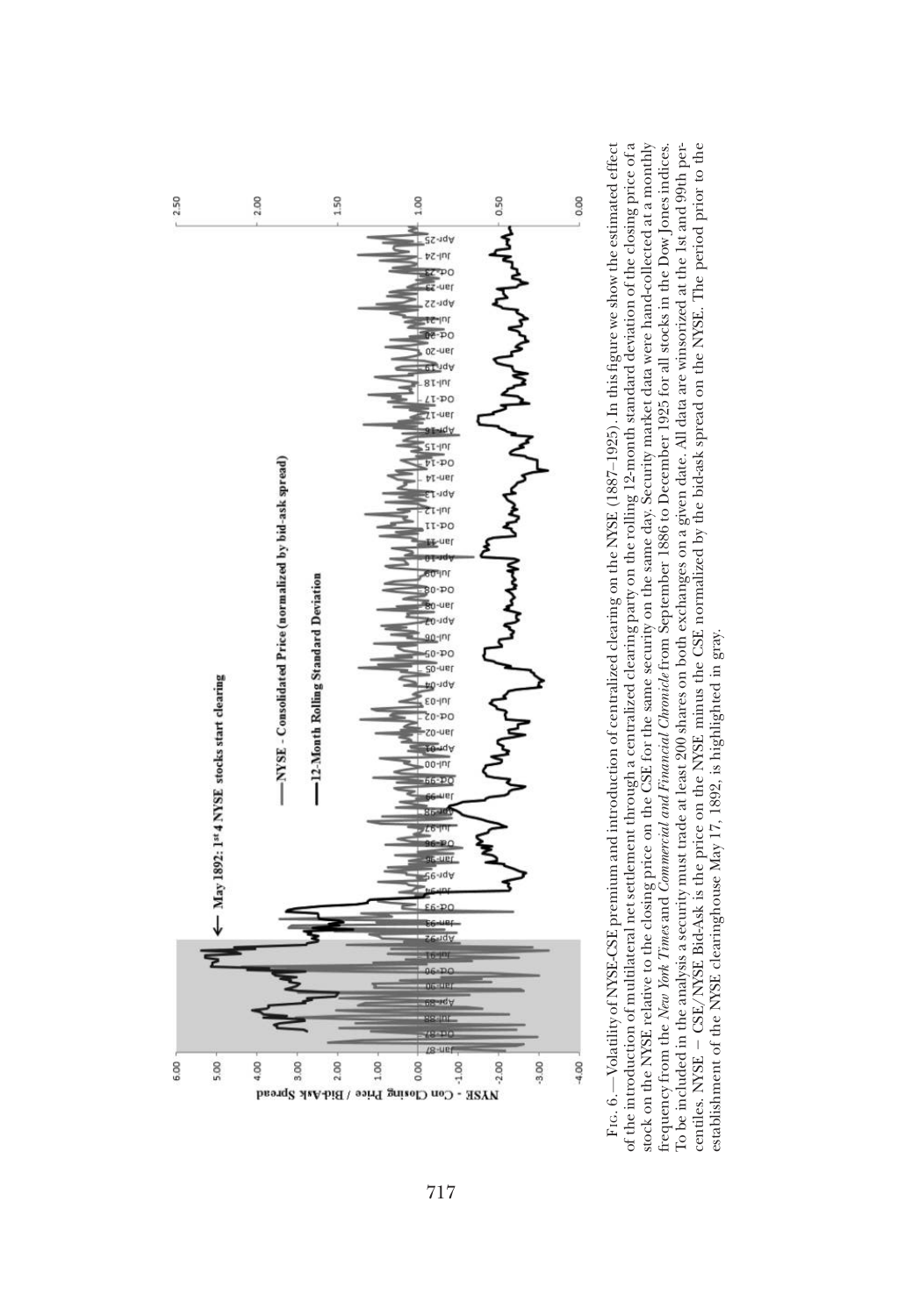|                                      |                                      |                                     | <b>DEPENDENT VARIABLE</b>            |                                      |                                       |                                       |
|--------------------------------------|--------------------------------------|-------------------------------------|--------------------------------------|--------------------------------------|---------------------------------------|---------------------------------------|
|                                      | $NYSE -$<br>$CSE$  /<br>Close $(\%)$ | $ NYSE -$<br>$CSE$ /NYSE<br>Bid-Ask | $ NYSE -$<br>$CSE$ /<br>Close $(\%)$ | $ NYSE -$<br>$CSE$ /<br>Close $(\%)$ | $ NYSE -$<br>$CSE$  /<br>Close $(\%)$ | $ NYSE -$<br>$CSE$  /<br>Close $(\%)$ |
|                                      | (1)                                  | (2)                                 | (3)                                  | (4)                                  | (5)                                   | (6)                                   |
| Clearinghouse                        | $-.204**$<br>(.105)                  | $-.929***$<br>(.323)                | $-907***$<br>(.082)                  | $-174**$<br>(.089)                   |                                       |                                       |
| Post-1893                            |                                      |                                     |                                      |                                      |                                       | $-.399***$<br>(.077)                  |
| Call loan rate                       |                                      |                                     |                                      | $.0081*$<br>(.0046)                  | .0009<br>(.0015)                      |                                       |
| Call loan rate $\times$<br>clearing- |                                      |                                     |                                      |                                      |                                       |                                       |
| house                                |                                      |                                     |                                      | $-.0067$<br>(.0049)                  |                                       |                                       |
| Constant                             | .544***<br>(.069)                    | 1.840***<br>(.210)                  | .397***<br>(.055)                    | $.360***$<br>(.064)                  | $.174***$<br>(.016)                   | $.557***$<br>(.0068)                  |
| Security fixed                       |                                      |                                     |                                      |                                      |                                       |                                       |
| effects<br>Liquidity                 | Yes                                  | Yes                                 | Yes                                  | Yes                                  | Yes                                   | Yes                                   |
| controls                             | N <sub>o</sub>                       | No                                  | Yes                                  | Yes                                  | Yes                                   | Yes                                   |
| Only clearing-<br>house              | No                                   | No                                  | No                                   | No                                   | Yes                                   | No                                    |
| No. clusters                         | 90                                   | 90                                  | 90                                   | 90                                   | 51                                    | 54                                    |
| <b>Observations</b>                  | 5,997                                | 5,984                               | 5,994                                | 5,994                                | 3,904                                 | 4,314                                 |
| Adjusted $R^2$                       | .223                                 | .165                                | .293                                 | .293                                 | .157                                  | .171                                  |

TABLE 3 Counterparty Risk Premium and Establishment of the NYSE Clearinghouse

NOTE.—Following econometric specifications (9), (10), and (11), in this table we show the estimated effect of the introduction of multilateral net settlement through a centralized clearing party on the volatility of the closing price of a stock on the NYSE relative to the closing price on the CSE for the same security on the same day by looking at the absolute value of the relative price differences. Security market data were hand-collected at a monthly frequency from the New York Times and Commercial and Financial Chronicle from September 1886 to December 1925 for all stocks in the Dow Jones indices. To be included in the analysis a security must trade at least 200 shares on both exchanges on a given date. All data are winsorized at the 1st and 99th percentiles. In col. 1,  $|NYSE - CSE|$ /Close is the absolute value of the price on the NYSE relative to the CSE, normalized by the average closing price on both exchanges as a percentage. Clearinghouse is a stock-specific dummy variable that equals one if a stock is cleared on the NYSE. In col. 2,  $|NYSE - CSE|/NYSE$ Bid-Ask is the volatility of the price on the NYSE minus the CSE normalized by the bid-ask spread on the NYSE. Col. 3 shows the results with stock-specific time-varying market liquidity controls on the NYSE and CSE including the stock's bid-ask spread on the NYSE and dollar trading volume on the NYSE and the CSE. Col. 4 shows results after including call loan rate  $(\%)$ , the overnight collateralized borrowing rate, and an interaction term between the clearinghouse dummy variable and the call loan rate  $(\%)$  as described in specification (10). Col. 5 repeats the analysis in col. 4 but restricting the sample to only stocks already clearing. Col. 6 includes a dummy, post-1893, that is equal to one for all securities centrally clearing after 1893 and zero prior to May 1892. All specifications are run with security-level fixed effects, and errors are clustered at the security level.

 $*$   $p < 10$  percent.

\*\*  $p < 5$  percent.

\*\*\*  $p < 1$  percent.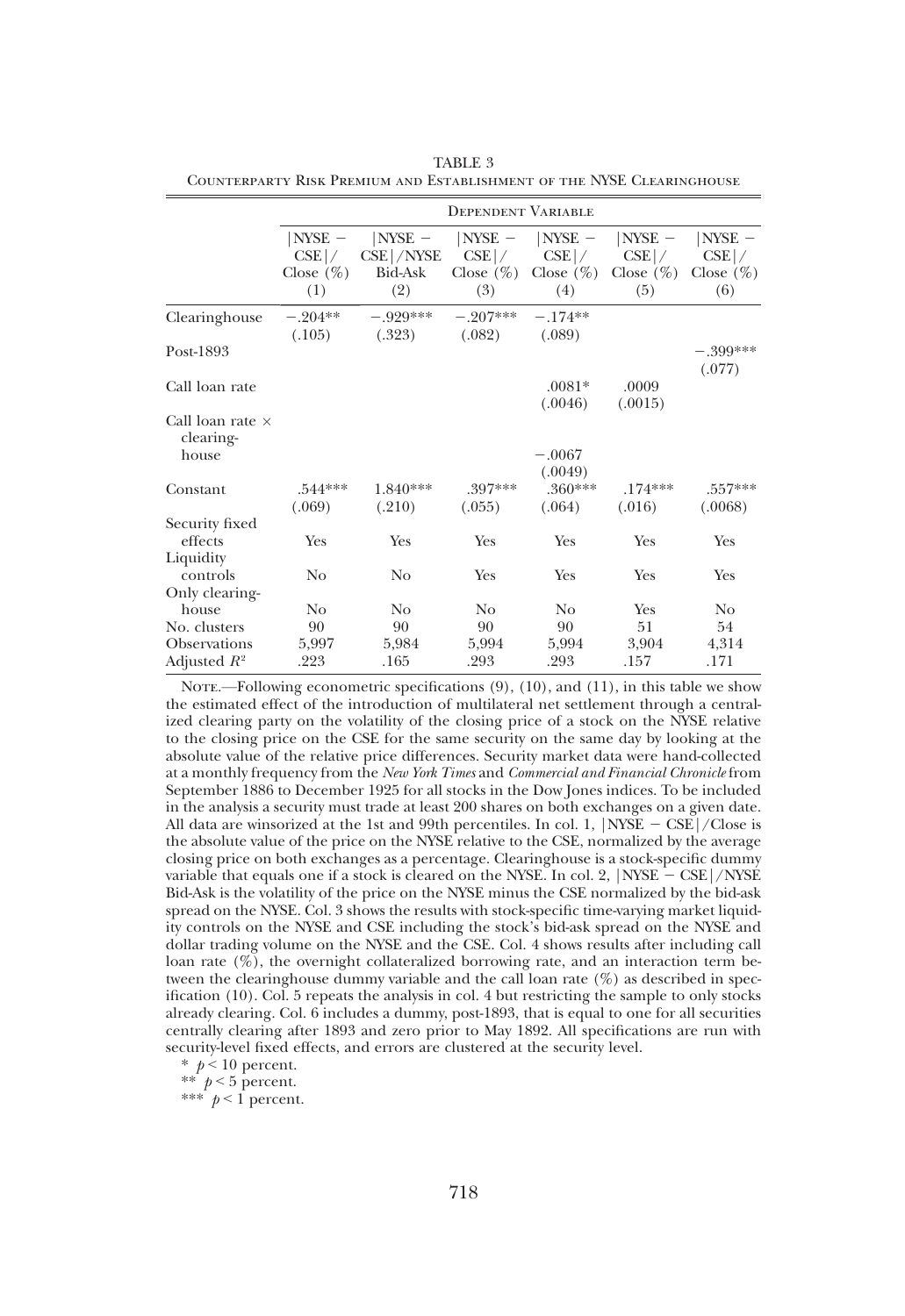|                                                    |                                                  |                                             | <b>DEPENDENT VARIABLE</b>                         |                                                  |                                             |
|----------------------------------------------------|--------------------------------------------------|---------------------------------------------|---------------------------------------------------|--------------------------------------------------|---------------------------------------------|
|                                                    | $NYSE -$<br>$CSE$ /NYSE<br><b>Bid-Ask</b><br>(1) | $ NYSE -$<br>$CSE$ /<br>Close $(\%)$<br>(2) | $ NYSE -$<br>$CSE$ /NYSE<br><b>Bid-Ask</b><br>(3) | $NYSE -$<br>$CSE$ /NYSE<br><b>Bid-Ask</b><br>(4) | $ NYSE -$<br>$CSE$ /<br>Close $(\%)$<br>(5) |
| % of Dow clearing                                  |                                                  |                                             | $-.508*$                                          | .328                                             | .020                                        |
| Clearinghouse                                      | $-.370$<br>(.269)                                | $-.156*$<br>(.088)                          | (.295)<br>$-.558***$<br>(.108)                    | (.278)                                           | (.16)                                       |
| High volume<br>dummy $\times$ % of<br>Dow clearing |                                                  |                                             |                                                   | $-.772**$                                        | $-.300**$                                   |
|                                                    |                                                  |                                             |                                                   | (.308)                                           | (.137)                                      |
| High volume<br>dummy                               |                                                  |                                             |                                                   | .538**<br>(.203)                                 | $.201**$<br>(.096)                          |
| Constant                                           | 1.830**<br>(.119)                                | .582***<br>(.038)                           | 2.091***<br>(.210)                                | 1.199***<br>(.193)                               | .329***<br>(.098)                           |
| Security fixed                                     |                                                  |                                             |                                                   |                                                  |                                             |
| effects                                            | Yes                                              | Yes                                         | Yes                                               | Yes                                              | Yes                                         |
| Date fixed effects<br>Stock liquidity              | Yes                                              | Yes                                         | No                                                | No                                               | N <sub>o</sub>                              |
| controls                                           | Yes                                              | Yes                                         | Yes                                               | Yes                                              | Yes                                         |
| Only preclearing                                   |                                                  |                                             |                                                   |                                                  |                                             |
| stocks                                             | No                                               | No                                          | No                                                | Yes                                              | Yes                                         |
| No. clusters                                       | 90                                               | 90                                          | 90                                                | 50                                               | 50                                          |
| <b>Observations</b>                                | 5,983                                            | 5,994                                       | 5,983                                             | 2,086                                            | 2,090                                       |
| Adjusted $R^2$                                     | .236                                             | .326                                        | .186                                              | .332                                             | .398                                        |

TABLE 4 CONTAGION (Indirect Counterparty) RISK

NOTE.—Following econometric specification (12), in this table we show the estimated effect of the introduction of multilateral net settlement through a centralized clearing party on the closing price of a stock on the NYSE relative to the closing price on the CSE for the same security on the same day broken out by contagion risk and direct counterparty risk. Security market data were hand-collected at a monthly frequency from the New York Times and Commercial and Financial Chronicle from September 1886 to December 1925 for all stocks in the Dow Jones indices. To be included in the analysis a security must trade at least 200 shares on both exchanges on a given date. All data are winsorized at the 1st and 99th percentiles. In col. 1,  $|NSE - CSE|$ /NYSE Bid-Ask is an estimate of monthly volatility of the price on the NYSE relative to the CSE, normalized by the bid-ask spread on the NYSE. Clearinghouse is a stock-specific dummy variable that equals one if a stock is cleared on the NYSE. This column includes date fixed effects. Col. 2 is the same as col. 1, but  $|NYSE - CSE|/NYSE$  Close is the volatility of the price on the NYSE minus the CSE normalized by the average closing price on both exchanges as a percentage. Col. 3 includes the effects of spillovers by including % of Dow clearing, which is the percentage of NYSE stocks in a Dow Jones index currently centrally clearing in addition to the clearinghouse dummy. Col. 4 restricts the sample to only stocks not centrally clearing to show spillover effects and contagion risk. This regression includes variable high trading volume, which equals one if the dollar trading volume is higher than the median for all stocks over the period. This variable is then interacted with % of Dow clearing. Col. 5 is the same as col. 4 but looks at  $[NYSE - CSE]/NYSE$  Close. All specifications are run with security-level fixed effects, and errors are clustered at the security level.

 $*$   $p < 10$  percent.

\*\*  $p < 5$  percent.

\*\*\*  $p < 1$  percent.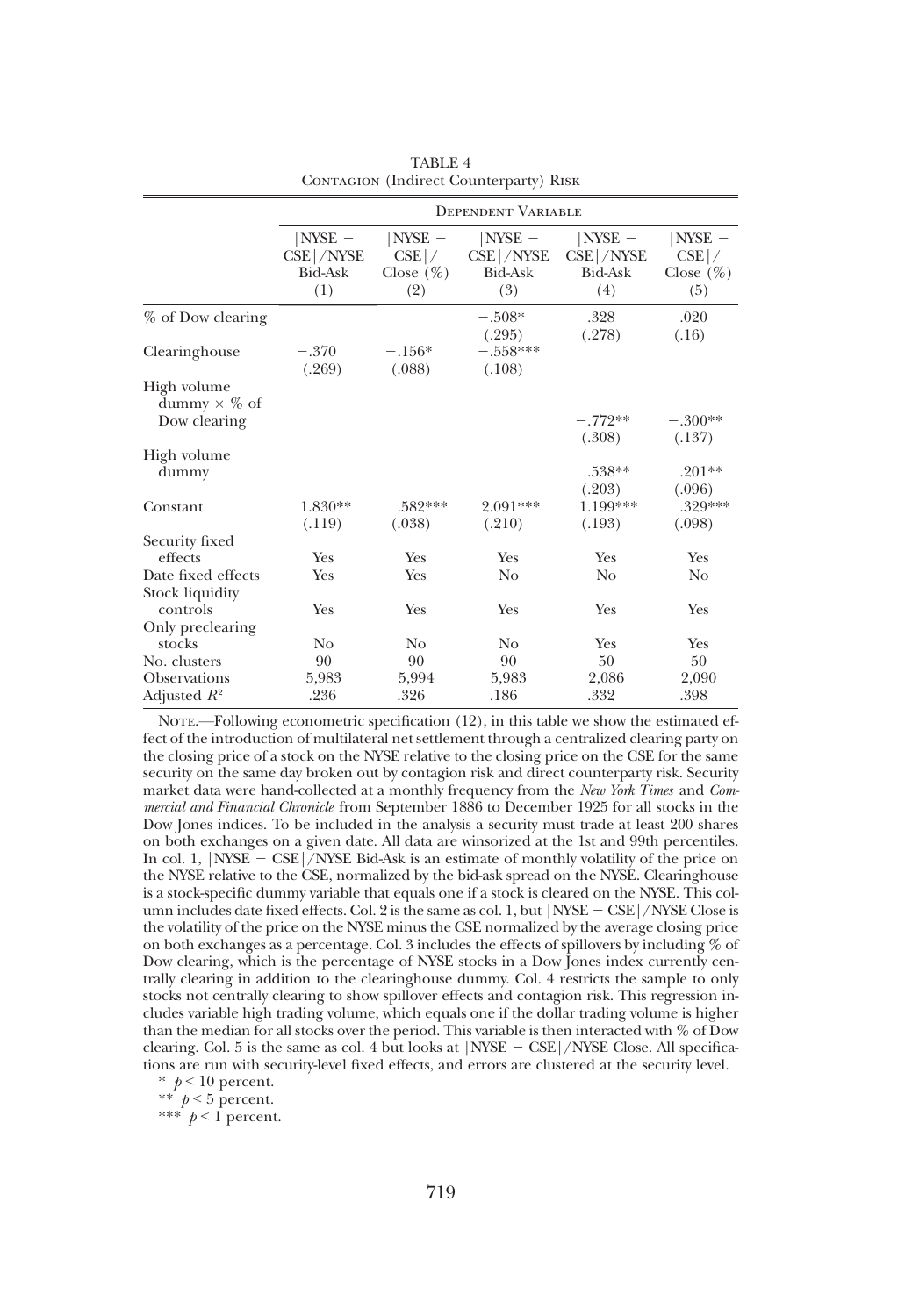falls from  $-0.93$  (col. 2 of table 3) to  $-0.37$  (col. 1 of table 4) when normalizing by bid-ask spread, but moves only from  $-0.20$  (col. 3 of table 3) to  $-0.16$  (col. 2 of table 4) when normalizing by stock price. This suggests that the netting of other stocks increases the prices of stocks that have not yet cleared and that effect is picked up by the date fixed effects. The clearinghouse dummy remains marginally significant only when we normalize by the bid-ask spread. If the stocks of large firms have a high price, a low bid-ask spread, and large trading volume, this is what we would expect because traders in those securities would be more exposed to traders in the rest of the broker network. To test this explicitly, in column 3 we remove the date fixed effects and replace them with a dummy variable equal to one if the stock is centrally cleared and the percentage of all stocks centrally clearing. We find that the clearinghouse dummy is now a statistically significant  $-0.56$  bid-ask spreads and the coefficient on the percentage of all stocks centrally clearing is a marginally significant 0.51.<sup>40</sup> Hence, spillover effects are likely to be important for the reduction of counterparty risk.

Since contagion risk depends on how connected traders of a given stock are to the rest of the trader network, we expect stocks trading higher volumes (relative to their average) on a particular day to be more affected by others stocks centrally clearing because they are more connected to the network. In columns 4 and 5 of table 4 we consider the effect of the percentage of stocks centrally clearing on the relative prices of stocks that have not yet cleared and include a dummy for high trading volume.<sup>41</sup> Prior to clearing, on high-volume days, counterparty risk premium volatility is higher on the NYSE, but that effect disappears as more and more Dow stocks clear. In particular, the reduction in the counterparty risk (relative stocks on low-volume days) is 0.77 bid-ask spreads times the percentage of Dow stocks centrally clearing (col. 4) or 30 bp times the percentage of Dow stocks centrally clearing (col. 5). If we combine the results of the high–trading volume dummy and the interaction term, we can see that prior to centrally clearing, stocks with a high trading volume on a given day are associated with large volatility in the price difference; but after centrally clearing the difference is no longer statistically significant. On lowvolume days, the volatility of the counterparty risk premium does not change in a significant way after the onset of clearing.

We run a number of robustness checks to test whether our results are driven by changes in counterparty risk coming from the introduction of clearing or changes in asynchronous trading, market liquidity, or financial

<sup>&</sup>lt;sup>40</sup> The coefficient on the percentage of Dow clearing has a natural interpretation since it is the expected reduction in counterparty risk if 100 percent of all other stocks clear.

<sup>&</sup>lt;sup>41</sup> The high volume dummy equals one for stocks with a trading volume higher than the median trading volume.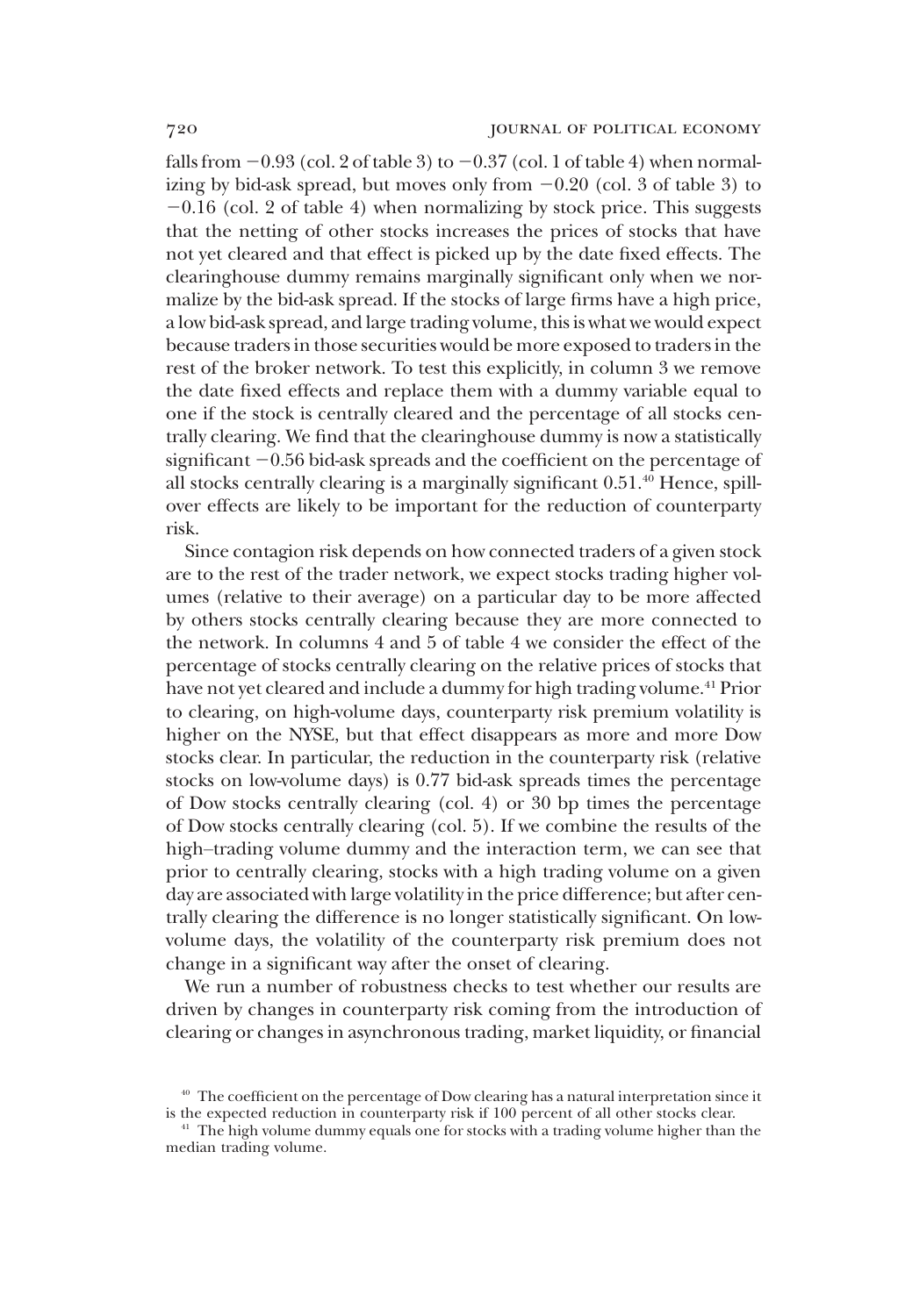crises. If asynchronous trading declines after the introduction of clearing, this might confound interpretation of our results. Despite the sudden decline in counterparty risk depicted by figures 5 and 6, there is not a sudden increase in trading volume that would be consistent with a story about a decline or change in asynchronous trading for the two rival exchanges.42 The lack of any sudden change in volume is also inconsistent with results being driven by changes in relative market liquidity. In columns 1 and 2 of table 5 we do not find a significant change in relative trading volumes after the introduction of clearing. We also show in column 3 that there is little evidence of increased relative price impact since the Amihud illiquidity measure sees no statistically significant change. We also show in columns 4–6 of table 5 that all baseline results are robust to restricting our analysis to only days with at least 500 shares (five standard contracts) traded on both exchanges and including nonlinear relative measures of market liquidity on both exchanges for each stock as a control. In columns 1–3 of table A3, we show that the basic tenor of the results remains unchanged when we use daily data for all stocks on the NYSE or CSE. The results hold if we consider only stocks with at least 20 observations before and after the introduction of clearing, including estimated bid-ask spreads on the CSE as a control, and using open instead of closing prices. Again, the findings are not consistent with changes in asynchronous trading or market liquidity as drivers of the change in the relative NYSE-CSE price volatility after the introduction of clearing. We examine NYSE-CSE relative bid-ask spreads for the same securities in figure A2 and column 6 of table A3. We again do not find evidence of a sudden change in the relative market liquidity between the NYSE and CSE.<sup>43</sup> Even though there is not a statistically significant change in any of our market liquidity proxies, it is still theoretically possible for them to affect pricing, so in column 6 of table 5 we include controls for

<sup>&</sup>lt;sup>42</sup> For more details see fig. A1. In addition to practical frictions that could slow any transition of volume from one exchange to another, it has been shown that in the presence of limited competition, as existed during this period, market makers can earn positive profits and relationship dealers could prevent trading on either exchange from disappearing (Bernhardt et al. 2005; Desgranges and Foucault 2005).

 $^{43}$  Work by O'Hara, Yao, and Ye (2014) suggests that in certain market environments the type of information transmitted between odd-lot trades could differ from regular transactions. Intraday trading data that would let us discern odd-lot trading are not available, but the percentage of stocks whose volume of shares does not end in a multiple of 100 shares should at least indicate the percentage of trading days with at least one odd-lot trade. Prior to the introduction of centralized clearing on the NYSE, for the NYSE and CSE, respectively, among the main sample in the paper, 90.1 percent and 91.8 percent of security trading day volumes were not multiples of 100. While over the whole sample there ended up being significantly more security trading days with non-100-share multiples of trading on the NYSE than on the CSE, these are really concentrated in the period after 1900 when volumes rose dramatically. If we focus on just the period prior to 1900, but after the introduction of centralized clearing on the NYSE for these securities, these were just 85.2 percent and 85.8 percent, respectively. Again these are consistent with little evidence of our effect being driven by a significant change in the types of trading occurring on each exchange.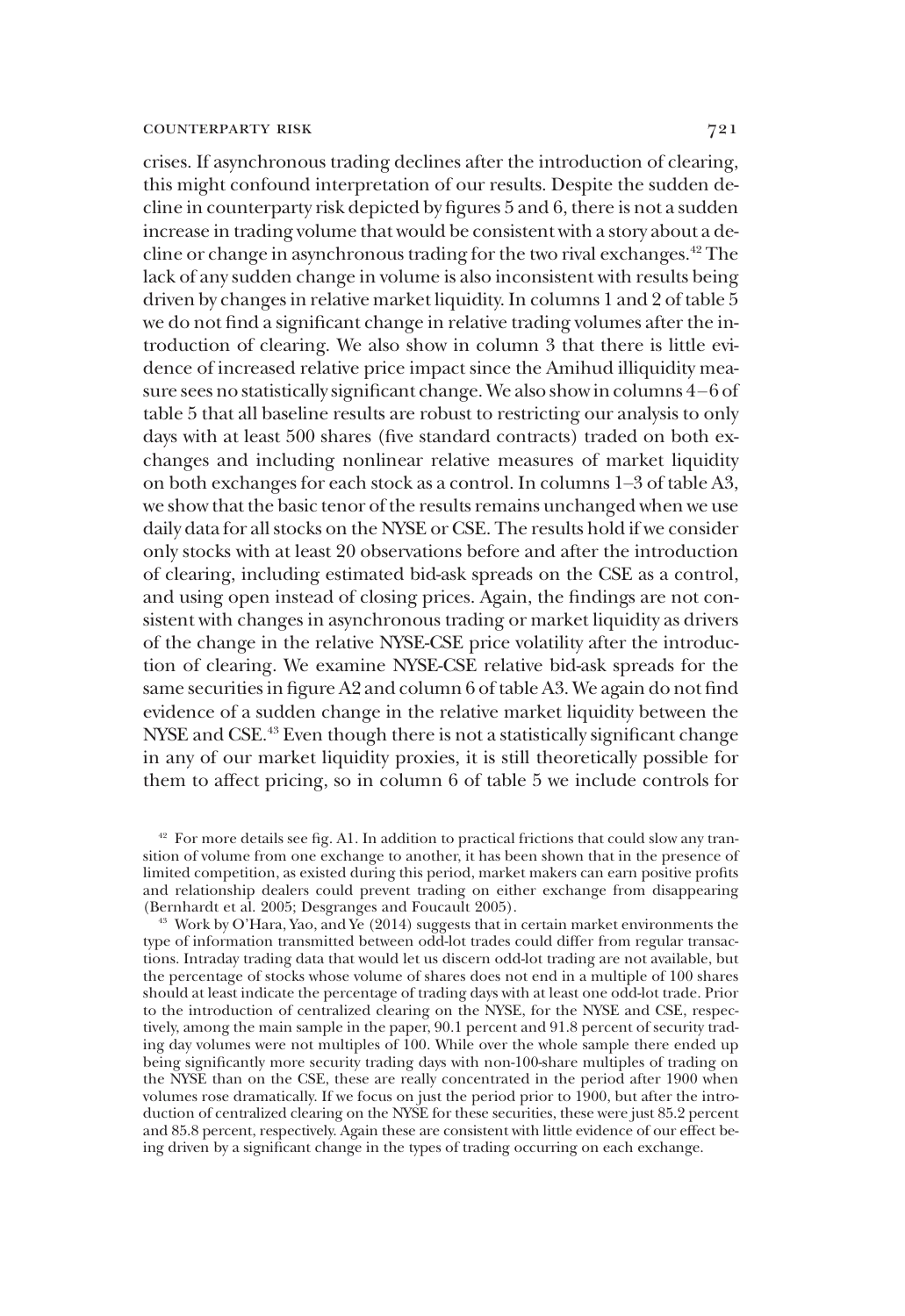|                                                                                                      |                                   |                                    | MICROSTRUCTURE NOISE AND MARKET LIQUIDITY ROBUSTNESS TESTS |                                        |                                                     |                                        |                                               |
|------------------------------------------------------------------------------------------------------|-----------------------------------|------------------------------------|------------------------------------------------------------|----------------------------------------|-----------------------------------------------------|----------------------------------------|-----------------------------------------------|
|                                                                                                      |                                   |                                    |                                                            | DEPENDENT VARIABLE                     |                                                     |                                        |                                               |
|                                                                                                      | $NSE - GSE$<br>\$000s Volume<br>Ξ | $(%$ CSE)<br>Volume<br>$\circledR$ | Amihud Illiquidity<br>(NYSE/CSE)<br>$\binom{3}{2}$         | $NSE - CSE$<br>Close $(\%)$<br>$(\pm)$ | $MSE - GSE$<br>Close $(\%)$<br>$\widetilde{\Theta}$ | $NSE - GSE$<br>Close $(\%)$<br>$\odot$ | $NVSE - GSE$<br>Close $(\%)$<br>$\widehat{C}$ |
| <b>Hearinghouse</b>                                                                                  | (354)<br>251                      | $-3.45$                            | (.067)<br>$-.103$                                          | $-.226**$<br>(.101)                    | .289***<br>(77)                                     | 224***<br>(079)                        | .238***<br>(.059)                             |
| Constant                                                                                             | $.311***$                         | $(2.49)$<br>20.96***               | $363***$                                                   | .386***                                | $-147***$<br>(.059)                                 | .245                                   | .152****<br>(.055)                            |
|                                                                                                      | (231)                             | (1.62)                             | (.044)                                                     | (.0697)                                |                                                     | (.203)                                 |                                               |
|                                                                                                      | Yes                               | Yes                                | Yes                                                        | Yes                                    | Yes                                                 | Yes                                    | Yes                                           |
| Security fixed<br>effects<br>Stock liquidity<br>controls<br>Relative liquidity<br>Relative liquidity | $\frac{1}{2}$                     | $\frac{1}{2}$                      | $\frac{1}{2}$                                              | Yes                                    | Yes                                                 | Yes                                    | Yes                                           |
|                                                                                                      |                                   |                                    |                                                            |                                        |                                                     |                                        |                                               |
|                                                                                                      | $\frac{1}{2}$                     | $\frac{1}{2}$                      | $\overline{a}$                                             | $\frac{1}{2}$                          | $\frac{1}{2}$                                       | Yes                                    | $\frac{1}{2}$                                 |
|                                                                                                      | 886-1925                          | 1886-1925                          | 886-1925                                                   | 886-1925                               | 886-1925                                            | 888-1925                               | 8061-988                                      |
|                                                                                                      |                                   |                                    |                                                            |                                        |                                                     |                                        |                                               |
| Period<br>Minimum traded<br>shares                                                                   | 200                               | 200                                | <b>200</b>                                                 | 500                                    | 500                                                 | 200                                    | 200                                           |
| Data frequency<br>Price used                                                                         | Monthly                           | Monthly                            | Monthly<br>Close                                           | Monthly<br>Close                       | Monthly                                             | Monthly<br>Close                       | Monthly                                       |
|                                                                                                      | Close                             | Close                              |                                                            |                                        | Close                                               |                                        | Close                                         |

TABLE  $5$ TABLE 5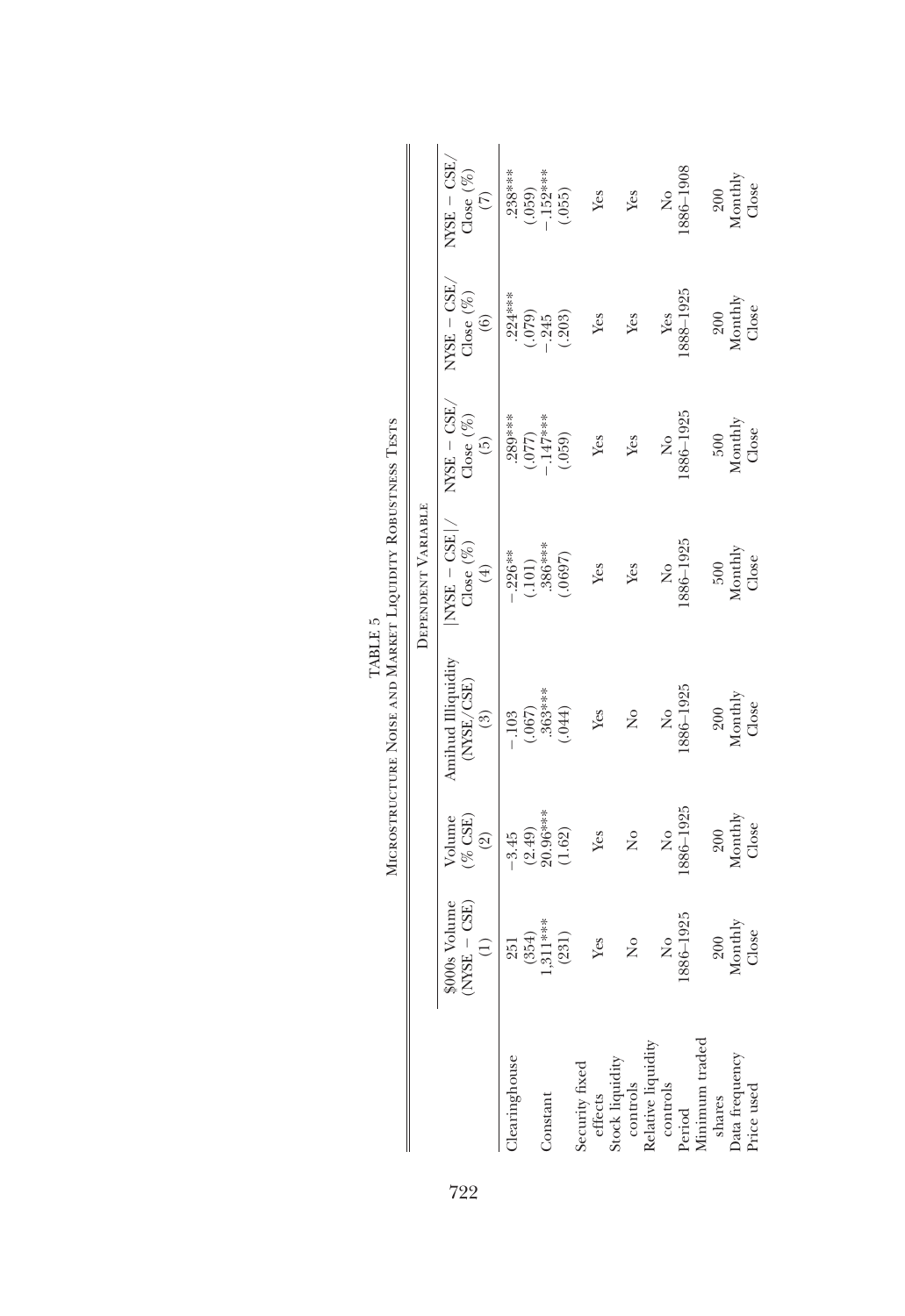| No. clusters                                                                                                                                                                                                                                                                                                              | $\overline{6}$ | $\overline{6}$ | 89                                                                                                                                 | 85    | 85    | 88    | 62    |
|---------------------------------------------------------------------------------------------------------------------------------------------------------------------------------------------------------------------------------------------------------------------------------------------------------------------------|----------------|----------------|------------------------------------------------------------------------------------------------------------------------------------|-------|-------|-------|-------|
| Observations                                                                                                                                                                                                                                                                                                              | 5,996          | 5,996          | 5,623                                                                                                                              | 4,272 | 4,272 | 5,504 | 2,983 |
| Adjusted $R^2$                                                                                                                                                                                                                                                                                                            | 213            | 280            | 185                                                                                                                                | 306   | 019   | 020   | 010   |
| NOTE.-In this table,                                                                                                                                                                                                                                                                                                      |                |                | we show that the introduction of centralized clearing on the NYSE is not associated with a change in the relative trading on the   |       |       |       |       |
| NSE vs. the CSE and th                                                                                                                                                                                                                                                                                                    |                |                | aat the introduction of multilateral net settlement through a centralized clearing party reduced the premium and volatility of the |       |       |       |       |
| closing price of a stock on the NYSE relative to the closing price on the CSE for the same security on the same day. Security market data were hand-<br>collected at a monthly frequency from the <i>New York Times</i> and <i>Commercial and Financial Chronicle</i> from September 1886 to December 1925 for all stocks |                |                |                                                                                                                                    |       |       |       |       |
| in the Dow Jones indices. To be included in the analysis a security must trade at least 200 shares on both exchanges on a given date. All data are winsorized                                                                                                                                                             |                |                |                                                                                                                                    |       |       |       |       |
| at the 1st and 99th percentiles. In col. 1, \$ Volume (NYSE - CSE) is the difference in the dollar volume of trading for a stock on the NYSE minus the                                                                                                                                                                    |                |                |                                                                                                                                    |       |       |       |       |
| volume on the CSE on the same day. Clearinghouse is a stock-specific dummy variable that equals one if a stock is cleared on the NYSE. Col. 2 shows                                                                                                                                                                       |                |                |                                                                                                                                    |       |       |       |       |
| the same as col. 1, but now the variable is Volume $(\%$ CSE), which is the dollar trading volume on the CSE divided by the sum of the trading volume                                                                                                                                                                     |                |                |                                                                                                                                    |       |       |       |       |
| on the NYSE and CSE for a given security on a given day. Col. 3 is the same specification as col. 2, but the left-hand-side variable is the Amihud illiquidity                                                                                                                                                            |                |                |                                                                                                                                    |       |       |       |       |
| measure, (INYSE Ret, //NYSE Sales,)/(IGSE Ret, //CSE Sales,). In specifications in cols. 4 and 5 securities are restricted to those with at least 500 contracts                                                                                                                                                           |                |                |                                                                                                                                    |       |       |       |       |
| trading on the NYSE and CSE on a given day. In col. 4,  NYSE – CSE /Close is an estimate of monthly volatility of the price on the NYSE relative to the                                                                                                                                                                   |                |                |                                                                                                                                    |       |       |       |       |
|                                                                                                                                                                                                                                                                                                                           |                |                |                                                                                                                                    |       |       |       |       |
| CSE by looking at the absolute price deviation, normalized by the average closing price on both exchanges as a percentage. In col. 5, NYSE – CSE/Close is<br>the price on the NYSE minus the CSE normalized by the average closin                                                                                         |                |                |                                                                                                                                    |       |       |       |       |
| 200 shares traded on both exchanges and includes relative stock-specific time-varying market liquidity controls. These include \$ Volume (NYSE – CSE),                                                                                                                                                                    |                |                |                                                                                                                                    |       |       |       |       |
| $V$ olume (% CSE), the Amihud illiquidity measures on both exchanges and their ratio, seat prices on the NYSE and CSE and their ratio, and natural logs of                                                                                                                                                                |                |                |                                                                                                                                    |       |       |       |       |
| dollar volume on both                                                                                                                                                                                                                                                                                                     |                |                | the NYSE and CSE. Col. 7 repeats the baseline results in table 2, col. 1, but only for the period prior to passage of the Aldrich- |       |       |       |       |
| Vreeland Act in 1909. All specifications are run with security-level fixed effects, and errors are clustered at the security level.                                                                                                                                                                                       |                |                |                                                                                                                                    |       |       |       |       |
| $*$ $p < 10$ percent.                                                                                                                                                                                                                                                                                                     |                |                |                                                                                                                                    |       |       |       |       |
| ** $p < 5$ percent.                                                                                                                                                                                                                                                                                                       |                |                |                                                                                                                                    |       |       |       |       |

\*\*\*  $p < 1$  percent. \*\*\* p < 1 percent.

723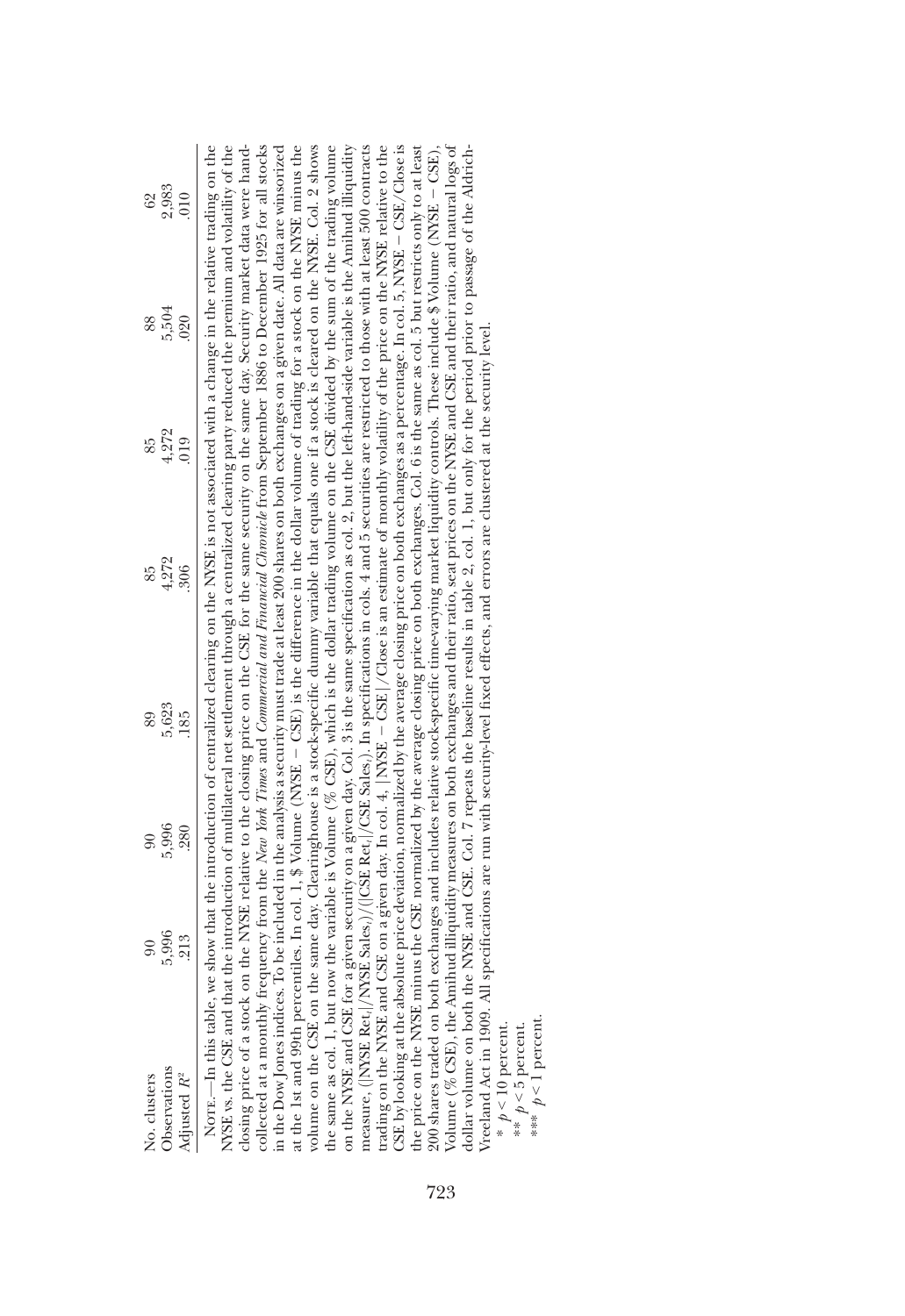\$ Volume (NYSE-CSE), Volume (% CSE), the Amihud illiquidity measures on both exchanges and their ratio, seat prices on the NYSE and CSE and their ratio, and natural logs of dollar volume on both the NYSE and CSE.<sup>44</sup> The post-1983 dummy remains statistically significant, with the market liquidity controls suggesting that changes in the relative prices are not driven by any changes in the market liquidity on either exchange.<sup>45</sup> As a further robustness check we also rerun our analysis using identical securities simultaneously listed on the BSE as a control in column 8 of table A3 and find that results are consistent with our specifications using the CSE. We again find a decline in price dispersion after the clearinghouse is introduced on the NYSE relative to identical securities' closing prices on the BSE. The BSE introduced a clearinghouse in January of 1892. Several securities were dual-listed on the BSE and the NYSE, although not as many as the CSE. The fact that we find similar results using the BSE as a control should alleviate concerns that a CSE-specific change could be driving results.

As a robustness check for our volatility estimator, in column 7 of table A3, we use the volatility estimator based on the high and low values on each exchange as the dependent variable. According to Parkinson (1980), the difference between the high and low values is proportional to volatility. The results in column 7 suggest that stocks on the CSE that also traded on the NYSE had 4 percent lower volatility when including market liquidity controls before the introduction of the clearinghouse. The difference in volatility between NYSE and CSE dual-listed securities disappeared after the onset of centralized clearing on the Big Board. The 4 percent reduction in the volatility of NYSE securities is statistically significant and consistent with the 3.0–4.8 percent estimate obtained using the primary volatility estimator in this paper.

Another possibility is that the reduction in counterparty risk is driven by reduced macroeconomic risk, independent of the introduction of clearing. First, we find, that relative prices were no longer sensitive to call loan rate shocks after the introduction of centralized clearing, which suggests that changes in the volatility of call loan shocks, even if they did occur, do not drive our results. The possibility also seems unlikely because in the period after centralized clearing there were numerous major panics, including the Panic of 1907, in which call loan rates increased precipitously. Indeed, the incidence of financial crises did not fall until the introduction of the Federal Reserve (see Bernstein et al. [2010] and

<sup>&</sup>lt;sup>44</sup> Since the number of seats on the NYSE was fixed, the primary driver of seat prices was changes in trading volume. Thus changes in seat prices provide a good estimate of changes in expectations about future exchange trading volumes.

<sup>&</sup>lt;sup>45</sup> We also found no substantive changes in corporate governance on either exchange around this time period, besides those related to the introduction of a clearinghouse on the NYSE.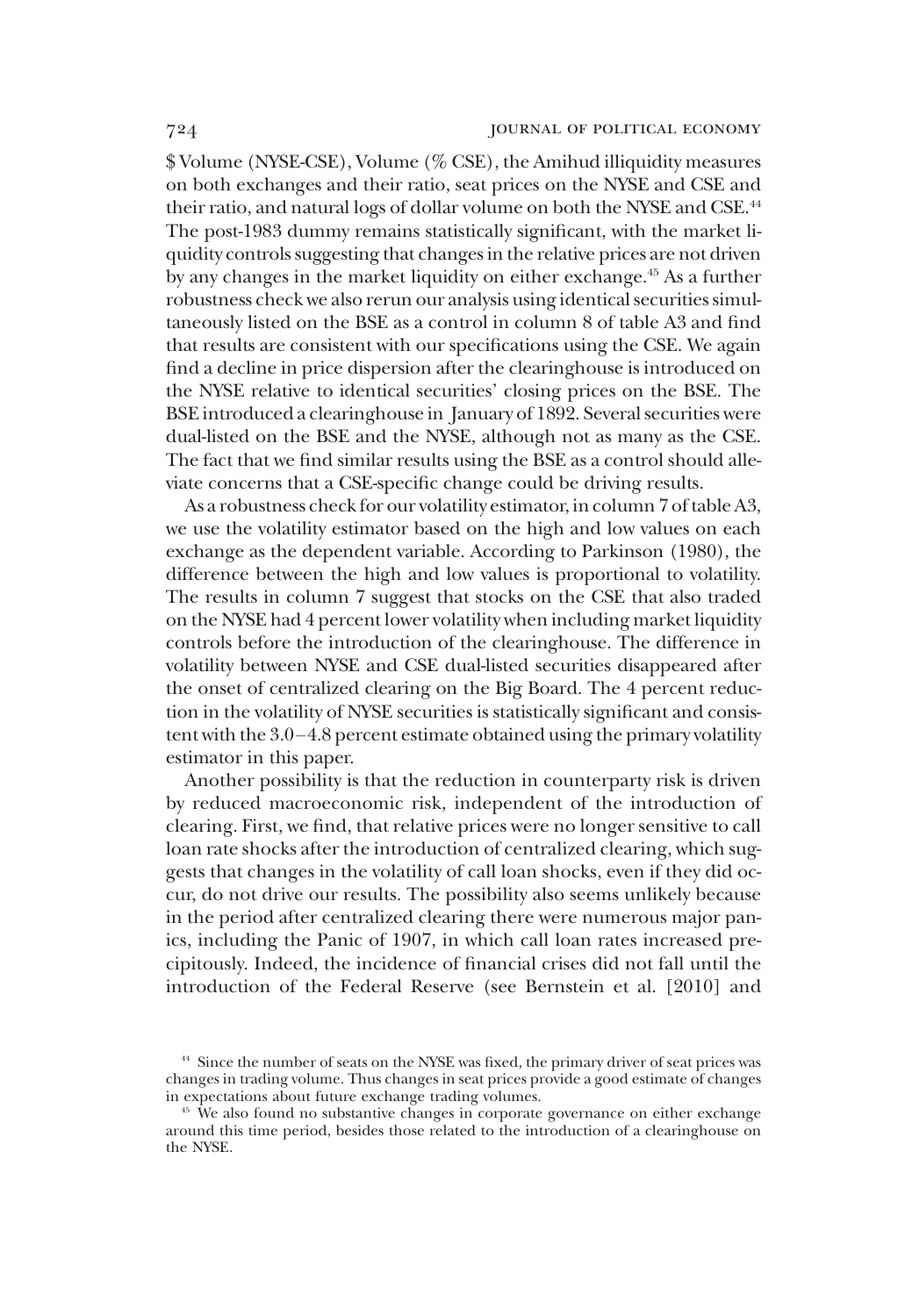fig. A3). Shea (1911, 199) noted that"the clearing system of the exchange was severely tested during the Panic of 1907, and its efficiency was fully demonstrated." The results are also robust to restricting our analysis to the period prior to the passage of the Aldrich-Vreeland Act in 1908 and the subsequent introduction of the Federal Reserve (col. 7 of table 5). This leaves a 17-year period after the introduction of centralized clearing on the NYSE in which conditions were as ripe for financial crises as the period prior to 1892.

Examining the period prior to 1907 also shows that the results are not driven by the introduction of the mutualization of risk on the NYSE clearinghouse in April of 1920, accusations of fraud on the CSE beginning in February of 1922, or the subsequent decline in volume on the CSE. In table 6 we explicitly examine the introduction of mutualization of risk in April 1920 prior to the accusations of fraud on the CSE in February 1922. We do not find statistically significant evidence of changes in counterparty risk driven by mutualization of risk. These results should be interpreted with caution given the limited post-mutualization period, but we do not find any evidence that the reduction in counterparty risk caused by introduction of centralized clearing in 1892 was negated, or significantly improved, by the separate introduction of mutualization of risk.

#### VI. Conclusion

The dramatic rise in counterparty risk in the OTC derivatives markets during the recent financial crisis has brought the role clearinghouses play in reducing market turbulence to the forefront of public policy debate. In this paper, we show that a clearinghouse can improve financial stability in asset markets by reducing counterparty risk. We use a novel historical experiment to cleanly identify the change in counterparty risk of NYSE stocks after the introduction of a clearinghouse in 1892. We can identify the effect of introducing centralized clearing for NYSE stocks because the same securities were trading concurrently on the CSE, a rival exchange that already had centralized clearing. This is important because the introduction of centralized clearing is usually driven by macroeconomic turbulence, so that before versus after comparisons can be contaminated by changes in fundamental security value and risk. In our setting, however, changes in counterparty and illiquidity risk can be more easily attributed to the introduction of a clearinghouse. Our results suggest that prior to the introduction of net settlement on the NYSE, identical stocks on the NYSE traded at a discount of 9 bp relative to the CSE, the NYSE's principal competitor. After the establishment of a clearinghouse, NSYE stocks traded at a premium of 15 bp. The difference of 24 bp is statistically significant. Furthermore, the change can be attributed almost entirely to the reduction in counterparty risk.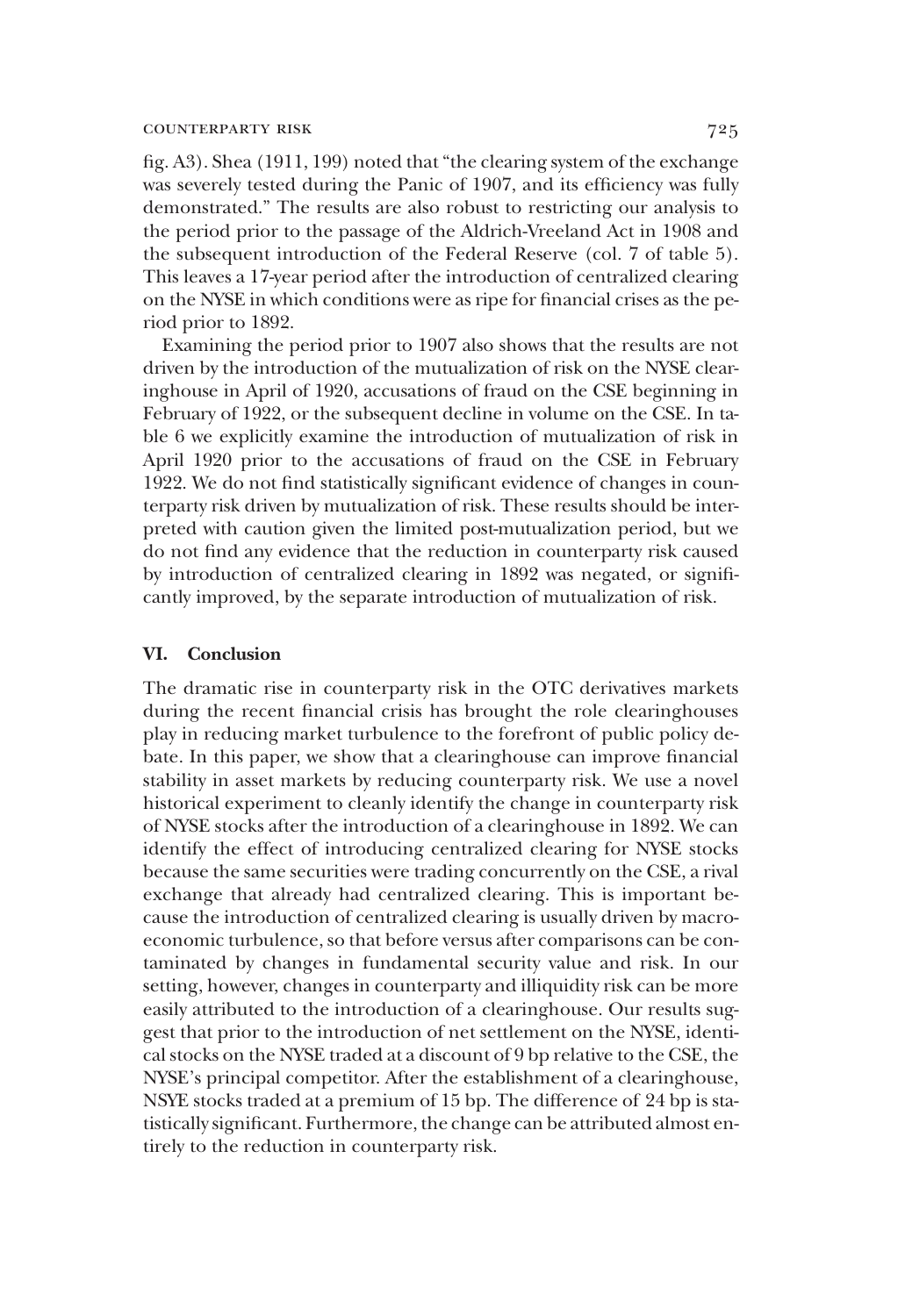|                                        |                          |                                                    | <b>DEPENDENT VARIABLE</b>                   |                                               |
|----------------------------------------|--------------------------|----------------------------------------------------|---------------------------------------------|-----------------------------------------------|
|                                        | Close $(\%)$<br>(1)      | $NYSE - CSE / NYSE - CSE /$<br>Close $(\%)$<br>(2) | $NYSE - CSE/$<br><b>NYSE Bid-Ask</b><br>(3) | $ NYSE - CSE /$<br><b>NYSE Bid-Ask</b><br>(4) |
| Novation                               | $-.0462$<br>(.0434)      | $-.1198$<br>(.0762)                                | $-.1391$<br>(.1240)                         | .0912<br>(.1011)                              |
| Constant                               | $.0548***$<br>(.0028)    | $-.326$<br>(.212)                                  | .1828***<br>(.0079)                         | 1.064***<br>(.0065)                           |
| Security fixed effects                 | Yes                      | Yes                                                | Yes                                         | Yes                                           |
| Stock liquidity con-<br>trols          | No                       | Yes                                                | No.                                         | No                                            |
| NYSE/CSE stock li-<br>quidity controls | No.                      | Yes                                                | No.                                         | No.                                           |
| Period                                 | Sept. 1886–<br>Jan. 1922 | Sept. 1886–<br>Jan. 1922                           | Sept. 1886–<br>Jan. 1922                    | Sept. 1886–<br>Jan. 1922                      |
| Only postclearing                      |                          |                                                    |                                             |                                               |
| stocks                                 | Yes                      | Yes                                                | Yes                                         | Yes                                           |
| No. clusters                           | 51                       | 50                                                 | 51                                          | 51                                            |
| <b>Observations</b>                    | 3,487                    | 3,313                                              | 3,479                                       | 3,479                                         |
| Adjusted $R^2$                         | .019                     | .046                                               | .012                                        | .017                                          |

|                                                         | TABLE 6 |  |
|---------------------------------------------------------|---------|--|
| COUNTERPARTY RISK AND THE INTRODUCTION OF NYSE NOVATION |         |  |

NOTE.—In this table we show that the introduction of novation (mutualization of risk though a centralized counterparty) on the NYSE in April 1920 does not appear to significantly affect the counterparty risk premium between the NYSE and CSE. Security market data were hand-collected and are analyzed at a monthly frequency from the New York Times and Commercial and Financial Chronicle from September 1886 to January 1922 for all stocks in the Dow Jones indices. The period February 1922–December 1925 is excluded from this analysis because of accusations of fraud on the CSE, which eventually led to its downfall, beginning with the failure of MacMasters & Co. in February 1922. To be included in the analysis a security must trade at least 200 shares on both exchanges on a given date. All data are winsorized at the 1st and 99th percentiles. In col. 1, NYSE  $-$  CSE/Close is the price on the NYSE minus the CSE normalized by the average closing price on both exchanges, and novation is a dummy variable equal to one if the date is after April 1920. Col. 2 is the same as col. 1 but includes relative stock-specific time-varying market liquidity controls. These include  $\text{\$ Volume (NYSE - CSE), Volume (\% CSE), the Amihud illiquidity measures on}$ both exchanges and their ratio, seat prices on the NYSE and CSE and their ratio, and natural logs of dollar volume on both the NYSE and CSE. In col. 3, NYSE  $-$  CSE/NYSE Bid-Ask is the left-hand-side variable and is the price on the NYSE minus the CSE normalized by the bid-ask spread on the NYSE. In col. 4,  $|N \times E - CSE| / C$  lose is an estimate of monthly volatility of the price on the NYSE relative to the CSE by looking at the absolute price deviation, normalized by the average closing price on both exchanges as a percentage. All specifications are run with security-level fixed effects, and errors are clustered at the security level.

 $*$   $p < 10$  percent. \*\*  $p < 5$  percent. \*\*\*  $p < 1$  percent.

Before the establishment of the NYSE clearinghouse, the NYSE traded at a premium relative to the same stocks on the CSE the majority of the time. However, when overnight collateralized borrowing rates rose sharply, prices on the NYSE fell precipitously relative to those on the CSE. A one standard deviation increase in interest rates (3.7 percentage points) re-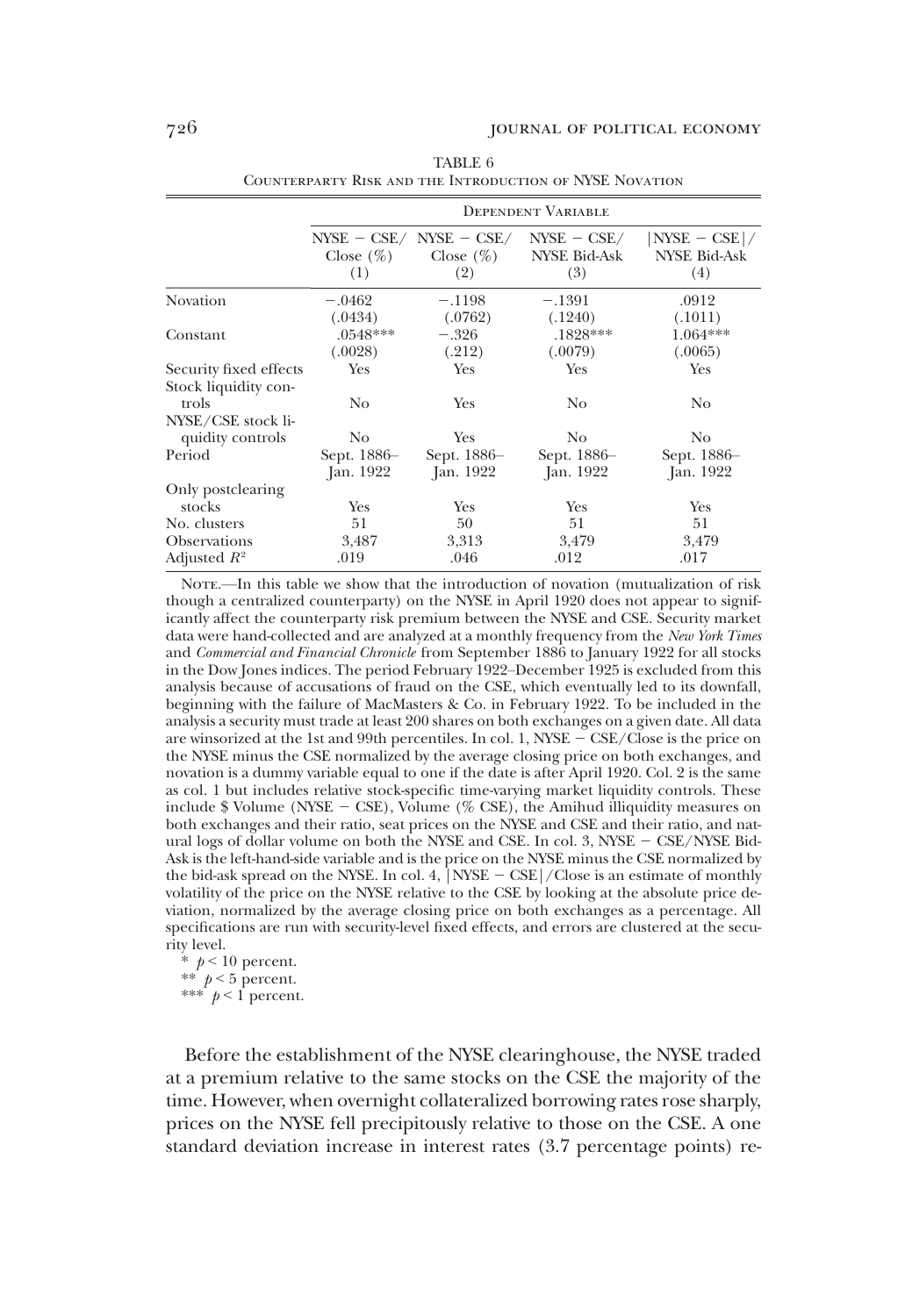duced the value of stocks on the NYSE by 8 bp, relative to identical stocks on the CSE. After the introduction of clearing, the differences between prices on the NYSE and the CSE were no longer affected by changes in these overnight funding rates. Call loan rates remained volatile, but NYSE stock return volatility fell dramatically after centralized clearing reduced settlement risk. We also use the staggered introduction of centralized clearing on the NYSE to show that at least half of this reduction in counterparty risk is driven by a reduction in contagion risk through spillovers in the trader network.

Overall, our results indicate that clearinghouses can play a significant role in improving market stability and increase asset values by reducing network contagion and counterparty risk. Two of the primary functions of clearinghouses are netting without novation and mutualization of risk. We demonstrate that even in the absence of a centralized counterparty, policies aimed at introducing centralized clearing through a clearinghouse can substantially increase netting and subsequently improve global financial stability.

#### References

- Acharya, V., and A. Bisin. 2014. "Counterparty Risk Externality: Centralized versus Over-the-Counter Markets." [J. Econ. Theory](https://www.journals.uchicago.edu/action/showLinks?doi=10.1086%2F701033&crossref=10.1016%2Fj.jet.2013.07.001&citationId=p_47) 149:153–82.
- Acharya, V., and L. Pedersen. 2005. "Asset Pricing with Liquidity Risk." [J. Finan](https://www.journals.uchicago.edu/action/showLinks?doi=10.1086%2F701033&crossref=10.1016%2Fj.jfineco.2004.06.007&citationId=p_48)[cial Econ.](https://www.journals.uchicago.edu/action/showLinks?doi=10.1086%2F701033&crossref=10.1016%2Fj.jfineco.2004.06.007&citationId=p_48) 77:375–410.
- American Bankers Association. 1910. Clearing-House Systems of the World: A Review of the Methods Used in Clearing Checks in the Principal Countries. New York: Banking Law Journal.
- Amihud, Y. 2002. "Illiquidity and Stock Returns: Cross-Section and Time-Series Effects." *[J. Financial Markets](https://www.journals.uchicago.edu/action/showLinks?doi=10.1086%2F701033&crossref=10.1016%2FS1386-4181%2801%2900024-6&citationId=p_50)* 5 (1): 31–56.
- Amihud, Y., and H. Mendelson. 1986. "Asset Pricing and the Bid-Ask Spread." [J. Financial Econ](https://www.journals.uchicago.edu/action/showLinks?doi=10.1086%2F701033&crossref=10.1016%2F0304-405X%2886%2990065-6&citationId=p_51). 17:223–49.
- ———. 1991. "Liquidity, Maturity, and the Yields on U.S. Treasury Securities." [J. Finance](https://www.journals.uchicago.edu/action/showLinks?doi=10.1086%2F701033&crossref=10.1111%2Fj.1540-6261.1991.tb04623.x&citationId=p_52) 46:1411–25.
- Arora, N., P. Gandhi, and F. Longstaff. 2012. "Counterparty Credit Risk and the Credit Default Swap Market." *[J. Financial Econ](https://www.journals.uchicago.edu/action/showLinks?doi=10.1086%2F701033&crossref=10.1016%2Fj.jfineco.2011.10.001&citationId=p_53)*. 103 (2): 280-93.
- Benmelech, Efraim, and Nittai K. Bergman. 2011. "Bankruptcy and the Collateral Channel." *[J. Finance](https://www.journals.uchicago.edu/action/showLinks?doi=10.1086%2F701033&crossref=10.1111%2Fj.1540-6261.2010.01636.x&citationId=p_54)* 66 (2): 337-78.
- Bernanke, B. 2011. "Clearinghouses, Financial Stability, and Financial Reform." Speech, Financial Markets Conference, Stone Mountain, GA, April 4.
- Bernhardt, D., V. Dvoracek, E. Hughson, and I. Werber. 2005. "Why Do Larger Orders Receive Better Prices on the London Stock Exchange?" [Rev. Financial](https://www.journals.uchicago.edu/action/showLinks?doi=10.1086%2F701033&crossref=10.1093%2Frfs%2Fhhi002&citationId=p_56) [Studies](https://www.journals.uchicago.edu/action/showLinks?doi=10.1086%2F701033&crossref=10.1093%2Frfs%2Fhhi002&citationId=p_56) 18:1343-68.
- Bernstein, A., E. Hughson, and M. Weidenmier. 2010. "Identifying the Effect of a Lender of Last Resort: Lessons from the Founding of the Fed." *[J. Financial](https://www.journals.uchicago.edu/action/showLinks?doi=10.1086%2F701033&crossref=10.1016%2Fj.jfineco.2010.04.001&citationId=p_57) [Econ](https://www.journals.uchicago.edu/action/showLinks?doi=10.1086%2F701033&crossref=10.1016%2Fj.jfineco.2010.04.001&citationId=p_57).* 98:40–53.
- Biais, B., F. Hedier, and M. Hoerova. 2012. "Clearing, Counterparty Risk and Aggregate Risk." *[IMF Econ. Rev](https://www.journals.uchicago.edu/action/showLinks?doi=10.1086%2F701033&crossref=10.1057%2Fimfer.2012.8&citationId=p_58).* 60:193-222.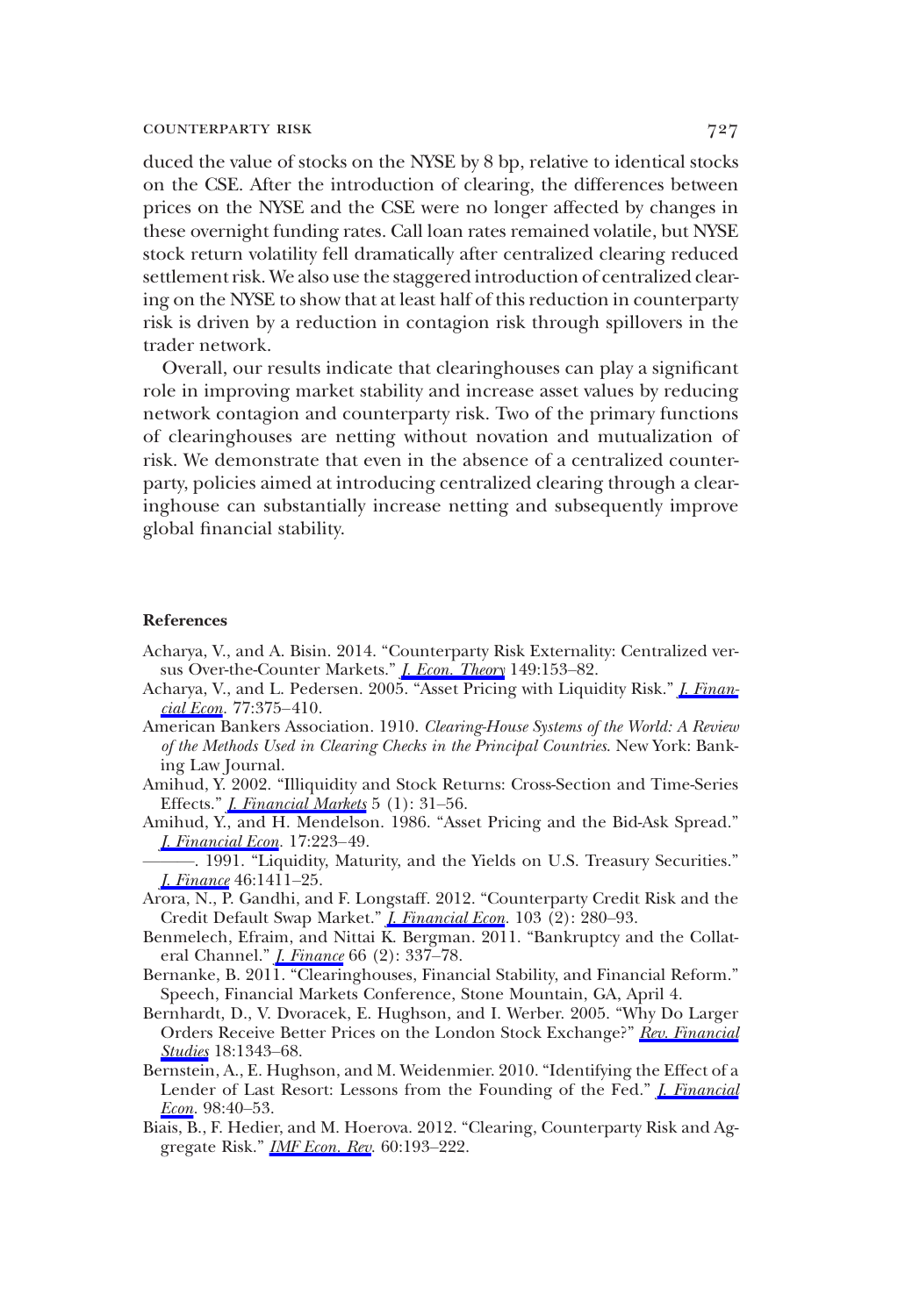- Brown, W., H. Mulherin, and M. Weidenmier. 2008. "Competing with the New York Stock Exchange." *O. I.E.* 123 (November): 1679–1719.
- Brunnermeier, M., and L. Pedersen. 2009. "Market Liquidity and Funding Li-quidity." [Rev. Financial Studies](https://www.journals.uchicago.edu/action/showLinks?doi=10.1086%2F701033&crossref=10.1093%2Frfs%2Fhhn098&citationId=p_60) 22:2201-38.
- Cecchetti, S., J. Gyntelberg, and M. Hollanders. 2009. "Central Counterparties for Over-the-Counter Derivatives." Bank Internat. Settlements Q. Rev. (September): 45–59.
- Corwin, S., and P. Schultz. 2012. "A Simple Way to Estimate Bid-Ask Spreads from Daily High and Low Prices." *[J. Finance](https://www.journals.uchicago.edu/action/showLinks?doi=10.1086%2F701033&crossref=10.1111%2Fj.1540-6261.2012.01729.x&citationId=p_62)* 67 (2): 719–60.
- Coval, Joshua, and Erik Stafford. 2007. "Asset Fire Sales (and Purchases) in Equity Markets." *J. Financial Econ*. 86 (2): 479-512.
- Desgranges, G., and T. Foucault. 2005. "Reputation-Based Pricing and Price Improvements in Dealership Markets." *[J. Econ. and Bus](https://www.journals.uchicago.edu/action/showLinks?doi=10.1086%2F701033&crossref=10.1016%2Fj.jeconbus.2005.09.001&citationId=p_64).* 57:493-527.
- Duffie, Darrell. 2010. "Asset Price Dynamics with Slow-Moving Capital." *[J. Finance](https://www.journals.uchicago.edu/action/showLinks?doi=10.1086%2F701033&crossref=10.1111%2Fj.1540-6261.2010.01569.x&citationId=p_65)* 65:1238–68.
- Duffie, D., and H. Zhu. 2011. "Does a Central Clearing Counterparty Reduce Counterparty Risk?" [Rev. Asset Pricing Studies](https://www.journals.uchicago.edu/action/showLinks?doi=10.1086%2F701033&crossref=10.1093%2Frapstu%2Frar001&citationId=p_66) 1 (1): 74–95.
- Eames, F. [1894] 1968. The New York Stock Exchange. Reprint. New York: Greenwood.
- Farrell, Maurice L. 1972. The Dow Jones Averages, 1885–1970. New York: Dow Jones Books.
- Garleanu, N., and L. Pedersen. 2011. "Margin-Based Asset Pricing and Devia-tions from the Law of One Price." [Rev. Financial Studies](https://www.journals.uchicago.edu/action/showLinks?doi=10.1086%2F701033&crossref=10.1093%2Frfs%2Fhhr027&citationId=p_69) 24 (6): 1980–2022.
- Giglio, S. 2013. "Credit Default Swap Spreads and Systemic Financial Risk." Working paper, Yale School Management.
- Gorton, G. 1985. "Clearinghouses and the Origin of Central Banking in the United States." *[J. Econ. Hist](https://www.journals.uchicago.edu/action/showLinks?doi=10.1086%2F701033&crossref=10.1017%2FS0022050700033957&citationId=p_71)*. 45 (2): 277–83.
- Jones, Charles M. 2002. "A Century of Stock Market Liquidity and Trading Costs." Working paper, Columbia Bus. School.
- Kroszner, R. 1999. "Can Financial Markets Privately Regulate Risk in Payments and Clearing Systems?" *[J. Money, Credit and Banking](https://www.journals.uchicago.edu/action/showLinks?doi=10.1086%2F701033&crossref=10.2307%2F2601077&citationId=p_73)* 31 (August): 596–618.
- Levich, R. M. 2011. "Evidence on Financial Globalization and Crises: Interest Rate Parity." In Encyclopedia of Financial Globalization, edited by Gerard Caprio. Amsterdam: Elsevier.
- Lewellen, Jonathan. 2014. "The Cross Section of Expected Stock Returns." [Crit](https://www.journals.uchicago.edu/action/showLinks?doi=10.1086%2F701033&crossref=10.1561%2F104.00000024&citationId=p_75)[ical Finance Rev.](https://www.journals.uchicago.edu/action/showLinks?doi=10.1086%2F701033&crossref=10.1561%2F104.00000024&citationId=p_75) 4:1–44.
- Loon, Y., and Z. Zhong. 2014. "The Impact of Central Clearing on Counterparty Risk, Liquidity, and Trading: Evidence from the Credit Default Swap Market." *<u>I. Financial Econ.</u>* 112 (1): 91–115.
- McSherry, B., and B. Wilson. 2013. "Overcertification and the NYCHA's Clamor for a NYSE Clearinghouse." Q. J. Austrian Econ. 16 (1): 13–26.
- McSherry, B., B. Wilson, and J. McAndrews. 2017. "Net Settlement and Counterparty Risk: Evidence from the Formation of the New York Stock Exchange Clearinghouse in 1892." *[J. Money, Credit and Banking](https://www.journals.uchicago.edu/action/showLinks?doi=10.1086%2F701033&crossref=10.1111%2Fjmcb.12417&citationId=p_78)* 49 (6): 1273–98.
- Meeker, James Edward. 1922. The Work of the Stock Exchange. New York: Ronald Press.
- Menkveld, A., E. Pagnotta, and M. Zoican. 2013. "Central Clearing and Asset Prices." Discussion Working Paper no. 13-181/IV/DSF67, Tinbergen Inst.
- Michie, R. 1986. "The London and New York Stock Exchanges, 1850–1914." *[J. Econ. Hist.](https://www.journals.uchicago.edu/action/showLinks?doi=10.1086%2F701033&crossref=10.1017%2FS0022050700045563&citationId=p_81)* 46 (March): 171-87.
- Miron, J. 1986. "Financial Panics, the Seasonality of the Nominal Interest Rate, and the Founding of the Fed." A.E.R. 76:125–40.